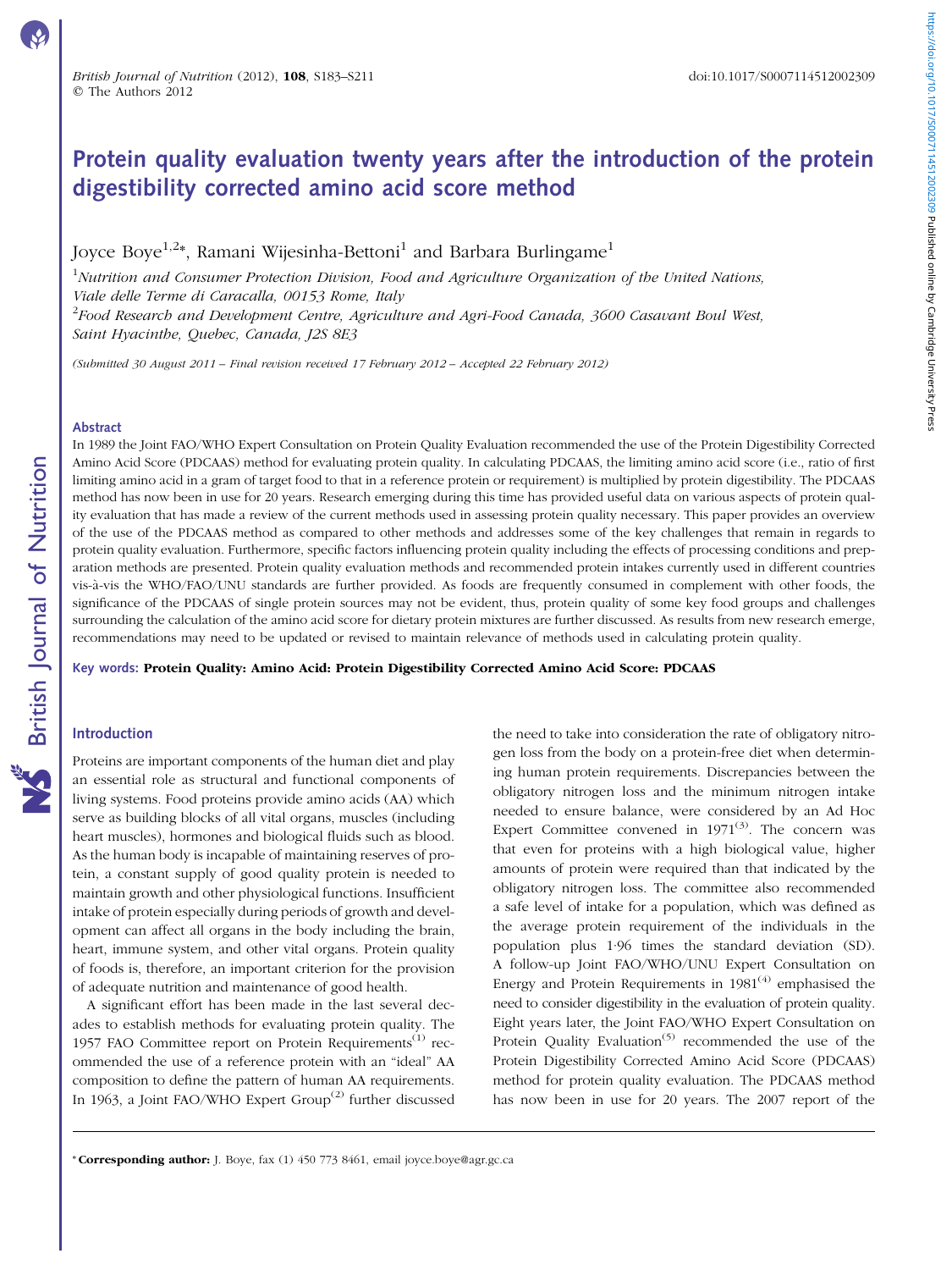FAO/WHO/UNU Expert Consultation on protein and AA requirements in human nutrition $^{(6)}$  highlighted several aspects of protein quality that still required consideration. The report also provided new reference patterns based on AA requirements for different age groups.

The current paper provides a review of the use of the PDCAAS method compared to other methods for evaluating protein quality and addresses some of the key challenges that remain in regards to protein quality evaluation. A brief overview of human AA and protein requirements and factors influencing dietary protein quality is provided, as well as a summary of the progress made by the international science community to identify acceptable methods for evaluating protein quality. Current recommendations for protein intake are also reviewed and specific examples of standards and requirements used in a few selected countries vis-à-vis the WHO/FAO/UNU standards are presented.

#### Human amino acid and protein requirements

Proteins are made up of amino acids linked by peptide bonds and are the main supply of nitrogen in the diet. To sustain bodily functions and growth, humans require certain minimal levels of protein intake as well as adequate supplies of dietary essential amino acids that are not synthesized by the body. The aim of protein quality evaluation is to determine the ability of a protein to meet maintenance needs plus special needs for growth, pregnancy, or lactation<sup> $(7)$ </sup>. For most adults, protein intake should be in equilibrium with protein loss. Positive protein balance is, however, required for growing infants and children and during pregnancy and lactation, and requirements may also increase during times of illness and recovery.

Nitrogen balance in humans, which is a measure of daily nitrogen intake minus nitrogen excreted, is a reflection of both protein and energy intake from the diet. Protein nutritional requirement is, therefore, defined as the lowest level of dietary protein intake that will balance the losses of nitrogen from the body, and thus maintain the body protein mass (i.e., in persons at energy balance with modest levels of physical activity)<sup> $(6,7)$ </sup>. In children or pregnant/lactating women, this further includes needs associated with the deposition of tissues or the secretion of milk at rates consistent with good health.

### Factors influencing dietary protein quality

Protein quality may be defined as the ability of a food protein to meet the body's metabolic demand for amino acids and N and is determined by the AA composition and digestibility of the protein as well as the bioavailability of the individual AA. The term is relative allowing a comparison of the adequacy of different sources of food proteins to meet human protein requirements. Both digestibility and bioavailability are affected by the food matrix (e.g., levels and types of fat, carbohydrate and antinutritional compounds). Other factors influencing protein quality are demands that are specific to the individual consuming the food, such as age, health status, physiological status and energy balance<sup>(7)</sup>.

### Amino acid composition

Amino acids are classified into those which cannot be synthesized by the body and therefore must be obtained by the diet, "indispensable" (IAA) or "essential" (EAA) (His, Ile, Leu, Lys, Met, Phe, Thr, Trp and Val), and those which the body can produce, "dispensable" or "nonessential" (Asp, Asn, Glu, Ala, Ser, Cys, Tyr, Gly, Arg, Gln, Pro). However, these two categories are not absolute or mutually exclusive: the endogenous capacity for the formation of some dispensable AA may not always meet demand and, potentially, some de novo synthesis of IAA may occur following urea salvage in the lower  $gut^{(6)}$ . Some AA, such as Cys, Tyr, Gly, Arg, Gln, Pro and taurine, are termed "conditionally indispensable", as they become dietary essential only under specific pathological or physiological conditions.

The 2007 WHO/FAO/UN Expert Consultation on proteins<sup>(6)</sup> stressed the need to interpret these classifications with care, as there appears to be an absolute metabolic need for both dispensable and indispensable AA. The efficiency of utilization of IAA is dependent on the total N and the form of N in the diet. The higher the dietary total N, the lower the amount of IAA needed to achieve N-balance $^{(6)}$ . The report further states that when all or any of the IAA are present in excess of demand, the absorbed mixture is unbalanced and limited by dispensable AA, which would need to be supplied from oxidation of surplus IAA. However, the biological value of a protein is defined in terms of how well the profile of IAA in a protein matches that of the pattern required by body. Some authors have argued that IAA are important at higher intakes than those in the requirement pattern, especially in the case of high quality proteins (e.g. egg, milk, fish and meat protein products) that are used to supplement other low quality proteins<sup>(8)</sup>. Another argument supporting higher intakes of IAA is that their role extends beyond that of supporting growth or N balance (i.e., implications in such diverse functions as lean body mass retention, cell signalling, bone health, glucose homeostasis and satiety induction)<sup>(7)</sup>.

#### Protein digestibility

In order for constituent AA to be released, proteins must first be digested. A possible exception is in neonates where some uptake of intact proteins or peptides from the intestinal lumen into the systemic circulation can occur. Digestibility is usually defined in terms of the balance of AA across the small intestine (mouth to terminal ileum: ileal digestibility), or across the entire gut (mouth to anus: faecal digestibility), based on the principle that the difference between intake and losses provides a measure of the extent of digestion and absorption of food protein as AA by the gastrointestinal tract for use by the body $^{(6)}$ . This net balance across the digestive tract is a complex process that involves considerable exchange of nitrogen in terms of protein, AA and urea between systemic pools and the gut lumen<sup>(6)</sup>. Large differences can occur between the digestibility of a protein and specific AA, especially where antinutritional factors are present, such as in uncooked cereals and legumes<sup>(9)</sup>.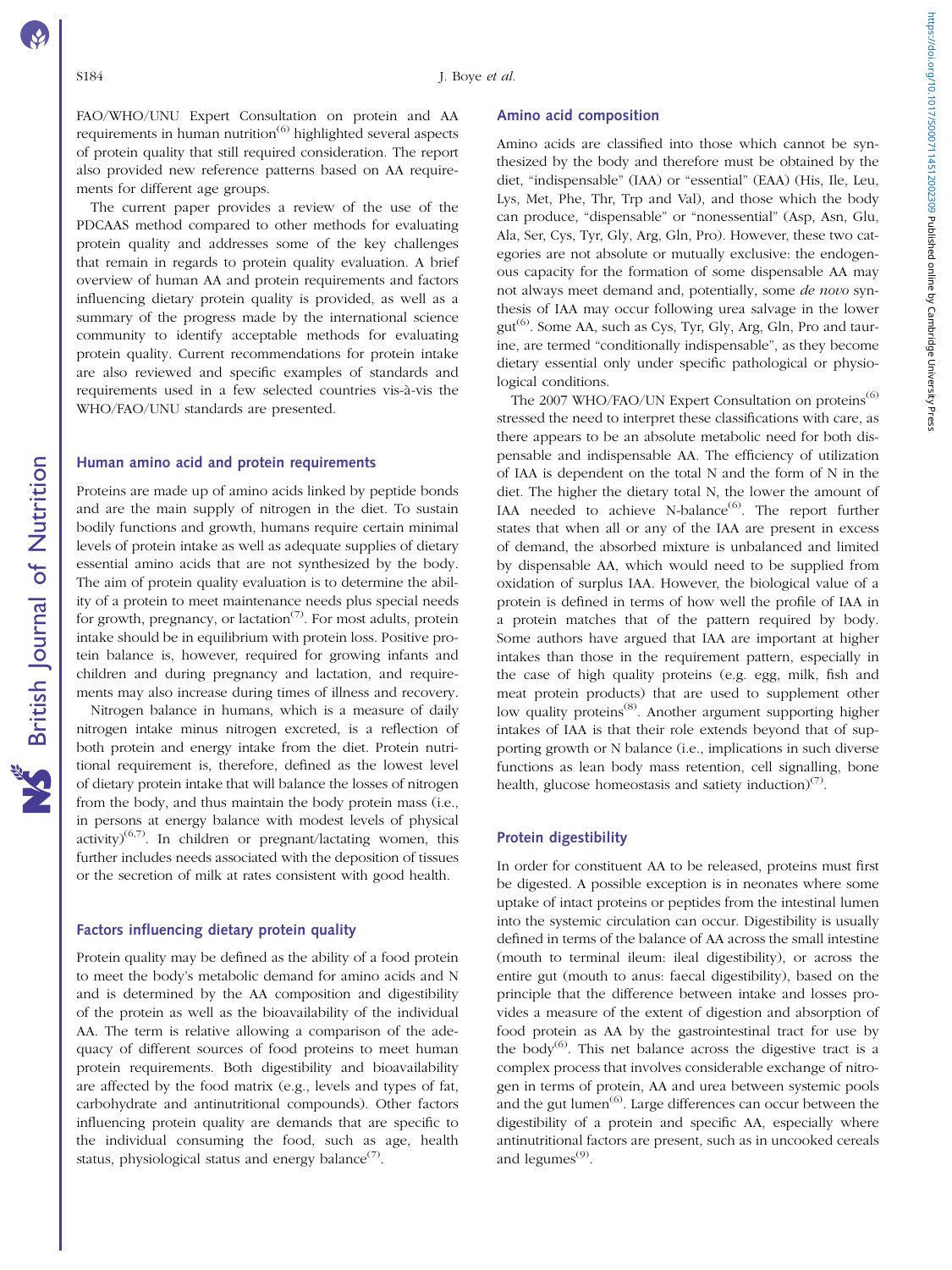The digestive process starts with hydration and solubilization in the mouth. Most food proteins remain intact until reaching the stomach. A range of different proteolytic enzymes (some specific to certain AA) are necessary to break the peptide bonds within the protein chain. HCl in the stomach denatures some proteins, making the peptide bonds more accessible for proteolysis by digestive enzymes. The HCl also converts the pepsinogen secreted by the stomach to the active protease pepsin, which cleaves the protein into peptide fragments. The pancreas secretes enzymes such as trypsin, chymotrypsin, carboxypeptidases, collagenase and elastase into the duodenum, and these enzymes break up the peptides into smaller peptide fragments. The final digestion occurs in the small intestine by enzymes such as aminopeptidases and tripeptidases, which split the remaining short peptide fragments into single AA or di- and tri-peptides, which can be absorbed by the intestinal mucosal cells. Undigested and unabsorbed nitrogenous residues are then transported to the large intestine (colon) where further microbial modifications of this material are possible within the large intestine, prior to faecal excretion.

#### Bioavailability of amino acids

The bioavailability of an amino acid is the proportion of ingested dietary AA that is absorbed in a chemical form suitable for it to be utilized for protein synthesis or metabolism<sup> $(6,10)$ </sup>. There is no direct method for measuring bioavailability and it is, therefore, generally estimated using measures of in-vivo digestibility or determined using sloperatio assays, which give the bioavailability relative to a reference protein<sup>(10)</sup>.

The utilization of an amino acid may be influenced by ingredient characteristics, genetics, physiological state and dietary factors<sup>(11)</sup>. Food processing can sometimes reduce the bioavailability of AA. One common example is Lys which has undergone Maillard reactions with reducing sugars or other aldehyde compounds during heat processing such as in heated skim milk powder<sup>(9)</sup>: although it can be digested and partially absorbed by the body, it cannot be utilized for protein synthesis. Other changes associated with alkaline and/or heat processing include racemization of L-amino acids, and the formation of crosslinked peptide chains such as lysinoalanine, which result in a loss of Lys, Cys and Thr, together with reduced protein digestibility(8,9). Antinutritional factors can also cause a reduction in protein bioavailability. Some workers, therefore, suggest that digestibility as determined traditionally may not be a good approximation of bioavailability in products containing antinutritional factors present naturally or formed during processing or storage<sup>(9)</sup>.

#### Overview of methods used for evaluating protein quality

A list of some of the principal methods used in evaluating protein quality is provided in [Table 1](#page-3-0), along with some considerations on their appropriateness and effectiveness. Methods frequently used include amino acid score (AAS), nitrogen balance (NB), in vivo protein digestibility (apparent, corrected or true), in vitro protein digestibility, protein efficiency ratio (PER), estimated PER, maximum PER, net protein ratio (or retention) (NPR), protein rating (PR), net protein utilization (NPU), biological value (BV) (apparent, true, relative) and the PDCAAS. Details on these different methodologies and their use have been extensively reported in the literature.

AAS is the ratio of the amino acid content in 1 g of a target protein to that of a reference protein or requirement. AA analysis, which is typically undertaken using ion exchange chromatography (IEC), gas chromatography (GC) or reverse phase high performance liquid chromatography (HPLC), is needed for calculating the amino acid content. A standard procedure for AA analysis was recommended by the 1989 Joint FAO/WHO Expert Consultation. This is because data can vary markedly depending on the method and conditions used. The WHO/FAO/UNU Expert Committee<sup>(6)</sup> suggested that since in practice dietary proteins are likely to be limited only by Lys (most cereal proteins), the sulphur AA (legume proteins), Trp (some cereals such as maize) or Thr (some cereals), in calculating scores it is usually only necessary to use a pattern based on these four AA. In addition to variations in results if not properly calculated, major issues regarding the use of amino acid score include lack of information on AA bioavailability. Furthermore, processing can modify IAA which can influence digestibility. Additionally, the degree of amino acid absorption may depend on the length of peptide released after hydrolysis (limit peptides).

Nitrogen balance provides a measure of body nitrogen retention based on directly measuring daily nitrogen intake minus nitrogen excreted. Digestibility measurements estimate the extent to which proteins are hydrolysed by gastrointestinal enzymes into AA, and the extent to which these AA are absorbed, and provide a measure of the dietary protein intake which is made available to the organism after digestion and absorption. Protein efficiency ratio measures the ability of a protein to support the growth of young growing rats and is reported as the gain in weight per gram of protein consumed. As has been discussed extensively in the literature, rats have a higher need for sulphur containing IAA, thus, the PER method overestimates the requirements for humans and likely underestimates the quality of some proteins, especially plant proteins. NPR is similar to PER except that an additional factor (average weight loss of rats fed a non-protein diet) is taken into consideration. Protein rating is the product of the PER of a protein multiplied by the amount of protein in a reasonable daily intake. NPU provides a measure of overall protein utilization and reflects the proportion of ingested protein retained. Biological value, on the other hand, provides a measure of how well the absorbed amino acid profile matches that of the requirement. Challenges associated with BV include the following: results for the same food vary significantly depending on N intake; results for different foods may be similar at low N intake and very different at higher intake levels; proteins which are completely devoid of one IAA can still have a BV of up to 40 %; the method ignores the importance of factors which influence digestion of the protein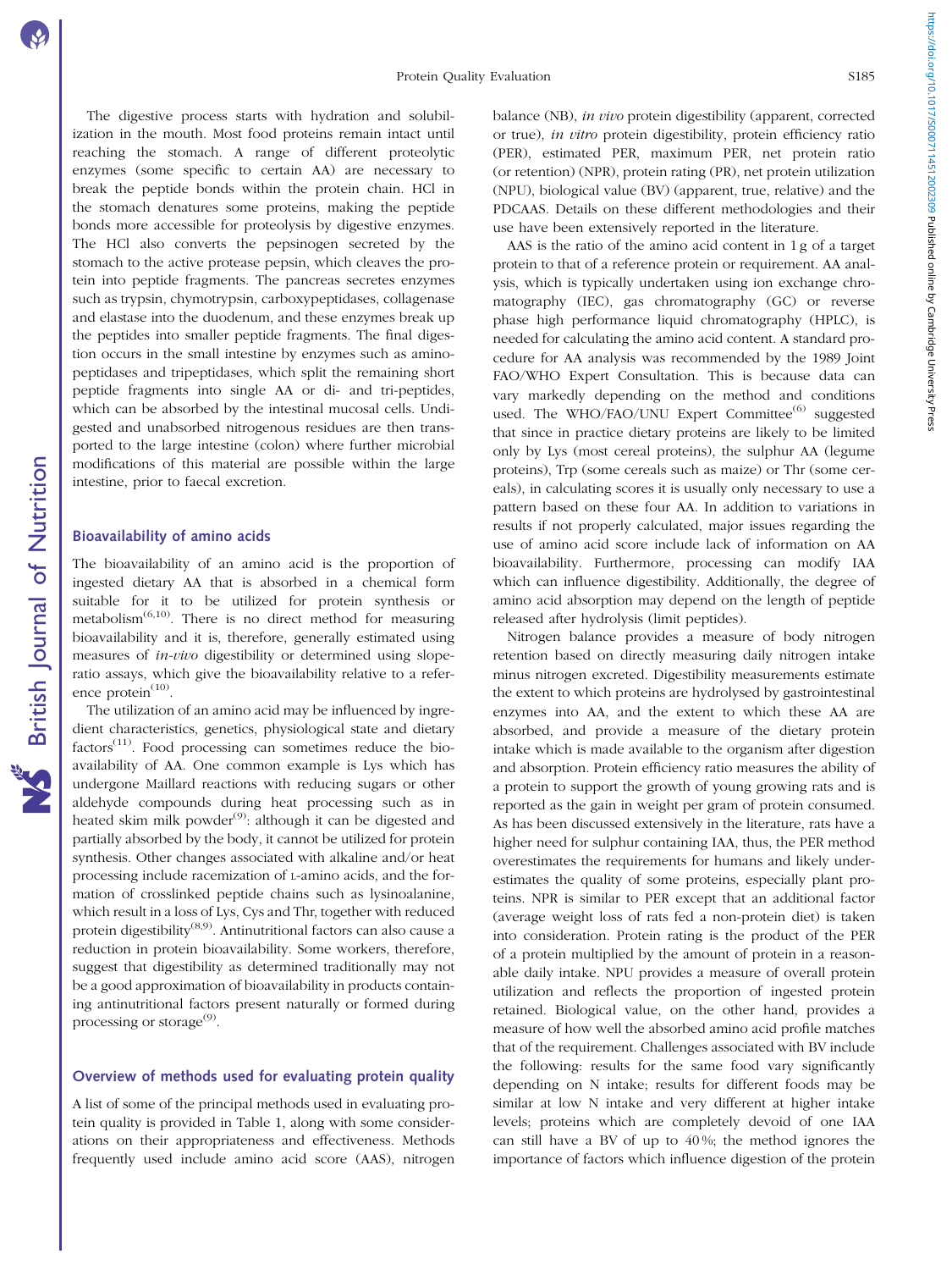# **NS** British Journal of Nutrition

#### <span id="page-3-0"></span>**Table 1.** List of some of the principal methods used in evaluating dietary protein quality

| Protein Quality Evaluation<br>Method                                        | Abbrev      | Method Summary and/or Equation                                                                                                                                                                                                                                               | Unit              | Issues                                                                                                                                                                                                                                                                                                                                                                                                                                                                          | Reference                                   |
|-----------------------------------------------------------------------------|-------------|------------------------------------------------------------------------------------------------------------------------------------------------------------------------------------------------------------------------------------------------------------------------------|-------------------|---------------------------------------------------------------------------------------------------------------------------------------------------------------------------------------------------------------------------------------------------------------------------------------------------------------------------------------------------------------------------------------------------------------------------------------------------------------------------------|---------------------------------------------|
| Amino Acid Score                                                            | AAS         | $AAS = mg$ of limiting amino acid in 1 g test protein / mg of limiting<br>amino acid in a reference protein or requirement pattern                                                                                                                                           | dmnl <sup>d</sup> | . Does not provide information on bioavailability of IAA.<br>• Processing can modify structure of AA.<br>• Processing can impact digestibility.<br>• Amino acid absorption will potentially depend on length of peptide<br>released after hydrolysis which is not accounted for.                                                                                                                                                                                                | (5)                                         |
| <b>Apparent Protein Digestibility</b>                                       | <b>APD</b>  | $APD = 100$ [(Protein intake - Faecal protein)/Protein intake]<br>In vivo method                                                                                                                                                                                             | $\%$              | . Does not take into consideration concentration and availability of IAA.<br>• Does not account for metabolic faecal protein.                                                                                                                                                                                                                                                                                                                                                   | (9)                                         |
| Corrected Protein Digestibility <sup>a</sup><br>(also sometimes called True | CPD (TD)    | CPD or TD = 100 [(Protein intake - (Faecal protein - metabolic<br>faecal protein) /Protein intake)]<br>In vivo method                                                                                                                                                        | $\%$              | . Does not take into consideration concentration and availability of IAA.                                                                                                                                                                                                                                                                                                                                                                                                       | (9)                                         |
| Protein Digestibility)<br>In vitro Protein Digestibility                    | <b>IVPD</b> | $IVPD = 210.46 - 18.10X$<br>where, $X = pH$ of sample suspension (during hydrolysis) at<br>10 min.                                                                                                                                                                           | $\%$              | • Does not measure true digestibility (i.e., digestibility is calculated).<br>. Does not take into consideration concentration and availability of IAA.                                                                                                                                                                                                                                                                                                                         | (55)                                        |
| Nitrogen Balance                                                            | <b>NB</b>   | Measure of daily nitrogen intake minus nitrogen excreted<br>$NB = Nitrogen$ intake $(NI) - nitrogen$ losses $(NL)$                                                                                                                                                           | g                 | • Large pool of urea in body water means that there is an extended<br>delay before any change in nitrogen input or output becomes fully<br>apparent.<br>• An arbitary adjustment factor <sup>e</sup> sometimes used in calculation.                                                                                                                                                                                                                                             | $(5)$ , and refer-<br>ences therein;<br>(6) |
|                                                                             |             |                                                                                                                                                                                                                                                                              |                   | · Underestimation of actual minimum physiological needs.                                                                                                                                                                                                                                                                                                                                                                                                                        |                                             |
| Protein Efficiency Ratio                                                    | PER         | Gain in weight of rat per gram of protein eaten<br>PER = Gain in body mass (g)/Protein intake (g)                                                                                                                                                                            | dmnl              | • Rats have a higher requirement than humans for some amino acids.<br>• Does not properly credit protein used for maintenance purposes.<br>• Gain in body weight does not necessarily correspond to gain in body<br>protein.<br>• PER values vary with levels of protein intake.<br>• Poor precision and reproducibility                                                                                                                                                        | $(5)$ , and refer-<br>ences therein         |
|                                                                             |             |                                                                                                                                                                                                                                                                              |                   | • Animal studies are expensive.                                                                                                                                                                                                                                                                                                                                                                                                                                                 |                                             |
| <b>Estimated Protein Efficiency</b><br>Ratio                                | ePER        | Protein efficiency ratio (PER) is estimated using a regression<br>equation<br>$ePER = 0.468 + 0.454$ (Leu) - 0.105 (Tyr)                                                                                                                                                     | dmnl              | • Does not measure true protein efficiency (i.e., PER is calculated).                                                                                                                                                                                                                                                                                                                                                                                                           | (83)                                        |
| Maximum Protein Efficiency<br>Ratio                                         | PERmax      | Defined as the PER value estimated at the optimum dietary protein<br>level<br>PER = Gain in body mass (g)/Protein intake (g)                                                                                                                                                 | dmnl              | • Same issues as for PER except determined at optimal dietary protein<br>intake.                                                                                                                                                                                                                                                                                                                                                                                                | (84)                                        |
| Net Protein Ratio (or retention)                                            | <b>NPR</b>  | $NPR = (weight gain of test rat + weight loss of non-protein rat)$<br>(protein consumed by test rat)                                                                                                                                                                         | dmnl              | • Same issues as for PER                                                                                                                                                                                                                                                                                                                                                                                                                                                        | (8)                                         |
| Net Protein Utilization <sup>b</sup>                                        | <b>NPU</b>  | Proportion of ingested protein retained<br>$NPU = ((0.16 \times (24 \text{ hour protein intake in grams})) - ((24 \text{ hour}$<br>urinary urea nitrogen) $+2$ ) - (0.1 $\times$ (ideal body weight in kilo-<br>grams))) / (0.16 $\times$ (24 hour protein intake in grams)) | dmnl              | • Measured when protein content of diet is below that of requirement<br>and may not be appropriate when diet is adequate.                                                                                                                                                                                                                                                                                                                                                       | (6)                                         |
| <b>Protein Rating</b>                                                       | <b>PR</b>   | $PR = Protein in a reasonable daily intake, g x PER$                                                                                                                                                                                                                         | g                 | • Same limitations as for PER.                                                                                                                                                                                                                                                                                                                                                                                                                                                  |                                             |
| <b>Relative Nutritive Value</b>                                             | <b>RNV</b>  | Measures feed/food intake (FI) and the efficiency of extraction of                                                                                                                                                                                                           |                   | • Similar issues as for NB, PER, etc.                                                                                                                                                                                                                                                                                                                                                                                                                                           | $(85)$ , and refer-                         |
| Apparent Biological Value                                                   | ABV         | nutrients during digestion (digestibility).<br>Proportion of the absorbed nitrogen retained                                                                                                                                                                                  | $\%$              | • Method becomes limited in samples severely lacking in Lys.<br>. Does not take into consideration metabolic nitrogen loss.                                                                                                                                                                                                                                                                                                                                                     | ences therein                               |
| <b>True Biological Value</b>                                                | <b>TBV</b>  | $BV^c = [(N_i - N_{e(f)} - N_{e(u)})/(Ni - N_{e(f)})] \times 100$<br>Proportion of the absorbed nitrogen retained taking into consider-<br>ation the metabolic nitrogen loss                                                                                                 | $\%$              | • Ignores variation in digestibility of a food (i.e., ignores the importance<br>of factors which influence digestion of the protein and interaction of                                                                                                                                                                                                                                                                                                                          | (4,86,87)                                   |
|                                                                             |             | $BV^c = \underbrace{[N_i - (N_{e(t)} - N_{epf(t)}) - (N_{e(u)} \cdot N_{epf(u)})}/(Ni - (N_{e(t)} - N_{epf(t)})) /N$                                                                                                                                                         |                   | protein with other dietary factors before absorption).<br>• Measured when protein content of diet is below that of requirement<br>and may not be appropriate when diet is adequate.<br>• BV results for the same food varies significantly depending on N<br>intake.<br>• BV results for different foods may be similar at low N intake and very<br>different at higher intake levels.<br>• Proteins which are completely devoid of one IAA can still have a BV<br>of up to 40. |                                             |
| <b>Relative Biological Value</b>                                            | rBV         | Biological value of a food source relative to egg<br>$(BV_{(test)}/BV_{(egg)}) \times 100$                                                                                                                                                                                   | dmnl              | • Same limitations as for BV above. Additionally, due to differences in<br>BV at different N intakes, proportionately between proteins seen at<br>lower levels will not be maintained at higher levels.                                                                                                                                                                                                                                                                         | (4)                                         |

J. Boye $et\ al.$ 8186  $J$ . Boye *et al.* 

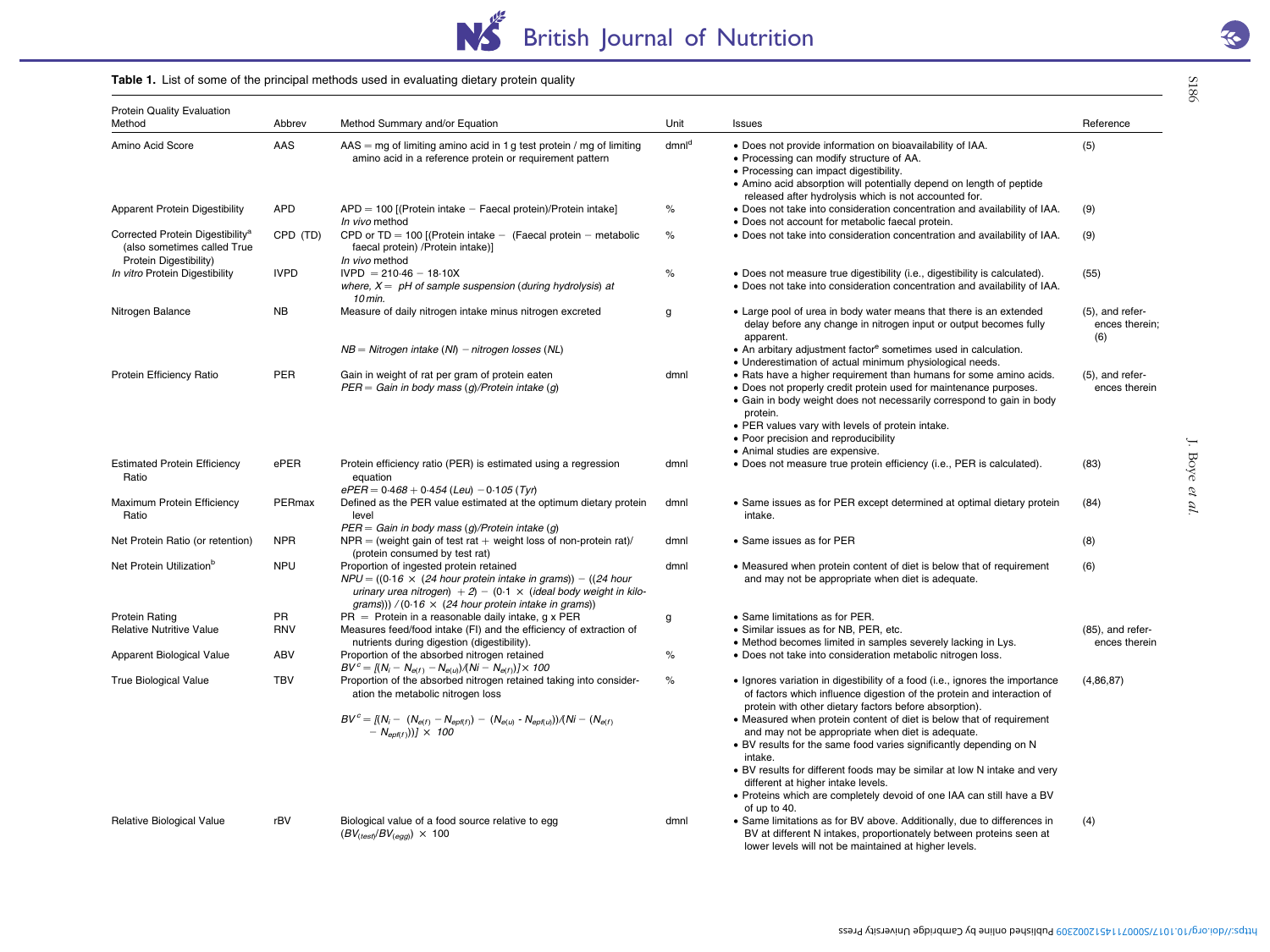





| <b>Protein Quality Evaluation</b><br>Method         | Abbrev        | Method Summary and/or Equation                                                                                                                                                                                                                                                                                                                                                       | Unit      | Issues                                                                                                                                                                                                                                                                                                                                                                                                                                                                                                                                                                                                                                                                                                                                                                                                                                                                                                                                                                                                                                                                                                                                                                                     | Reference                                     |
|-----------------------------------------------------|---------------|--------------------------------------------------------------------------------------------------------------------------------------------------------------------------------------------------------------------------------------------------------------------------------------------------------------------------------------------------------------------------------------|-----------|--------------------------------------------------------------------------------------------------------------------------------------------------------------------------------------------------------------------------------------------------------------------------------------------------------------------------------------------------------------------------------------------------------------------------------------------------------------------------------------------------------------------------------------------------------------------------------------------------------------------------------------------------------------------------------------------------------------------------------------------------------------------------------------------------------------------------------------------------------------------------------------------------------------------------------------------------------------------------------------------------------------------------------------------------------------------------------------------------------------------------------------------------------------------------------------------|-----------------------------------------------|
| Protein Digestibility Corrected<br>Amino Acid Score | <b>PDCAAS</b> | Relies on determination of protein contents, amino acid profile and<br>protein digestibility<br>$PDCAAS = ((mg \space of \space limiting \space amino \space aceil \space in \space 1 \space g \space of \space test \space protein) / (mg \space$<br>of same amino acid in 1 g of reference protein or requirement<br>pattern)) $\times$ true faecal digestibility (%) $\times$ 100 | % or dmnl | • Proteins with higher than 100% scores are rounded off to 100%<br>(additional benefit in complementing less nutritious proteins is not<br>captured).<br>• Does not include impact of anti-nutritional factors associated with pro-<br>teins, including naturally occurring and those formed during<br>processing, on protein digestibility and quality.<br>• There may be a need to include corrections for the bioavailability of<br>individual amino acids and not just for digestibility of protein.<br>. Ileal vs faecal protein/amino acid digestibility (i.e., faecal digestibility<br>may overestimate due to microbial degradation).<br>• No standardized methods available for ileal digestibility.<br>• Effect of age on faecal and ileal protein/amino acid digestibility is not<br>known.<br>• Validity of the preschool-age child amino acid requirement values<br>(there is still a need for validation of the scoring pattern used for the<br>preschool-age child). Scoring pattern does not include conditionally<br><b>IAA</b><br>• Humans consume proteins from varied protein sources. PDCAAS<br>values of single protein sources may not have practical significance. | $(5,6,8,9,86)$ , and<br>references<br>therein |

a Corrected for metabolic faecal protein loss

<sup>b</sup> NPUstandardized and NPUoperative distinguish between studies at fixed or varying dietary protein concentrations, (WHO/FAO/UNU, 2007) <sup>c</sup>BV equation (definitions):

- $N_i$  = nitrogen intake in proteins on the test diet
- $N_{e(f)}$  = nitrogen excreted in faeces whilst on the test diet
- $N_{e(u)}$  = nitrogen excreted in urine whilst on the test diet
- $N_{\text{ecl}(f)}$  = nitrogen excreted in faeces whilst on a protein free diet
- $N_{\text{eof(u)}}$  = nitrogen excreted in urine whilst on a protein free diet
- <sup>d</sup> dmnl dimensionless

<sup>e</sup> Example of an NB Equation using an arbitrary adjustment factor

NI = Protein intake (g/day) / 6·25

 $NL =$  Urinary urea nitrogen (g/day)<sup>1</sup> + 2 to 4<sup>2</sup>

1Obtained from <sup>24</sup> <sup>h</sup> urine sample; <sup>2</sup> Additional arbitary adjustment factor to account for other nitrogen losses (e.g., faecal, dermal, miscellaneous and non-urea nitrogen)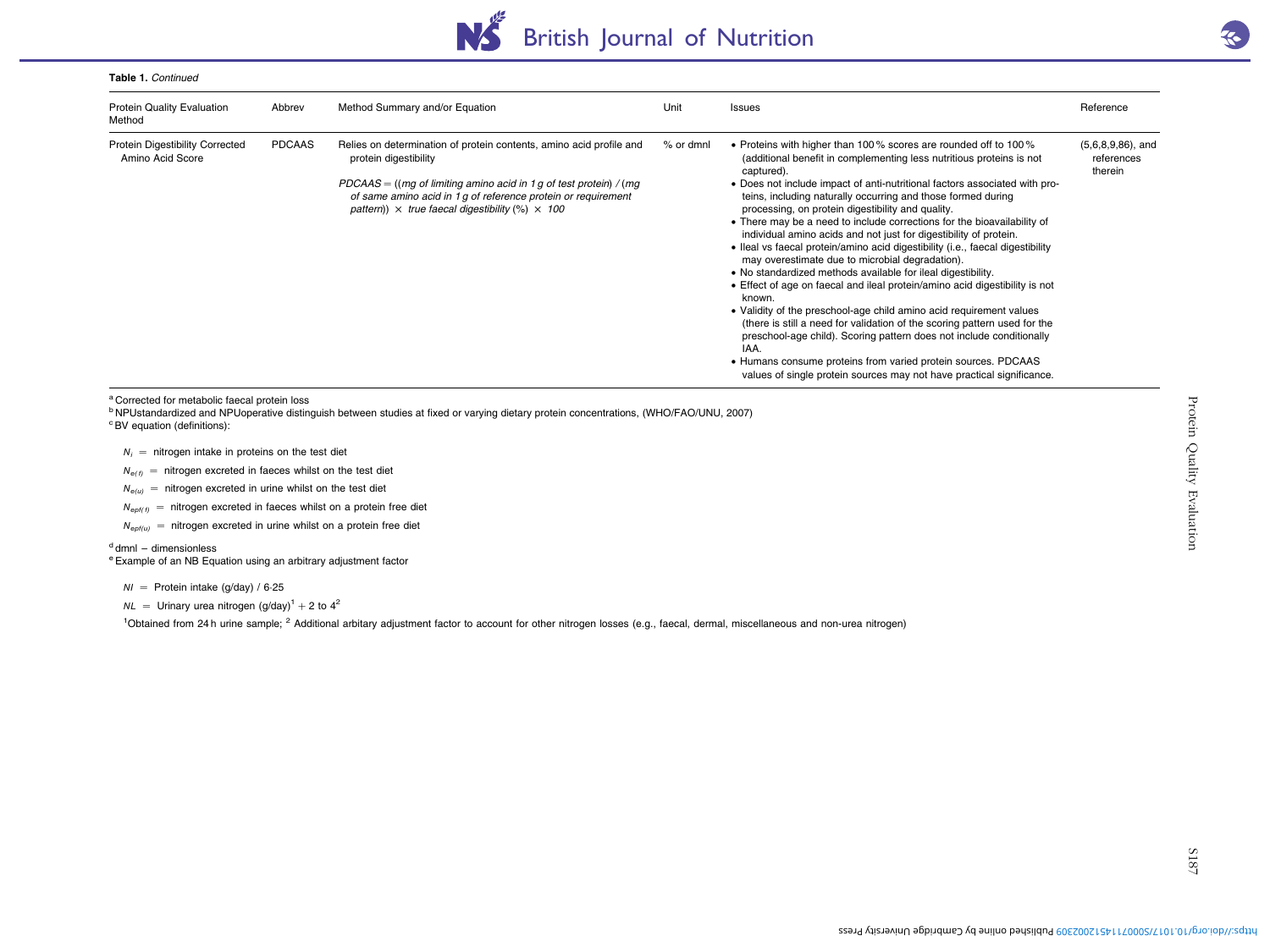British Journal of Nutrition

**NS** British Journal of Nutrition

and interaction of protein with other dietary factors before absorption.

The PDCAAS method is based on a determination of protein content, amino acid profile and protein digestibility. The limiting amino acid score (i.e., ratio of first limiting amino acid in 1 g of protein from the target food to that found in a reference protein or reference requirement) is multiplied by protein digestibility (true faecal digestibility) which gives a value for protein quality corrected for digestibility. The first limiting amino acid is the IAA present at the lowest concentration in a food. Depending on concentration, other IAA may be described as the second, third, fourth, (etc.), limiting amino acid. The recommended reference protein for infants under 1 year of age is that of human milk<sup>(4)</sup>. For all other age groups, the FAO/WHO 1991 report recommended the use of the amino acid scoring pattern for preschool children in the 2-5 year range. The 2007 WHO/FAO/UNU report, however, revised this recommendation and has suggested the use of the amino acid scoring pattern for preschool children in the 1-2 year range for preschool children, and the 3-10 yr pattern when judging protein quality for schoolchildren and adolescents.

### Effects of bioactive compounds, preparation and processing conditions on protein quality

Protein quality of foods is affected by methods used in food preparation and processing and the presence of bioactive compounds. Foods are rarely consumed raw in today's fast paced society, and are often processed to increase convenience and safety, extend shelf life and improve taste. The quality of protein from both animal and plant sources is thus of most interest after preparation and processing. Plant-based foods are particularly of interest in this regard as they contain bioactives which in the unprocessed form can reduce digestibility and hence protein quality. Processing technologies could, however, help to transform raw grains into useful products which maximise their inherent nutritional value to ensure the nutrient security of populations, particularly, in developing countries<sup> $(12)$ </sup>. The impacts on protein quality of bioactive compounds and some of the principal techniques used in food preparation and processing are provided below.

#### Bioactive compounds

Antinutritional factors (ANF) can be naturally present in the food matrix in which a protein is consumed, or be formed during processing or storage. ANF can affect both the digestibility and bioavailability of protein and AA. Examples of naturally occurring ANF include phytates in cereals and oilseeds, polyphenols in pulses, gossypol in cottonseed protein products and glucosinolates in mustard and rapeseed proteins<sup>(8)</sup>. The limited digestibility of legume proteins has been ascribed to the presence of ANF such as protease, trypsin and amylase inhibitors (which can interact with digestive enzymes to form inactive complexes), tannins (that have a high affinity for Pro and His in proteins), lectins, phytic acid (which can form

Processing methods such as soaking, cooking and fermentation have been shown to lead to better AA digestibility, most likely due to a reduction in ANF such as heat labile protease inhibitors<sup>(15)</sup>.

#### **Germination**

Sprouting of seeds which involves soaking seeds until germination, is used in many countries as part of food preparation. Germination significantly increases protein content and decreases starch level in bambara groundnut (Voandzeia subterranea)<sup>(16)</sup>. Compared to other cooking methods (wet cooking and dry roasting), germination for 4-6 days significantly decreased phytic acid content and increased in vitro protein digestibility. The improvement of protein digestibility after germination was attributed to a reduction of polyphenols and phytic acid in the germinated seedling and an increase in soluble proteins due to the action of proteolytic enzymes. These enzymes were also effective in hydrolyzing proteinpolyphenol complexes in the seed.

Kannan et  $al^{(17)}$  also reported that germination increased true protein digestibility (TPD) of cooked black bean products, however, the increase was not accompanied by an increase in PDCAAS due to the limiting amino acid score. Highest TPD and PDCAAS values were obtained for cooked germinated beans combined with rice. Germination also had little effect on the amino acid profile of cowpeas<sup> $(18)$ </sup>. However, in vitro protein quality and starch digestibility improved after germination, resulting in a higher PDCAAS (still low) for a weaning food prepared from 24 h germinated cowpea flour (56 %) compared to the control cowpea flour weaning food (47 %).

In other studies, germination promoted an increase of 21 % in the protein digestibility of sorghum proteins and an increase in protein extractability<sup>(19)</sup>. Protein content of mungbean, chickpea and cowpea also increased by 9-11, 11-16 and 8-11 %, respectively after germination, and in vitro protein digestibility similarly increased by 15-25, 6-17 and 6-17 %, respectively with higher improvements observed with longer times of germination $(12)$ .

Higher increases in in vitro digestibility of Indian bean (Dolichos lablab. var. lignosus) seeds in the early stage of germination were also reported $^{(20)}$ . PER values increased in rats fed with the germinated bean, reaching comparable values with a control group maintained on a casein diet after 32 h of germination. Diets with germinated bean protein also showed marked increases in both true and apparent nitrogen digestibility, although the values were less than that observed for casein fed rats.

In addition to protein, germination also caused significant increases in thiamine, in vitro iron and calcium bioavailability and in vitro protein digestibility of green gram (Phaseolus aureus), cowpea (Vigna catjang), lentil (Lens culinaris) and chickpea (Cicer arietinum)<sup>(21)</sup>. Dehulling the germinated legumes yielded further increases in nutritive value. Phytic acid and tannin were reduced by 18-21 % and 20-38 %,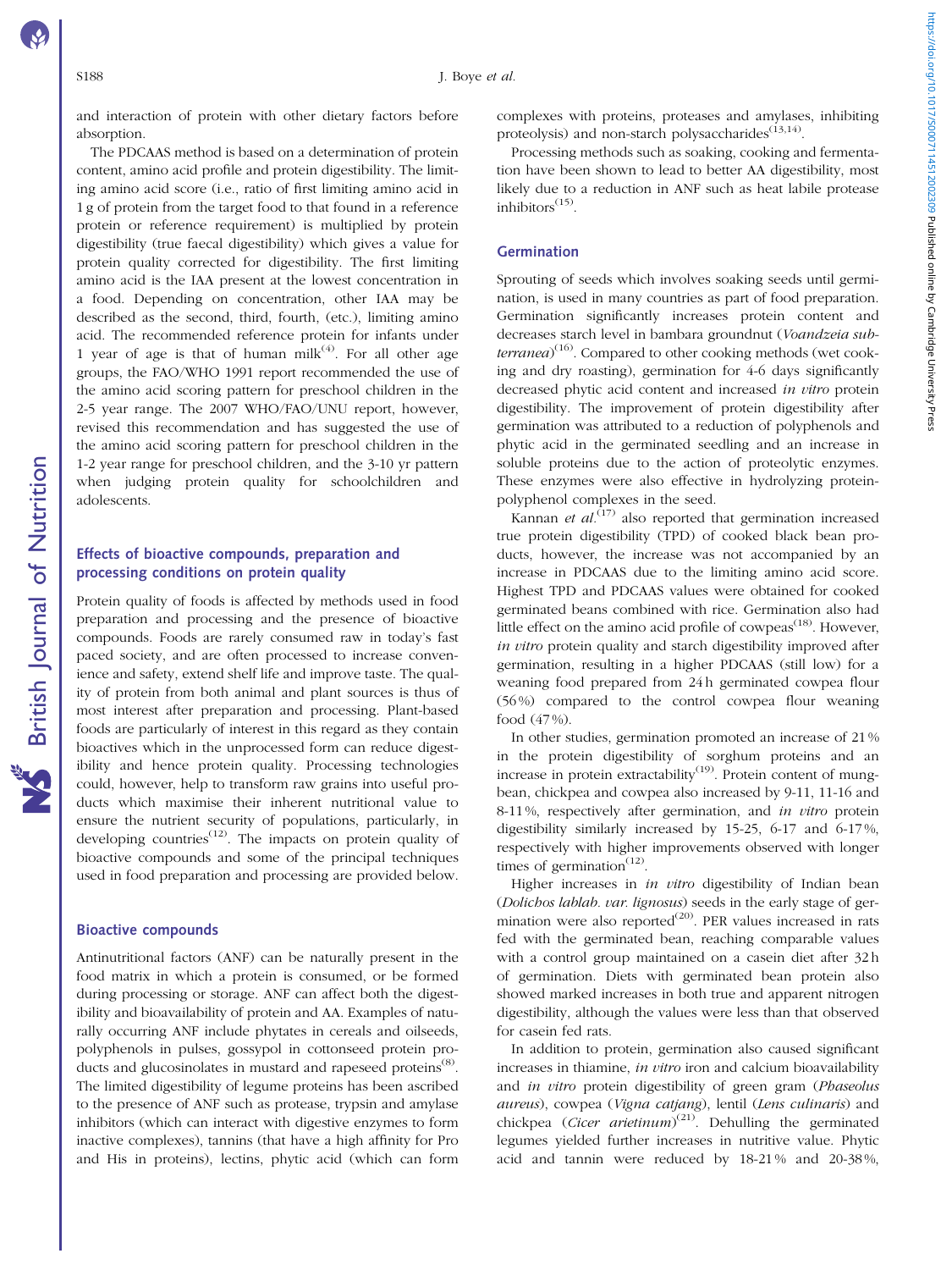<span id="page-6-0"></span>respectively, on germination and further reduction was observed on dehulling. The low levels of phytic acid and tannin detectable in the cotyledons after dehulling, suggest that most of the phytic acid and tannin were present in the seed coat. Negative correlations were, however, reported between antinutritional factors and nutrient bioavailability and digestibility.

 $Osman<sup>(22)</sup>$ , however, noted that germination significantly increased tannin content in another legume (Dolichos lablab bean [Lablab purpuresus (L) sweet]) compared with other traditional methods of food preparation, although germination was more effective in improving protein digestibility than soaking and cooking. Similarly, germination of kidney bean (Phaseolus vulgaris L.) was less effective in reducing trypsin inhibitors, saponins and phytohaemagglutinins than cooking/ autoclaving<sup> $(23)$ </sup>. Germination, however, reduced stachyose, raffinose, phytic acid and tannins. The combination of germination followed by autoclaving resulted in a 100 % reduction of phytic acid and tannin and a 9-18 % increase in in vitro protein digestibility.

#### Wet or moist thermal treatment

In plant proteins heat processing, especially moist heat, may sometimes improve protein digestibility by destroying protease inhibitors and denaturing proteins, which can open up their structure allowing gastrointestinal enzymes greater access for hydrolysis. Soaking, boiling, microwave cooking and autoclaving increased total IAA content determined in the seeds of cowpea, pea and kidney bean $(15)$ . The magnitude of the effect was in the following order: autoclaving  $>$  boiling  $>$  microwave cooking  $>$  soaking. The determined level of sulphur AA also slightly increased in all samples after microwave cooking and autoclaving, and autoclaving was found to be most effective for improving protein efficiency ratio and amino acid score (based on assumption of Cys+Met as being first limiting), followed by micronization, microwave cooking and fermentation. In vitro protein digestibility also significantly improved after soaking, boiling, microwave cooking, pressure cooking (autoclaving) and fermentation (Table 2). The PDCAAS decreased in the order microwave cooking  $>$  autoclaving  $>$  boiling  $>$  soaking, with some

Table 2. Effects of processing conditions on protein quality (adapted from Khattab et al.  $(15)$ )

|                           |          |           |           | Legume <sup>a</sup> |          |           |
|---------------------------|----------|-----------|-----------|---------------------|----------|-----------|
| Processing condition      | CC       | EC        | <b>CK</b> | EK                  | CP       | EP        |
| Raw                       |          |           |           |                     |          |           |
| Minimum AAS <sup>b</sup>  | 68.5     | 91.9      | 52.7      | 76.9                | 75.0     | 57.3      |
| <b>IVPD<sup>c</sup></b>   | 82.3     | $81 - 6$  | 70.5      | 78.0                | 78.4     | $80-1$    |
| <b>PDCAAS<sup>d</sup></b> | 56       | 75        | 37        | 60                  | 59       | 46        |
| Soaking                   |          |           |           |                     |          |           |
| <b>Minimum AAS</b>        | $53-1$   | 73.8      | 51.9      | 81.2                | 52.7     | 75.4      |
| <b>IVPD</b>               | 87.5     | $86 - 7$  | 76.0      | 83-2                | $83 - 7$ | 85.5      |
| <b>PDCAAS</b>             | 46       | 64        | 39        | 68                  | 44       | 64        |
| <b>Boiling</b>            |          |           |           |                     |          |           |
| <b>Minimum AAS</b>        | 82.3     | 79.2      | 76.5      | $65-4$              | $70-8$   | 71.5      |
| <b>IVPD</b>               | $98 - 1$ | 97.2      | 87.4      | 94.2                | 94.3     | $95 - 8$  |
| <b>PDCAAS</b>             | 81       | 77        | 67        | 62                  | 67       | 69        |
| Roasting                  |          |           |           |                     |          |           |
| <b>Minimum AAS</b>        | $83 - 8$ | 75.4      | $66 - 5$  | $65-0$              | $68 - 1$ | 58.8      |
| <b>IVPD</b>               | 77.6     | 76.6      | 64.9      | 73.0                | 73.1     | $75-0$    |
| <b>PDCAAS</b>             | 65       | 58        | 43        | 47                  | 50       | 44        |
| Autoclaving               |          |           |           |                     |          |           |
| <b>Minimum AAS</b>        | $65 - 8$ | $108 - 1$ | $90-4$    | 89.2                | 85.4     | 76.2      |
| <b>IVPD</b>               | 90.3     | 89.7      | 79.0      | $86-1$              | $86 - 6$ | 88-3      |
| <b>PDCAAS</b>             | 59       | 97        | 71        | 77                  | 74       | 67        |
| Microwave                 |          |           |           |                     |          |           |
| <b>Minimum AAS</b>        | 94.2     | 91.2      | 91.2      | 72.3                | 94.2     | $100 - 6$ |
| <b>IVPD</b>               | 92.8     | 92.2      | $81 - 7$  | $88-6$              | 89.1     | 90.9      |
| <b>PDCAAS</b>             | 87       | 84        | 74        | 64                  | 84       | 92        |
| Fermentation              |          |           |           |                     |          |           |
| <b>Minimum AAS</b>        | 79.6     | $96 - 2$  | 67.6      | $100 - 0$           | 88.8     | 98.5      |
| <b>IVPD</b>               | $85 - 1$ | 84.3      | 73.4      | 80.9                | 81.4     | 82.9      |
| <b>PDCAAS</b>             | 68       | 81        | 50        | 81                  | 72       | 82        |
| Micronization             |          |           |           |                     |          |           |
| <b>Minimum AAS</b>        | 98.5     | $100 - 0$ | 99.2      | 88-5                | 101.9    | $110-8$   |
| <b>IVPD</b>               | $80 - 0$ | 79.1      | 67.9      | 75.5                | 76.0     | 77.9      |
| <b>PDCAAS</b>             | 79       | 79        | 67        | 67                  | 77       | 86        |
| Min PDCAAS <sup>e</sup>   | 46       | 58        | 37        | 47                  | 44       | 44        |
| Max PDCAAS <sup>f</sup>   | 87       | 97        | 74        | 81                  | 84       | 92        |

a CC: Canadian cowpea; EC: Egyptian cowpea; CK: Canadian kidney bean; EK: Egyptian kidney bean; CP: Canadian pea; EP: Egyptian pea.

 $\frac{b}{c}$  AAS: amino acid score.<br>  $\frac{c}{c}$  *In vitro* protein digestibility (IVPD) (%).

<sup>d</sup> PDCAAS: protein digestibility corrected amino acid score.

<sup>e</sup> Minimum PDCAAS value obtained for a particular legume.

f Maximum PDCAAS value obtained for a particular legume.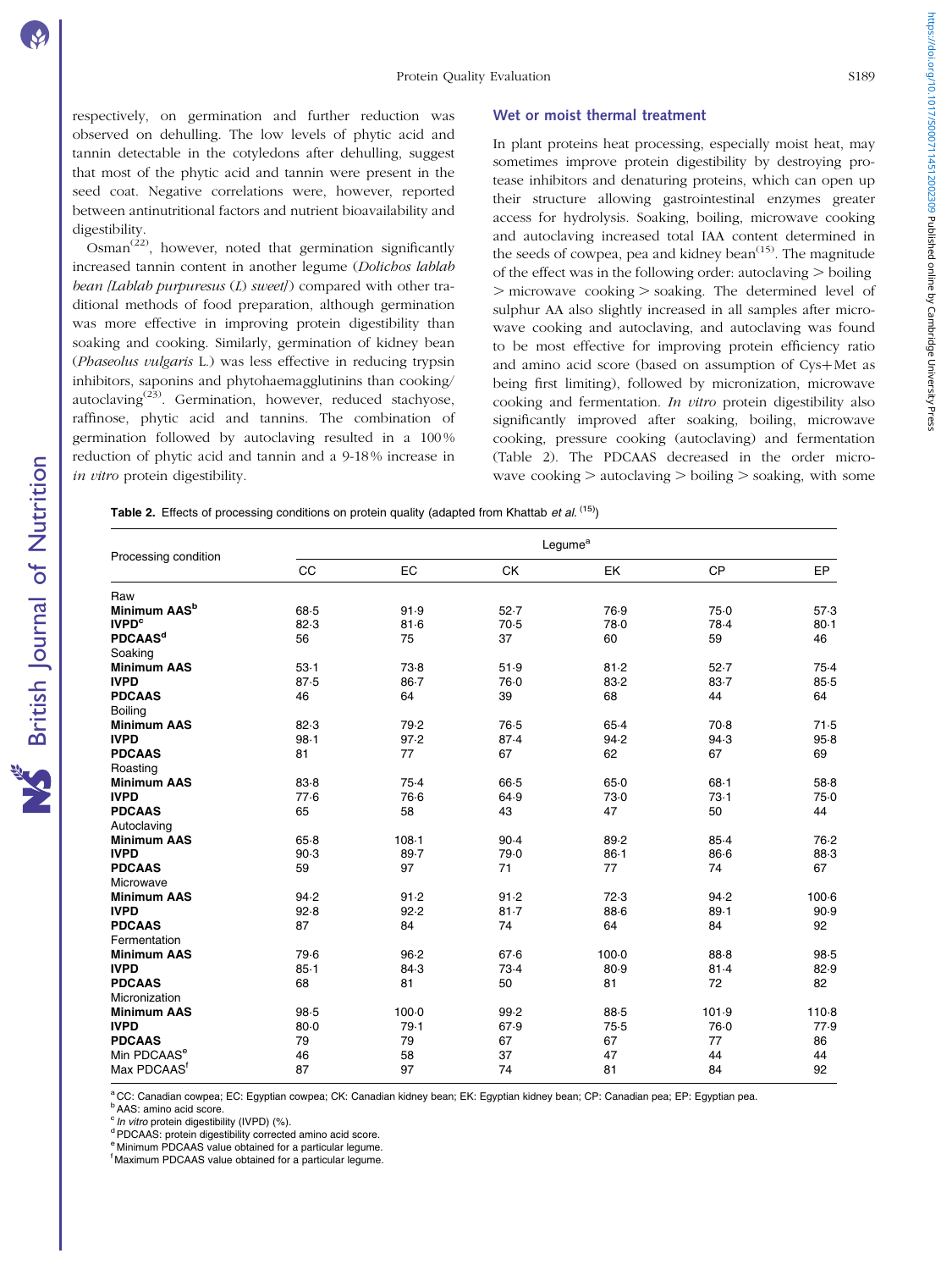exceptions. Very large differences in PDCAAS were observed depending on processing: for example, the PDCAAS of raw Canadian kidney beans was half the value of the PDCAAS from microwave cooking.

Saleh and El-Adawy<sup>(24)</sup> similarly reported significant decreases in antinutritional factors (trypsin inhibitor, haemagglutinin activity, tannins, saponins and phytic acid) of chickpea (Cicer arietinum L.) after cooking (i.e., using microwave cooking and other traditional cooking methods). In vitro protein digestibility (IVPD) and protein efficiency ratio were improved by all cooking treatments from 84 % (raw) to approximately  $90\%$  for IVPD and  $2.3$  (raw) to approximately 2·5 for PER. Chemical score and the amino acid determined to be first limiting for chickpeas subjected to the various cooking treatments, however, varied considerably, depending on the type of treatment.

In other studies, saponins, trypsin inhibitors and phytohaemagglutinins, diminished dramatically to undetectable amounts when kidney beans (Phaseolus vulgaris L.) were cooked or autoclaved<sup> $(23)$ </sup>. Similarly, cooking of pre-soaked seed was found to be the most effective method for reducing trypsin inhibitor activity in *Dolichos lablab* bean<sup> $(22)$ </sup> and a significant increase in IVPD was also found when raw sprouts of mungbean, chickpea and cowpea were subjected to pressure cooking and microwaving<sup>(12)</sup>.

Heat treatment can sometimes, however, be detrimental to protein quality. As an example, digestibility and extractability of sorghum proteins decreases, especially, on wet cooking(19,25). This occurs due to binding of the tannins to proteins in tannin-containing sorghum cultivars. Tannins have antioxidant properties and are bacteriostatic and/or bactericidal for many bacteria species<sup>(26)</sup>. Although the positive benefits of tannins are increasingly being recognised, their presence in high amounts in plant based foods unfortunately has a detrimental effect on protein quality. The reduced digestibility of cooked sorghum products has also been attributed to disulphide crosslinks occurring between  $\gamma$ - and  $\beta$ -kafirin proteins at the protein body periphery, which may impede digestion of the centrally located major storage protein,  $\alpha$ -kafirin<sup>(25)</sup>.

Milk sterilization (at  $110-120^{\circ}$ C,  $20-30$  min) also causes a decline in protein quality, due to a decrease in Lys, Met and Cys(27). Maillard reactions involving Lys, and destruction of the sulphonic group in the case of Met and Cys due to sterilization, may be the cause. PDCAAS for sterilized semi-skimmed milk was 34 % whereas it was much higher for pasteurized semi-skimmed milk (76 %). In general, no appreciable Maillard reaction is expected to occur during pasteurization, and only very small losses of Lys have been reported ranging from 0-5% on ultra high temperature (UHT) treatment<sup> $(28)$ </sup>.

In another study where hot water  $(80^{\circ}C)$  reconstituted powdered infant formulas were sterilized by autoclaving for 5 min at 105°C, a 20% reduction in total protein was found after autoclaving compared with the conventional preparation, where samples were reconstituted with warm water  $(37^{\circ}C)$  in glass bottles but not autoclaved<sup>(29)</sup>. Concentrations of total free AA and in particular some specific individual amino acids, Val  $(-72\%)$ , Gln  $(-60\%)$  and Lys  $(-40\%)$ , also decreased in the autoclaved formulas. Higher concentrations of ammonia found after autoclaving suggested degradation of protein and AA.

#### Dry heating

Dry heat treatment of protein flours includes processing treatments such as dry roasting and micronization (a thermal treatment based on infrared heating). Despite the heat processing applied, dry roasting and micronization reduced the IVPD of cowpea, pea and kidney bean by 5·72–7·96 and 2·75–  $3.72\%$ , respectively, when compared with raw legumes<sup>(15)</sup> [\(Table 2](#page-6-0)). IAAs and PDCAAS, however, increased after roasting and micronization for the majority of seeds studied. The reduction in protein digestibility was attributed to nonenzymatic browning (Maillard reaction) between the reducing sugars from starch hydrolysis and the proteins, as well as the thermal cross-linking that occurred during heating<sup>(15)</sup>. For sorghum proteins a decrease of 4 % in protein digestibility was observed after dry heating and protein extractability was not affected $(19)$ .

#### Smoking and broiling

Essential AA in rainbow trout were reported to be generally much higher in raw samples than after smoking and broiling(30). Lys was particularly affected and in overheated fish, was drastically reduced compared to untreated fish. Compared with raw rainbow trout, broiling reduced the digestibility of protein (i.e., % decrease) by 1·63-3·9 % and smoking by 4·2- 4·5 %. PDCAAS of raw trout was reduced by 6 % after smoking and by 3 % after broiling. The decrease in protein quality was attributed to an increase in SH (sulphydryl) groups and S-S bonds, as well as complex chemical (cross-linking) reactions such as protein-protein interactions or protein-fat interactions when food was broiled at high temperatures. Smoking conditions (time, temperature, compounds of wood smoke) are all factors that can negatively influence protein digestibility.

Bender<sup>(31)</sup> showed that at the rather low temperature needed to cook meat there is little loss of available Lys and no loss of Met and Cys. No change in protein quality was found after roasting meat in an open pan at  $163^{\circ}$ C when the internal temperature did not rise above  $80^{\circ}$ C; or when the meat was browned in an oven for 30 min then sterilised in a  $can<sup>(31)</sup>$ . When meat is roasted the outer part reaches a high temperature and turns brown (Maillard reaction) which produces the desired roast flavour but since the roasted part is only a small fraction of the total piece of meat and, especially, when the internal temperature does not exceed about  $80^{\circ}$ C, there is no measurable change in the quality of the protein as a whole  $(31)$ .

In another study<sup>(32)</sup>, intermediate moisture smoked beef was prepared by cook-soak/equilibration, where samples were either smoked for 18h (heavy smoking) or for 4h (light smoking) at  $50^{\circ}$ C. Smoking caused a marked decrease in SDS-soluble protein and slightly decreased the available Lys and percent conversion of the haemoproteins to the cured nitrose forms. Smoking also caused increased darkening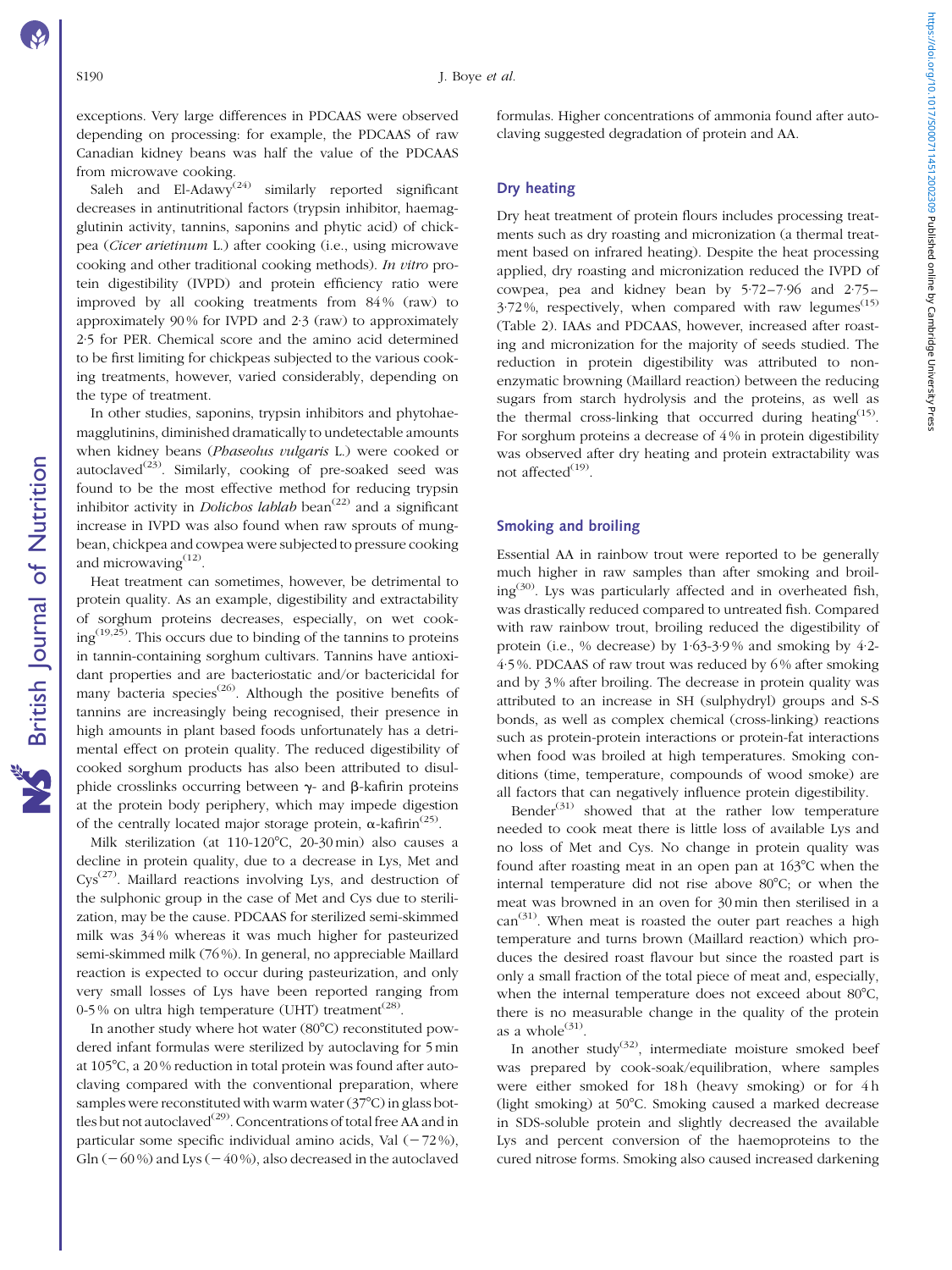and hardness of the samples and a slight loss of some of the protein components.

Evans *et al.*<sup> $(33)$ </sup> compared the protein quality of meats after standard cooking procedures by assessing the effects on relative nutritive value (RNV) and amino acid composition. Boiled tissue meats and processed meat showed higher RNV and levels of essential AAs than fried or microwave cooked or uncooked samples. However, in organ meats, cooking did not change total protein content or total essential amino acid contents relative to uncooked organ meats.

### Spray-drying

Spray-drying is a downstream unit operation frequently used in the food industry to extend the shelf life of foods. Liquid foods are pumped through the nozzle of the spray dryer and brought into intimate contact with a counter current flow of hot air which causes flash vaporization of moisture leaving a shelf stable powdered particulate material. Spray drying is used for drying caseinates, whey protein, soya proteins and a variety of other products and the temperatures and times used can vary extensively for different food products. Concerns about the impact of spray-drying on protein quality include the occurrence of Maillard reactions, degradation of AA and possible conversion of L- to D- AA amongst others.

In one study where the nutritional protein quality of lactosehydrolysed milk was studied with N balance experiments on growing rats, the authors found that spray-drying under conditions usually used for ordinary milk gave a considerable reduction in protein quality, caused mainly or entirely by loss of biologically available  $Lys^{(34)}$ .

A higher spray drying temperature was also found to significantly decrease protein quality and the contents of all AA in a spray-dried protein hydrolysate from black tilapia fish $(35)$ . In vitro protein digestibility decreased from  $92\%$  (150°C/76°C inlet/outlet temperature) to 88.4% (180°C/90°C inlet/outlet temperature) and PDCAAS % decreased from 82 to 34, respectively with increasing processing temperature. Additionally, predicted protein efficiency ratios of the dried hydrolysates decreased from 2·97 to 2·53.

#### Extrusion

Extrusion is a high temperature high shear process used in food texturization which has grown in popularity in recent times. It is used extensively in the processing of snacks, cereals, meat and a variety of other products. The high temperatures and shear pressures used during extrusion can denature or degrade proteins and AA and impact protein quality either positively or negatively.

Extrusion of pea seeds (Pisum sativum L. var. laguna) increased protein recovery slightly and decreased trypsin inhibitory activity (TIA) to negligible levels<sup> $(36)$ </sup>. Val, Phe and Lys contents decreased significantly (10–22 %) when extrusion was carried out at 129°C, whereas Trp decreased only when higher temperatures were used  $(142^{\circ}C)$ . Changes were also observed in the concentrations of dietary dispensable AA, with Pro undergoing the greatest reductions (28-38 %), followed by Gly (10-15 %). Interestingly, biological indices for protein quality (NPU, TD, BV, NPR), remained unchanged after extrusion, but PDCAAS decreased from 66 (raw flour) to 55, 61, 59% for samples extruded at 129, 135 and  $142^{\circ}$ C, respectively.

Digestibility of hard-to-cook flour of cowpea was also improved by 56% after extrusion<sup>(37)</sup>. Furthermore, extrusion at 150°C significantly decreased antinutrients such as phytic acid (33.2%), lectin (100%),  $\alpha$ -amylase (100%), and trypsin inhibitors  $(38.2\%)$ . In vitro protein digestibility of common bean (Phaseolus vulgaris L.) was also improved by 72·3–84·5% after extrusion<sup>(38)</sup>.

Also, extrusion did not alter IVPD of soyabean and corn; however, it reduced the amount of trypsin inhibitors when a combination of the grains was extruded at  $120^{\circ}C^{(39)}$ . Proximate composition of extruded products from corn (Zea mays) and lima bean (Phaseolus lunatus) flour blends showed increased protein and ash contents whereas fat levels decreased. The IVPD of the extrudates increased to 82 % compared to the raw flours  $(77\%)^{(40)}$ . Other reports in the literature suggest that extrusion conditions targeting aflatoxin reduction in peanut does not adversely affect protein nutritional quality.

In contrast, Silva et  $al^{(41)}$  found that extrusion of bovine rumen protein containing about 96 % protein significantly reduced true protein digestibility from 97·7 % to 93·1 %. The limiting amino acid also changed after extrusion but scores remained similar (i.e., 1·28 (Leu) for raw bovine rumen and  $1.25$  (Met  $+$  Cys) for the extruded sample). Un-truncated protein digestibility-corrected amino acid scores decreased from 125 to 116 % after extrusion. In this particular example, for both raw and extruded proteins, PDCAAS values were, however, excellent (100 %) and animal growth profiles using raw and extruded rumen were also found to be comparable.

#### Irradiation

Food irradiation is a processing technique in which foods are subjected to ionising radiation to destroy insects and other pathogens of microbial origin and which affects food quality as well as safety. Several countries permit the use of food irradiation for safety reasons. Foods can be treated using low dose  $(>2 kGy)$ , medium dose  $(2-10 kGy)$  and high dose  $(>10 \text{ kGy})$  radiation. Low dose irradiation is used to delay sprouting of vegetables and aging of fruits. Medium dose radiation helps to reduce levels of pathogenic organisms whereas high doses are used for food sterilisation. Food irradiation is not permitted for use to increase the nutritional value of foods; nevertheless some authors have evaluated its impact on protein quality. Bhat and Sridhar $(42)$  studied the impact of electron beam irradiation on the nutritional and anti-nutritional properties of lotus seeds. Their results showed a higher concentration of IAAs (Thr, Val, Leu, Tyr þ Phe, and Ly) after irradiation. PDCAAS, however, significantly decreased after irradiation due to a decrease in IVPD which went from  $43\%$  for the untreated sample to  $24\%$ ,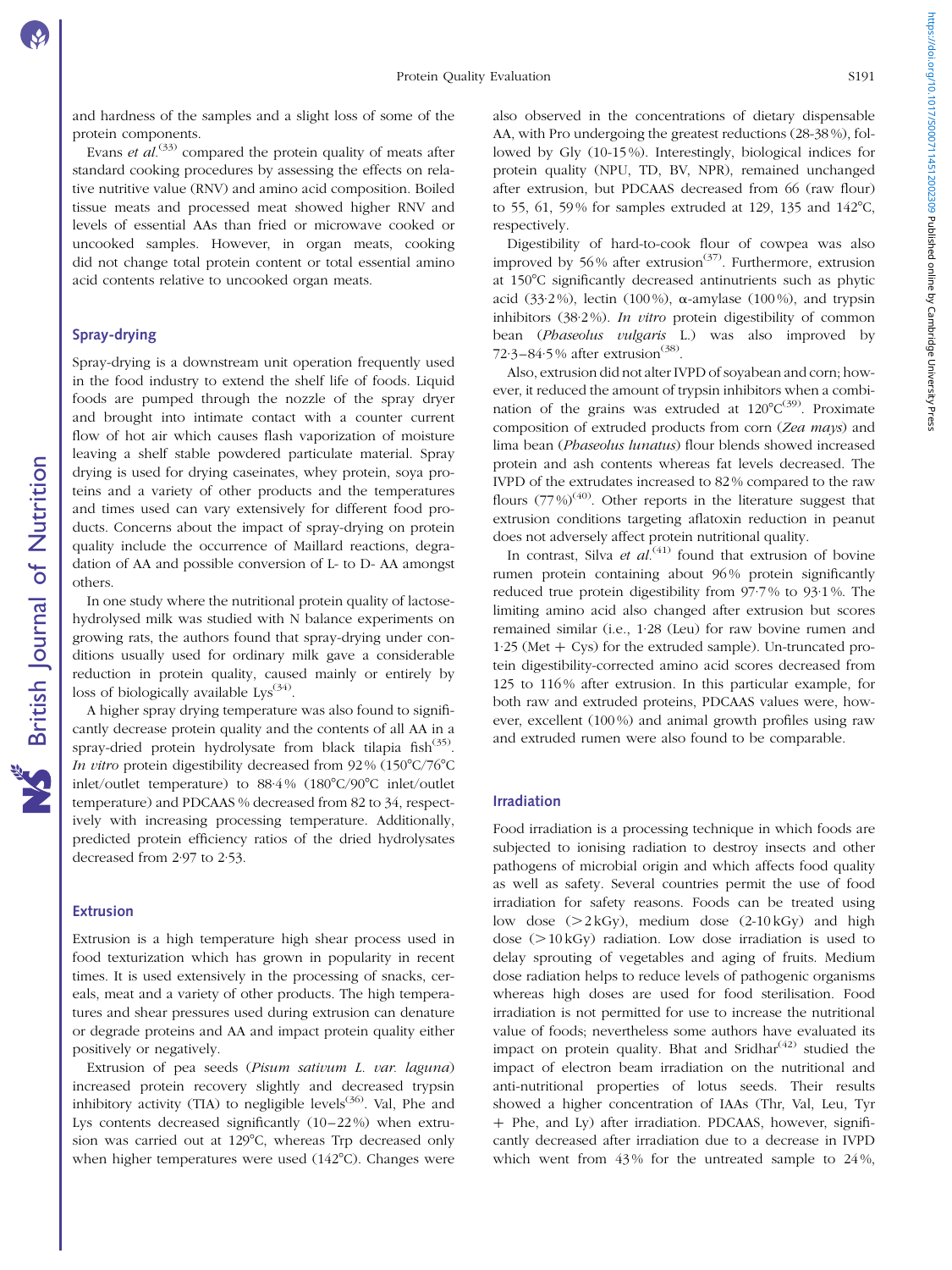after application of 30 kGy irradiation. The decrease in IVPD was dose dependent: (irradiation dose kGy: IVPD % 0:43, 2·5:41, 5:40, 7·5:40, 10:40, 15:41 and 30:24) and was found to be statistically significant only at 30 kGy. Radiation levels ranging from 30 kGy to 75 kGy have been used for example for microbial disinfection of spices and seasonings, sterilisation of frozen packaged meats for astronauts, and meals for immuno compromised hospital patients.

#### Fermentation

British Journal of Nutrition

**NS** British Journal of Nutrition

Food fermentation has been used in many cultures since ancient times to preserve food and improve taste. The fermentation process involves the use of a variety of micro-organisms such as bacteria, moulds and yeasts which may be naturally present in or on the food or expressly added to induce fermentation. Fermentation provides a technological alternative for improving the nutritional value of a great variety of legumes and cereals while maintaining acceptable sensory properties<sup> $(43)$ </sup>. The micro-organisms used in fermentation synthesise enzymes which hydrolyse food constituents and contribute to the development of products with desirable organoleptic properties. Furthermore, the hydrolysis could contribute to the decrease or elimination of anti-nutritional factors which could help in improving nutritional quality of the food.

Angulo-Bejarano et  $al^{(44)}$  reported an improved protein digestibility of chickpea flour after solid-state fermentation (SSF). In this study, chickpea seeds were soaked, seed coats removed, and cotyledons were cooked at 90°C for 30 min and inoculated with a suspension of  $R$ . oligosporus and fermented at  $34.9^{\circ}$ C for  $51.3$  h followed by drying at  $52^{\circ}$ C for 12 h and milling. Proteins from unfermented and fermented flours had IVPD of 72 % and 83 %, respectively. True protein digestibility (in vivo) increased form 84 % to 89 % and PER, NPR and PDCAAS improved from 1·6 to 2·3, 2·7 to 3 and from 73 to 92 %, respectively, as a consequence of the cooking/fermentation process. The improvement of PER during fermentation was attributed to better availability of AA and greater digestibility of the proteins in the substrates. Total sulphur AA (Met  $+$  Cys) was the first limiting IAA in proteins from untreated chickpea with an IAA score of 0·87. In the fermented flour, Trp was the first limiting IAA with an IAA score of 0·93. The essential AA content of untreated chickpea was improved by the SSF process including levels of Ile, total sulphur AA (Met  $+$  Cys), total aromatic AA (Phe  $+$  Tyr), and Thr. The control sample for this study was, however, raw uncooked flour. To quantify the effect of fermentation it would have been useful if the authors had provided the protein quality results of the flour, cooked without the fermentation step.

In another similar study<sup> $(43)$ </sup>, SSF increased the content of IAA in maize from 41 to 49 g IAA/100 g protein. His, Ile, Leu, Lys and Trp increased by 0.8, 0.5, 1.5, 1.5 and  $0.12 \frac{g}{100 \text{ g}}$  protein, respectively. Total sulphur AA (Met & Cys) and total aromatic AA (Tyr & Phe) increased by  $0.6$  and  $3.5 g/100 g$  protein, respectively. Some AA levels, notably Val, however decreased

from  $6·1$  to  $4·3$  g/100 g protein. First and second limiting IAAs in the untreated flour were Lys  $(0.72)$  and Trp  $(0.73)$ , but this changed after fermentation to Trp (0·84) and Lys (0·98), respectively. Overall, fermentation increased protein quality indicators as follows: true protein digestibility from 76·6 to 86·8 %, protein efficiency ratio (PER) from 1·8 to 2·1 and PDCAAS from 55 to 83%.

Nicolau et  $al^{(45)}$  found the protein content in boiled rice doubled after solid state fermentation using a strain of Saccharomycopsis fibuligera, an amylase producing yeast. The increase was attributed to the yeast biomass which contributed protein rich in Lys (an amino acid limiting in rice), Met and Trp. The fermented rice was enriched in B group vitamins (B1, B2, and B6) synthesized by the yeast and phosphorus bioavailability also increased as result of fermentation. Fermentation also promoted an increase of 39·6 % in the protein digestibility of sorghum proteins and an increase in protein extractability<sup>(19)</sup>.

A tempeh-type fermented product was susscesfully prepared from fresh and hardened common beans<sup> $(46)$ </sup> using Rhizopus oligosporus. Soluble solids, total and soluble proteins, soluble carbohydrates and pH of both bean samples increased after fermentation whereas fat and fibre content decreased. Trypsin inhibitor units (TIU/g d.b) decreased from  $120,000 - 130,000$  in raw beans to  $61,090 - 65,000$ after soaking/dehulling/cooking (SDC) to 250 – 900 after fermentation. Phytic acid levels did not change much by the SDC treatment but significantly decreased from 2·1 to 1·4 g/100 g d.b after fermentation. Cooking also reduced the lectin level significantly to almost undetectable levels and as a result this value did not change much after fermentation. The results suggest that the Rhyzopus oligosporus used for fermentation was capable of hydrolyzing the trypsin inhibitor and phytic acid of the substrate which may explain the improvements in protein quality in the previous studies reported above.

More recently, Fagbemi et al.  $(47)$  also found fermentation to be the most effective processing method to reduce phytic acid and trypsin inhibitor activity in mature seeds of breadnut, cashew nut and fluted pumpkin, whereas boiling was most effective in reducing tannin content. Boiling, fermentation, germination and roasting reduced TIA of the seed flours by 20·4, 88·7, 0·9 and 26·8 % (breadnut); 57·1, 67·1, 34·5, and 58·7 % (cashew nut); 100, 100, 94 and 100 % (pumpkin), respectively. Boiled samples had the highest IVPD (most digestible) followed by the fermented samples.

Interestingly, not all authors have observed increases in nutritional quality after fermentation. Kannan et  $al$ .<sup>(17)</sup> found no statistically significant increase in either TPD or PDCAAS values upon fermentation of black bean products.

In the dairy sector, proteins in yogurt, acidophilus milk, and bifidus milk have been found to be more digestible than those in unfermented milk<sup> $(48)$ </sup>. The enhanced digestibility is attributed to protein denaturation and hydrolysis during fermentation, which results in the formation of smaller, more digestible curds. Pre-hydrolysis of milk proteins, as indicated by increased levels of free AA, especially Pro and Gly, occurs during the manufacture of yogurt<sup> $(49)$ </sup>. Cultured yogurt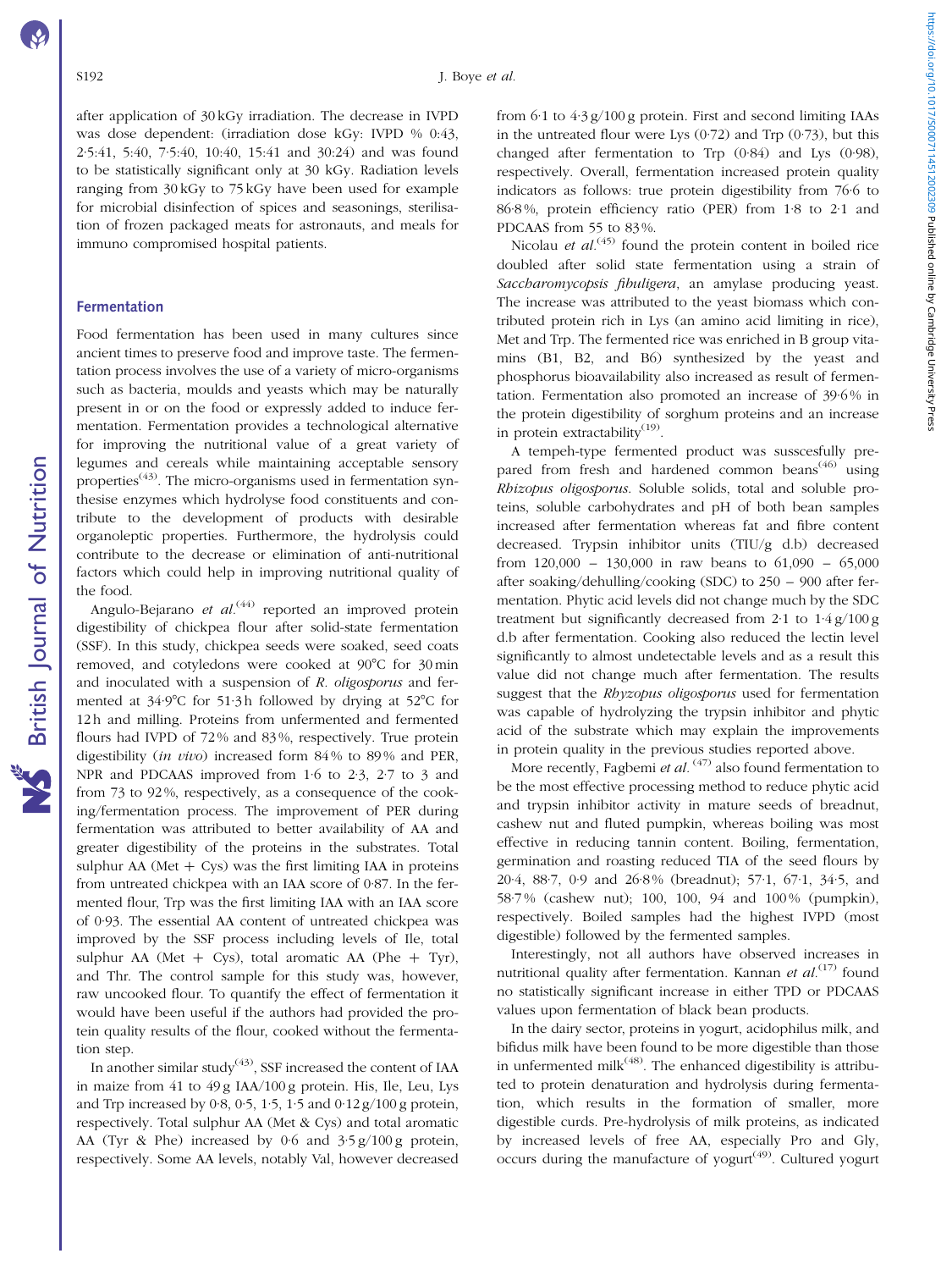has a significantly higher protein quality than the mix from which it is made as evidenced by *in vivo* digestibility, net protein ratio and computed protein efficiency ratio<sup> $(48)$ </sup>. The activity of proteolytic enzymes and peptidases is apparently preserved throughout the shelf life of yogurt: the concentration of free amino groups increases up to twofold during the first 24 h and then doubles again during the next 21 d of storage at  $7^{\circ}C^{(49)}$ . Some bacterial cultures have greater proteolytic activity during milk fermentation and storage than others (as indicated by elevated concentrations of peptides and free AA after milk fermentation)<sup>(49)</sup>. Both heating and fermentation reportedly contribute to the high protein quality of yogurt.

Overall, when a summary of the evidence is taken into consideration, fermentation may be a useful processing technique to reduce anti-nutritional factors in plant based proteins which could contribute to improving protein digestibility as well as protein quality. For animal protein as well, fermentation may contribute to further improvements in quality.

#### Protein quality evaluation methods and recommended intakes currently used in different countries

Various terminologies are used in the literature to describe nutritional requirements. Table 3 provides a description of some of the most frequently used ones. To promote adequate nutrition, countries around the world provide recommendations for intake of different nutrients including protein. As proteins play a critical role in health, methods to assess their quality, efficient methods of processing to enhance their nutritive value and safe levels of intake need to be established. Some country specific protein recommended intakes and quality evaluation methods are provided in [Table 4.](#page-11-0) Average and safe levels of protein intake recommended by the  $WHO/FAO/UNU<sup>(6)</sup>$  are shown in [Table 5](#page-12-0) and recommendations for essential AA in [Table 6.](#page-13-0)

It is important to note that the recommended dietary intake (RDI) is set at 1·96 times the standard deviations (SD) above the estimated average requirement (i.e., when requirement for the nutrient is symmetrically distributed) in order to meet the nutrient requirements of nearly all (97–98 %) healthy individuals in a particular life stage and gender group. The National Health and Medical Research Council (NHMRC)<sup>(50,51)</sup> in Australia defines RDI as "the levels of intake of essential nutrients considered,... on the basis of available scientific knowledge, to be adequate to meet the known nutritional needs of practically all healthy people ... they incorporate generous factors to accommodate variations in absorption and metabolism. They therefore apply to group needs. RDIs exceed the actual nutrient requirements of practically all healthy persons and are not synonymous with requirements".

Interpretation of the RDI especially in relation to evaluating protein quality and determining appropriate amounts for labeling purposes can sometimes be challenging for consumers and industry. The Codex Alimentarius and some countries (e.g., USA) therefore provide specific guidelines<sup> $(52,53)$ </sup>. Furthermore, as processing, matrix and the presence of bioactives can

Table 3. Different terminologies used in the literature to describe nutritional requirements

| Acronym        | Definition and Description <sup>a</sup>                                                                                                                                                                                                                                                                                                                                                                                                                                                                                                                                          |
|----------------|----------------------------------------------------------------------------------------------------------------------------------------------------------------------------------------------------------------------------------------------------------------------------------------------------------------------------------------------------------------------------------------------------------------------------------------------------------------------------------------------------------------------------------------------------------------------------------|
| AI             | Adequate Intake (used when EAR values are not available): Average daily nutrient intake estimated using the best approach<br>scientifically available (e.g., observed or experimentally determined approximations or estimates of observed median nutri-<br>ent intakes by a group (or groups) of healthy people) to describe an acceptable intake level or range.                                                                                                                                                                                                               |
| <b>AMDR</b>    | Acceptable Macronutrient Distribution Ranges: Range of intakes for a particular energy source that is associated with reduced<br>risk of chronic disease while providing adequate intakes of essential nutrients. The AMDR is expressed as a percentage of<br>total energy intake. Recommended for calculating %DV of macronutrients (fat, protein, carbohydrate).                                                                                                                                                                                                               |
| <b>DRI</b>     | Dietary Reference Intake: Includes the EAR, RDA, AI and UL. For the DRIs a requirement is defined as the lowest continuing<br>intake level of a nutrient that, for a specific indicator of adequacy, will maintain a defined level of nutrition in an individual.                                                                                                                                                                                                                                                                                                                |
| <b>DRV</b>     | Daily Reference Value: DRVs are label reference values originally established for eight nutrients for which there were no<br>National Academy of Sciences (NAS) Recommended Dietary Allowances (RDAs) at the time. Based on a body of scientific<br>literature linking diet and the risk of chronic disease, the Food and Drug Administration (FDA) of the United States of<br>America established DRVs as label reference values for total fat, saturated fat, cholesterol, total carbohydrate, dietary fiber,<br>sodium, potassium, and protein based on a 2,000 calorie diet. |
| %DV            | Percent Daily Value: Percentage of the Recommended Daily Allowance provided by a specified amount of food (i.e., serving<br>and/or portion size) on a nutrition label. Intended not only to help individuals compare different products within a food type,<br>but also to help them understand nutrition information about foods. The %DV is based on population-weighted EARs or Als.                                                                                                                                                                                          |
| <b>EAR</b>     | Estimated Average Requirement: A daily nutrient intake level expected to satisfy the needs of half of the apparently healthy<br>individuals in that age and gender group.                                                                                                                                                                                                                                                                                                                                                                                                        |
| <b>RDA/RDI</b> | Recommended Dietary Allowance/ Recommended Dietary Intake: Estimate of the minimum daily average dietary intake of a<br>nutrient which is considered sufficient to meet the requirements of nearly all (97-98%) healthy individuals in a particular<br>life-stage and gender group. This value is usually 2SD above the EAR when the requirement is symetrically distributed in a<br>population.                                                                                                                                                                                 |
| <b>RDI</b>     | Reference Daily Intake: Denote(s) those nutrients whose label reference values have been derived from the NAS RDA and<br>Estimated Safe and Adequate Daily Dietary Intakes.                                                                                                                                                                                                                                                                                                                                                                                                      |
| <b>RNI</b>     | Reference Nutrient Intake: Provides an estimate of the amount of nutrient that should meet the needs of most of the group<br>(97.5%) to which they apply (Similar to RDA/RDI).                                                                                                                                                                                                                                                                                                                                                                                                   |
| <b>SL</b>      | Safe Level: Defined as the 97-5th percentile of the population distribution of requirement (average protein requirement of the<br>individuals in the population, plus twice the SD).                                                                                                                                                                                                                                                                                                                                                                                             |
| UL             | Upper Level: The highest level of consumption shown to be safe based on current data. At intakes above the UL, the potential<br>risk of adverse effects may increase.                                                                                                                                                                                                                                                                                                                                                                                                            |

<sup>a</sup> Source: Ref 88; 89; 6

British Journal of Nutrition

NS British Journal of Nutrition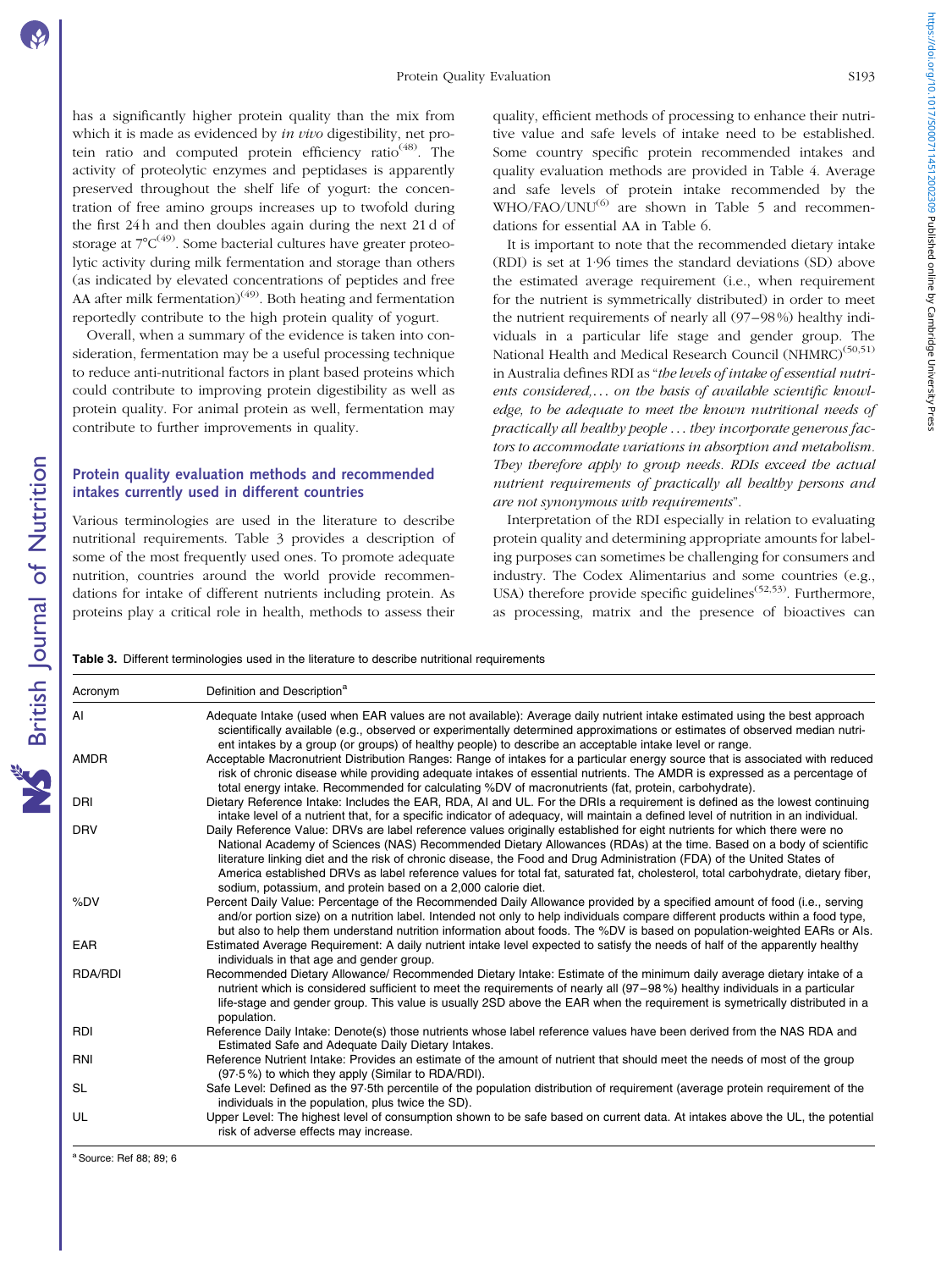#### <span id="page-11-0"></span>Table 4. Country specific recommended protein intakes and quality evaluation methods

| Country                      |                                                                                                                                                                     |                                                      |                                        |                                                                           | Protein Recommended Intake                                           |                                                                                                                                          |                                                                      |                                                    |           |
|------------------------------|---------------------------------------------------------------------------------------------------------------------------------------------------------------------|------------------------------------------------------|----------------------------------------|---------------------------------------------------------------------------|----------------------------------------------------------------------|------------------------------------------------------------------------------------------------------------------------------------------|----------------------------------------------------------------------|----------------------------------------------------|-----------|
|                              | Age                                                                                                                                                                 | EAR (g/kg<br>body<br>weight)                         | EAR<br>(g/day)                         | RDA/RDI or Al*<br>(g/kg body<br>weight)                                   | <b>RDA/RDI</b><br>or Al*<br>(g/day)                                  | AMDR                                                                                                                                     | Reference<br>body weight<br>(kg)                                     | <b>Protein Quality</b><br><b>Assessment Method</b> | Reference |
| Australia and<br>New Zealand | $0 - 6$ months<br>7-12 months<br>$1-3$ yr<br>$4-8$ yr<br>9-13 yr (M)<br>9-13 yr (F)<br>14-18 yr (M)<br>14-18 yr (F)<br>19-70 yr (M)                                 | 0.92<br>0.73<br>0.78<br>0.61<br>0.76<br>0.62<br>0.68 | 12<br>16<br>31<br>24<br>49<br>35<br>52 | $1.43*$<br>$1.6*$<br>1.08<br>0.91<br>0.94<br>0.87<br>0.99<br>0.77<br>0.84 | $10*$<br>$14*$<br>14<br>20<br>40<br>35<br>65<br>45<br>64             | Upper bound of AMDR is recommended<br>for those aged 14 years and above                                                                  | $7^{\rm a}$<br>$9^{\rm b}$<br>13<br>22<br>40<br>40<br>64<br>57<br>76 | Not found                                          | (51)      |
| Canada                       | 19-70 yr (F)<br>$>70$ yr (M)<br>$>70$ yr (F)<br>0-6 months<br>7-12 months<br>$1 - 3$ yr<br>$4 - 8$ yr                                                               | 0.60<br>0.86<br>0.75<br>$1-0$<br>0.87<br>0.76        | 37<br>65<br>46<br>9<br>$10-4$<br>15    | 0.75<br>1.07<br>0.94<br>$1.52*$<br>1.2<br>1.05<br>0.95                    | 46<br>81<br>57<br>$9.1*$<br>11<br>13<br>19                           | AMDR for protein is set at $5 - 20\%$ of<br>total calories for $1 - 3$ yr;<br>$10 - 30\%$ for $4 - 18$ yr;                               | 61<br>76<br>61<br>6 <sup>a</sup><br>9<br>12<br>20                    | PDCAAS / PER                                       | (90)      |
|                              | 9-13 yr (M)<br>9-13 yr (F)<br>$14 - 18$ yr (M)<br>$14 - 18$ yr (F)<br>$> 19$ yr (M)<br>$>$ 19 yr (F)                                                                | 0.76<br>0.76<br>0.73<br>0.71<br>0.66<br>0.66         | 27<br>28<br>44.5<br>38<br>46<br>38     | 0.95<br>0.95<br>0.85<br>0.85<br>0.8<br>0.8                                | 34<br>34<br>52<br>46<br>56<br>46                                     | 10 - 35% for $>$ 18 yr.                                                                                                                  | 36<br>37<br>61<br>57<br>70<br>57                                     |                                                    |           |
| <b>UK<sup>c</sup></b>        | $1-3$ yrs<br>$4-6$ yrs<br>7-10 yr<br>11-14 $yr$<br>15-18 yr<br>19-50 yr<br>$>50$ yr                                                                                 |                                                      |                                        |                                                                           | 15<br>20<br>28<br>42<br>55<br>55<br>53                               | Not found                                                                                                                                |                                                                      | Not found                                          | (92)      |
| <b>USA</b>                   | 0-6 months<br>7-12 months<br>$1 - 3$ yr<br>$4 - 8$ yr<br>9-13 yr (M)<br>9-13 yr (F)<br>$14 - 18$ yr (M)<br>$> 14$ yr (F)<br>$>$ 19 yr (M)<br>Pregnancy<br>Lactation |                                                      |                                        | 1.05<br>0.95<br>0.95<br>0.95<br>$0.85^{d}$<br>0.8<br>0.8<br>1.1<br>1.3    | $9.1*$<br>13.5<br>13<br>19<br>34<br>34<br>52<br>46<br>56<br>71<br>71 | AMDR for protein is set at $5 - 20\%$ of<br>total calories for $1 - 3$ yr;<br>$10 - 30\%$ for $4 - 18$ yr;<br>$10 - 35\%$ for $> 18$ yr. |                                                                      | PDCAAS (PER,<br>reference casein)                  | (52, 91)  |

a<sub>2</sub>-6 months; <sup>b</sup> 7-11 months; <sup>c</sup>Reference Nutrient Intake (RNI) is set at 0.75 g of protein/kg per day for adults; <sup>d</sup>Similar for female in Ref 91

 $8194$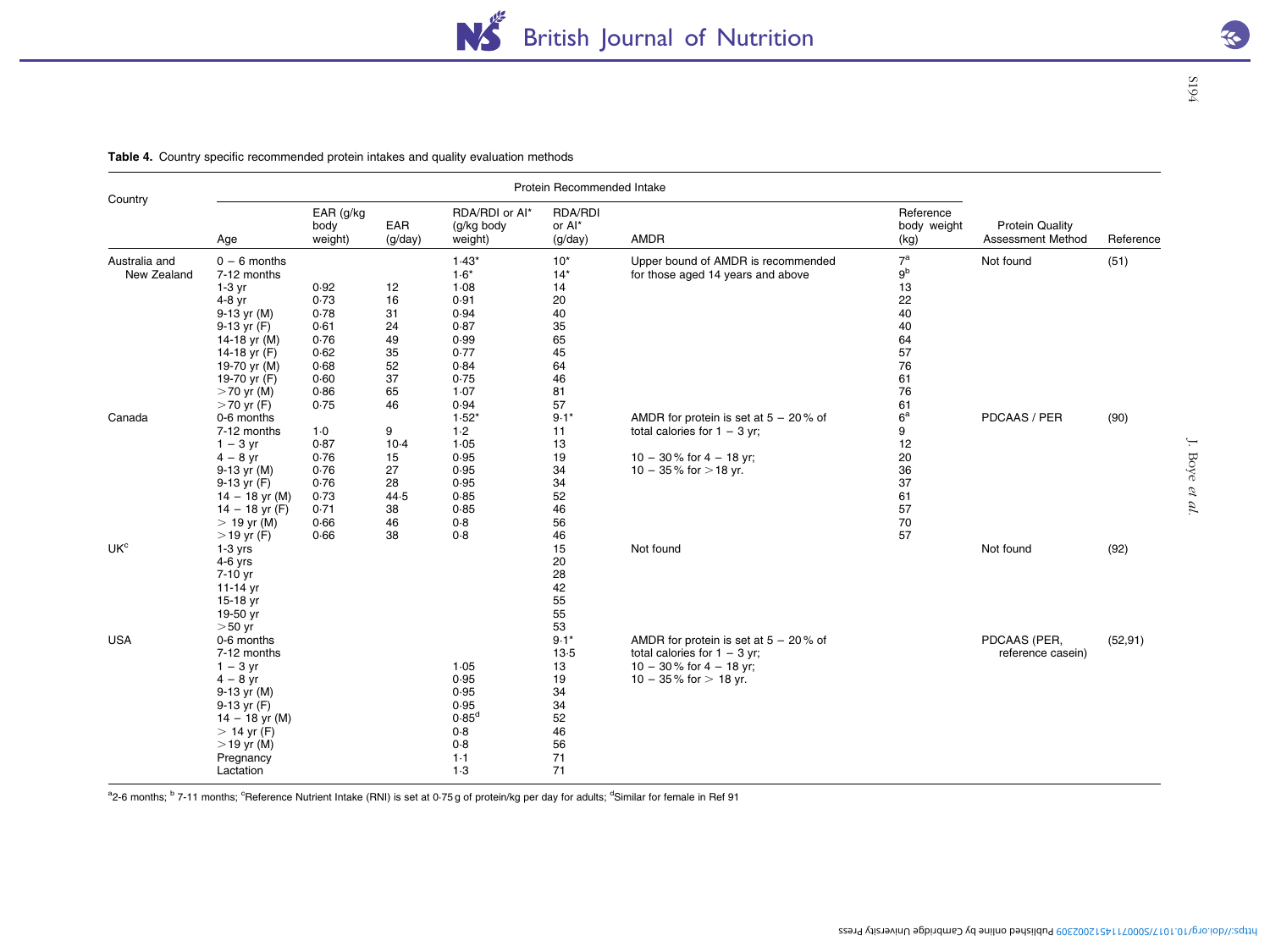<span id="page-12-0"></span>Table 5. WHO/FAO/UNU (2007)<sup>6</sup> recommended average and safe levels of protein intake

| Age<br>(yr)               | Average requirement<br>(g protein/kg body weight/day) | Safe level<br>$( + 1.96SD)$ |
|---------------------------|-------------------------------------------------------|-----------------------------|
|                           |                                                       |                             |
| 0.5                       | 1.12                                                  | $1-31$                      |
| $\mathbf{1}$              | 0.95                                                  | 1.14                        |
| 1.5                       | 0.85                                                  | 1.03                        |
| 2                         | 0.79                                                  | 0.97                        |
| 3                         | 0.73                                                  | 0.90                        |
| 4                         | 0.69                                                  | 0.86                        |
| 5                         | 0.69                                                  | 0.85                        |
| 6                         | 0.72                                                  | 0.89                        |
| $\overline{7}$            | 0.74                                                  | 0.91                        |
| 8                         | 0.75                                                  | 0.92                        |
| 9                         | 0.75                                                  | 0.92                        |
| 10                        | 0.75                                                  | 0.91                        |
| <b>Adolescent Girls</b>   |                                                       |                             |
| 11                        | 0.73                                                  | 0.90                        |
| 12                        | 0.72                                                  | 1.89                        |
| 13                        | 0.71                                                  | 1.88                        |
| 14                        | 0.70                                                  | 0.87                        |
| 15                        | 0.69                                                  | 0.85                        |
| 16                        | 0.68                                                  | 0.84                        |
| 17                        | 0.67                                                  | 0.83                        |
| 18                        | 0.66                                                  | 0.82                        |
| <b>Adolescent Boys</b>    |                                                       |                             |
| 11                        | 0.75                                                  | 0.91                        |
| 12                        | 0.74                                                  | 0.90                        |
| 13                        | 0.73                                                  | 0.90                        |
| 14                        | 0.72                                                  | 0.89                        |
| 15                        | 0.72                                                  | 0.88                        |
| 16                        | 0.71                                                  | 0.87                        |
| 17                        | 0.70                                                  | 0.86                        |
| 18                        | 0.69                                                  | 0.85                        |
| <b>Adults</b>             | 0.66                                                  | 0.83                        |
| <b>Pregnant</b>           |                                                       |                             |
| 1 <sup>st</sup> trimester | 1 g protein/day                                       |                             |
| 2 <sup>nd</sup> trimester | 9 g protein/day                                       |                             |
| 3 <sup>rd</sup> trimester | 31 g protein/day                                      |                             |
| Lactating <sup>*</sup>    |                                                       |                             |
| $< 6$ months              | 19g protein/day                                       |                             |
| $> 6$ months              | 12.5 g protein/day                                    |                             |
|                           |                                                       |                             |

\* Additional protein intake to that recommended for adults.

influence protein extraction, AA recovery, AAS, the first limiting amino acid and AA digestibility, it is important that these be taken into consideration in the evaluation of protein quality and in establishing labelling guidelines.

#### Protein quality of some key food groups

[Tables 7–9](#page-14-0) provide a list of protein quality indices for various food groups and food blends. Foods are frequently consumed in complement with other foods which raises questions as to the significance of the PDCAAS values of single protein sources. Practically all animal sources of protein have PDCAAS values equal to or above 1 (or 100 %). The excess IAA provided by these foods could be useful in complementing negative IAA balances in other foods with lower protein quality.

Although some plant sources of protein, such as soya protein isolate and soyabean have PDCAAS values close to 100 %, many other sources of plant protein have PDCAAS values that are much lower. Large variations in PDCAAS are evident even within food groups: for example, where pearl millet and sorghum have PDCAAS values as low as 20 %, one variety of quinoa was reported to have a PDCAAS as high as 100 % ([Table 7\)](#page-14-0). Similarly, among tree nuts, almonds (Prunus dulcis L.) have a PDCAAS of  $<$  25% while Baru almonds (Dipteryx alata Vog.) and tropical almonds (Terminalia catappa) have a value that is almost three times higher. The advantage of combining food proteins is evident from [Table 9:](#page-21-0) by mixing sorghum and finger millet with 30 % mung bean flour and 10 % nonfat milk, the PDCAAS values are increased 2-3 fold with respect to those for the grains on their own.

Concerns have been raised by some about the adequacy of plant sources of protein to provide dietary protein requirements. The American Dietetic Association<sup>(54)</sup> has indicated that an assortment of plant foods eaten over the course of a day can provide all dietary essential AA and ensure adequate nitrogen retention and use in healthy adults, thus complementary proteins do not need to be consumed at the same meal. The ADA further clarifies that although some vegan women have protein intakes that are marginal, typical protein intakes of lacto-ovo-vegetarians and of vegans when well planned appear to meet and exceed requirements and can also provide adequately for the protein needs of athletes.

#### Key issues still requiring consideration in protein quality evaluation

There still remains a myriad of issues requiring consideration in relation to the evaluation of protein quality. A few of these issues are provided below.

#### Amino acid scoring patterns

The amino acid scoring patterns in use at the present time determine the effectiveness with which absorbed dietary nitrogen can meet the indispensable amino acid requirement at the safe level of protein intake<sup> $(5,6)$ </sup>. The safe level of intake as indicated above is set at 1·96 times the SD above the estimated average requirement. Further discussions and considerations are required as to whether the scoring patterns should be based on amino acid requirement values divided by the mean protein requirement or the safe level of protein intake. Further reflection is also required on the AA requirements of infants vs. adults (i.e., growth vs. maintenance). Infants and children have need for positive nitrogen balance to sustain growth whereas adults need nitrogen equilibrium to maintain health. Questions have also been raised about specific requirements for each of the sulphur containing IAA. Furthermore, from a practical standpoint, food regulators need to consider that it may be beneficial for industry if PDCAAS could be calculated using only one reference pattern (i.e., 1-2 yr or 3-10 yr pattern).

#### PDCAAS truncation

For higher quality proteins having PDCAAS values greater than 1 or 100 %, the current recommendation is to truncate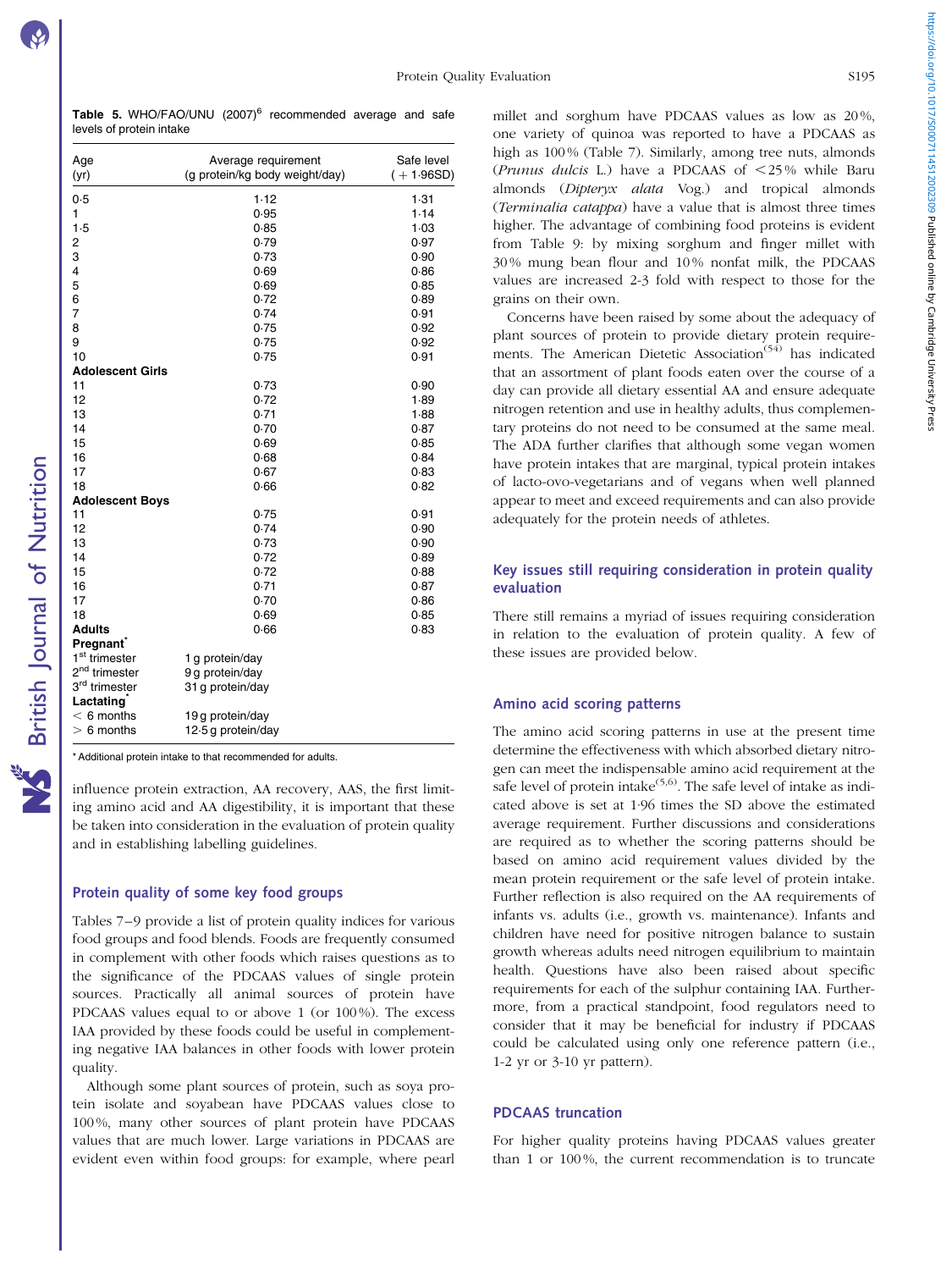British Journal of Nutrition

NS British Journal of Nutrition

#### <span id="page-13-0"></span> $S196$  J. Boye et al.

|  | Table 6. Suggested patterns of human dietary indispensible amino acid requirements |  |  |  |  |  |  |  |  |  |
|--|------------------------------------------------------------------------------------|--|--|--|--|--|--|--|--|--|
|--|------------------------------------------------------------------------------------|--|--|--|--|--|--|--|--|--|

| Amino Acid           |        | FAO/WHO/UNU 1985                |                                       | WHO/FAO/ UNU 2007  |                                           |                                 |                                    |  |
|----------------------|--------|---------------------------------|---------------------------------------|--------------------|-------------------------------------------|---------------------------------|------------------------------------|--|
| (mg/g crude protein) | Infant | Pre-School Child<br>$(2-5$ yrs) | School Child<br>$(10-12 \text{ yrs})$ | Adult <sup>b</sup> | Adult <sup>c</sup> recalculated from 1985 | Adult <sup>c</sup><br>(average) | Adult <sup>d</sup><br>(Safe level) |  |
| His $(IAA^a)$        | 26     | 19                              | 19                                    | 16                 | 15                                        | 15                              | 19                                 |  |
| Ile (IAA)            | 46     | 28                              | 28                                    | 13                 | 15                                        | 30                              | 38                                 |  |
| Leu (IAA)            | 93     | 66                              | 44                                    | 19                 | 21                                        | 59                              | 73                                 |  |
| Lys (IAA)            | 66     | 58                              | 44                                    | 16                 | 18                                        | 45                              | 56                                 |  |
| $Met + Cys (IAA)$    | 42     | 25                              | 22                                    | 17                 | 20                                        | 22                              | 27                                 |  |
| Met                  |        |                                 |                                       |                    |                                           | (16)                            | 20                                 |  |
| Cys                  |        |                                 |                                       |                    |                                           | (6)                             |                                    |  |
| $Phe + Tyr (IAA)$    | 72     | 63                              | 22                                    | 19                 | 21                                        | 38                              | 47                                 |  |
| Thr (IAA)            | 43     | 34                              | 28                                    | 9                  | 11                                        | 23                              | 29                                 |  |
| Trp (IAA)            | 17     | 11                              | 9                                     | 5                  | 5                                         | 6                               |                                    |  |
| Val (IAA)            | 55     | 35                              | 25                                    | 13                 | 15                                        | 39                              | 48                                 |  |

IAA-Indispensible amino acid; <sup>a</sup>Conditionally indispensable (children); <sup>b</sup>Based on a safe level of intake of 0.75 g protein/kg per day); <sup>c</sup>Based on a mean nitrogen requirement of 105 mg nitrogen/kg per day (0.66 g protein/kg per day); <sup>d</sup>Based on the assumption that the inter-individual coefficient of variation of the requirements for amino acids is the same as that for total protein, i.e. 12%; thus safe levels of intake recommended as being 24% higher than average values<sup>(6)</sup>

the value to the maximum value of 1. As a mixture of proteins may be consumed in the diet over any given period of time in the course of a day, the extra IAA provided by higher quality proteins could complement proteins lacking IAA. The description of this benefit is lost with truncation. There are also questions in regards to which value to truncate, i.e., the PDCAAS or the amino acid score prior to multiplying by the digestibility factor. The FAO/WHO 1991 Expert Consultation recommended the former whereas the WHO/FAO/UNU 2007 Expert Consultation argued, that on the basis that digestibility is first limiting, the PDCAAS value should be calculated from a truncated amino acid score value. From a biological and practical perspective, AA released after digestion of a given amount of protein will be based on the total amount of AA initially present in the protein and not on a truncated amount, thus the FAO/WHO 1991 recommendation to truncate the PDCAAS score rather than the AA score seems valid. Further discussions are evidently required on this issue.

#### Calculation of the amino acid score for a dietary protein mixture

In calculating the amino acid score for a food protein mixture, where the digestibility of individual constituents varies, the FAO/WHO 1991 Expert Committee recommended calculating the PDCAAS using a weighted average protein digestibility and AA score calculated from the weighted amino acid content per gram of dietary protein. The WHO/FAO/UNU 2007 report recommended that the composition and amino acid score of the absorbed available AA in a mixture will reflect the relative digestibility of the individual food protein constituents, thus the amino acid score for food mixtures should be calculated from the weighted average digestible amino acid content. This is valid. However, a concern with the example provided in the WHO/FAO/UNU 2007 report is that digestibility could be construed to have been used "twice" not "once" in calculating the PDCAAS (first in calculating available protein, and then secondly to calculate the PDCAAS). A simpler recommendation would be to base the digestible amino acid

value on the original amount of protein present in the diet rather than on the digestible protein which would make the second use of the digestibility function unnecessary.

#### Use of faecal vs. ileal digestibility

The FAO/WHO 1991 Expert Committee recommended the standardized rat faecal-balance method as the most suitable practical method for predicting protein digestibility. As pointed out by the WHO/FAO/UNU 2007 report, although faecal digestibility is probably the most appropriate measure of overall nitrogen digestibility, it is unlikely to be a true measure of amino acid digestibility. Digestibility measurements at the ileal level may provide a better measure of amino acid digestibility, however this may pose significant challenges for many researchers.

#### Use of in vivo vs. in vitro techniques in calculating protein digestibility

Animal studies to determine true protein digestibility can be expensive, thus, cheaper in vitro methods that accurately estimate true protein digestibility are needed. Hsu et  $al$ <sup>(55)</sup> and Satterlee et  $al$ .<sup>(56)</sup> developed a multienzyme in vitro system consisting of trypsin, chymotrypsin and peptidase. The pH of a protein suspension immediately after 10 min digestion with the multienzyme solution at  $37^{\circ}C^{(55)}$ , or after an additional l0 min incubation with microbial protease at  $55^{\circ}C^{(56)}$  was highly correlated with the *in vivo* apparent faecal digestibility of rats (0·90 with a standard error of estimate of 2.23 for the first study). Pedersen and Eggum<sup>(57)</sup> developed a pH-stat assay in which initial rate of alkali consumption is used to calculate a rate of hydrolysis of peptide bonds. McDonough et  $al^{(58)}$  also standardized a pH-stat method for in vitro digestibility.

Various workers have reported good correlations between some of the *in vitro* methods proposed and *in vivo* digestibility(30,59–62). Some legumes, however, appear to have higher *in vitro* values compared to the *in vivo* values. Carias *et al*.<sup>(63)</sup>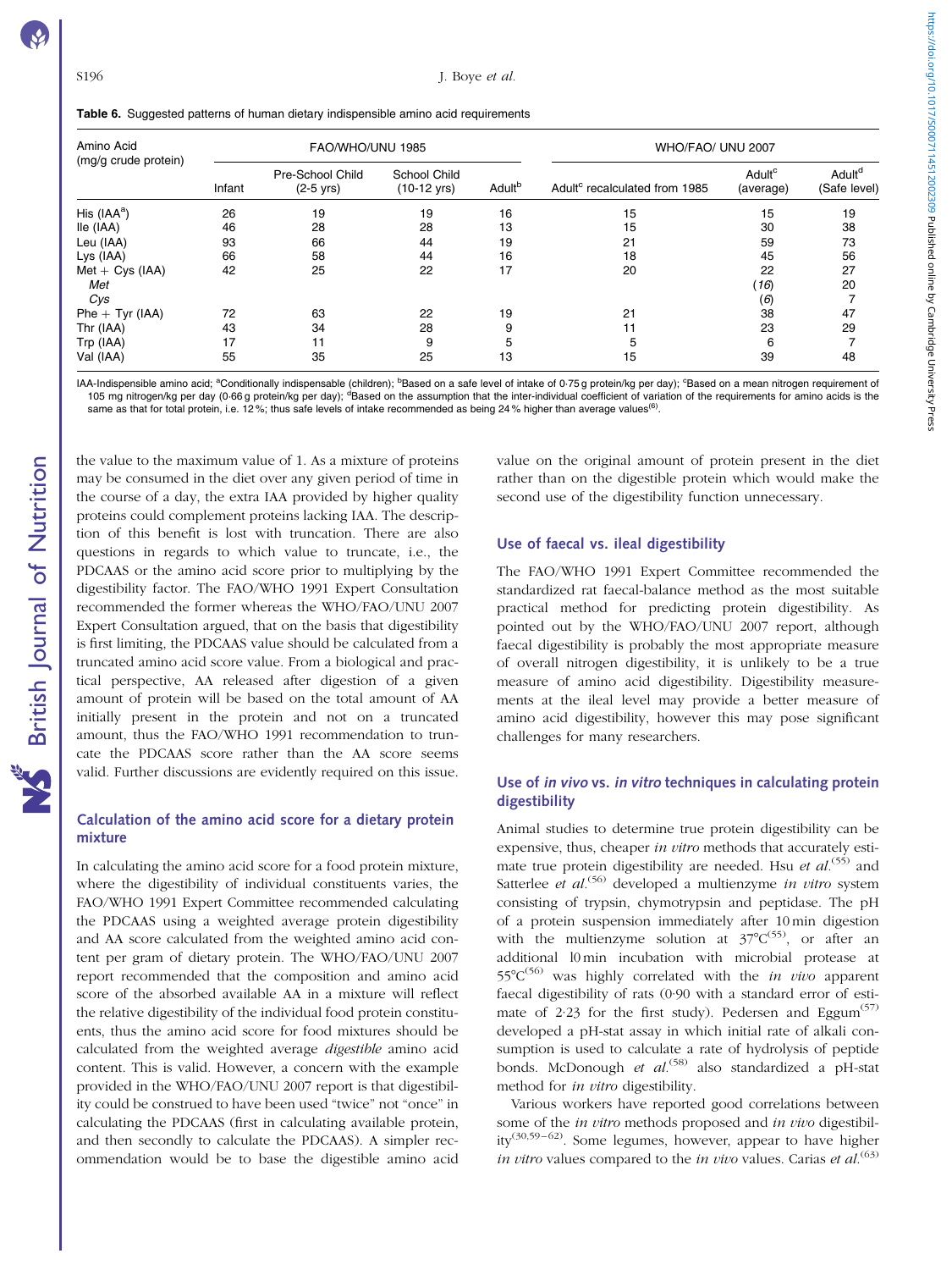

<span id="page-14-0"></span>Table 7. Protein digestibility-corrected amino acid score (PDCAAS) for cereals, meat proteins, vegetables and tree nuts<sup>a</sup>

| Food                                                                               | <b>Food Processing</b>                                                                                        | Total protein<br>g/100 g edible<br>portion,<br>unless<br>indicated. | Protein<br>digestibility (%)                                                                                | LAA (as per<br>reference) | PDCAAS (%)<br>reported | PDCAAS (%)<br>re-calculated using<br>reference pattern<br>for 1-2 yr child,<br>and LAA <sup>b</sup> | PDCAAS (%)<br>re-calculated using<br>reference pattern<br>for 3-10 yr child,<br>and LAA <sup>c</sup> | Methods used<br>(reference pattern<br>and digestion)                         | Reference           |
|------------------------------------------------------------------------------------|---------------------------------------------------------------------------------------------------------------|---------------------------------------------------------------------|-------------------------------------------------------------------------------------------------------------|---------------------------|------------------------|-----------------------------------------------------------------------------------------------------|------------------------------------------------------------------------------------------------------|------------------------------------------------------------------------------|---------------------|
| Cereals and cereal proteins                                                        |                                                                                                               |                                                                     |                                                                                                             |                           |                        |                                                                                                     |                                                                                                      |                                                                              |                     |
| <b>Barley</b>                                                                      | Air-dried at 40°C                                                                                             | $11.9$ (DM)                                                         | 75.3                                                                                                        | (data not<br>given)       | (data not given)       | 49, Lys                                                                                             | 53, Lys                                                                                              | In vivo (pig). Trp nd.                                                       | $(93)^d$            |
| <b>Buckwheat</b><br>(var. Siva<br>dolenjska)                                       | (data not given)                                                                                              | $12.3$ (DM)                                                         | 79.9                                                                                                        | (data not<br>given)       | (data not given)       | 77, Leu, Lys                                                                                        | 80, Leu                                                                                              | In vivo (rat).                                                               | (94)                |
| <b>Buckwheat</b><br>(var. Bednja 4n)                                               | (data not given)                                                                                              | 12-2 (DM)                                                           | 78.8                                                                                                        | (data not<br>given)       | (data not given)       | 75, Leu, Lys                                                                                        | 77, Leu                                                                                              | In vivo (rat).                                                               | (94)                |
| Maize (Corn)                                                                       | Meal                                                                                                          | 6.9                                                                 | 82.4                                                                                                        | Lys                       | 37                     | 41, Lys                                                                                             | 45, Lys                                                                                              | 2-5 yr child. In vivo<br>(rat). Trp nd.                                      | $(95)$ <sup>e</sup> |
| <b>Maize, Quality</b><br>Protein Maize,<br>$V - 537$                               | Nixtamalized extruded flour.                                                                                  | $10.8$ (DM)                                                         | 80.9                                                                                                        | Lys                       | 57                     | 64, Lys                                                                                             | 69, Ile                                                                                              | 2-5 yr child. In vitro.                                                      | (96)                |
| Oats                                                                               | Ground                                                                                                        | 13-6 (DM)                                                           | $85 - 7$                                                                                                    | (data not<br>given)       | (data not given)       | 71, Lys                                                                                             | 77, Lys                                                                                              | In vivo (rat) and<br>in vitro. In vivo used<br>when PDCAAS<br>re-calculated. | $(97)^{t}$          |
|                                                                                    |                                                                                                               | $(10.0 - 16.1)$                                                     | $(83-90)$<br>93-3 (91-95) in vitro<br>simulated total<br>tract; 90.7 (88-92)<br>in vitro simulated<br>ileal |                           |                        |                                                                                                     |                                                                                                      |                                                                              |                     |
| Oats                                                                               | Rolled oats. Finely ground,<br>autoclaved 15 min at<br>121°C, freeze dried.                                   | $16.8$ (DM)                                                         | 90                                                                                                          | Lys                       | 66                     | (AA data not<br>given)                                                                              | (AA data not<br>given)                                                                               | NRC 1980. In vivo<br>(rat).                                                  | $(98)^{9}$          |
| <b>Pearl Millet</b><br>(cv. Dempy)                                                 | Raw flour                                                                                                     | $13-0$                                                              | 73.6                                                                                                        | Lys                       | 24                     | 21, Met $+$ Cys                                                                                     | 23, Met $+$ Cys,<br>Lys                                                                              | FAO/WHO 1973.<br>In vitro. His and Trp<br>nd.                                | $(99)^h$            |
| <b>Pearl Millet</b><br>(cv. Dempy)                                                 | Cooked flour (flour mixed<br>with water and boiled<br>20 min. Cooked gruel<br>dried at 65°C and<br>reground). | 12.9                                                                | 57.6                                                                                                        | Lys                       | 14                     | 15, Lys, Met $+$<br>Cys                                                                             | 16, Lys                                                                                              | FAO/WHO 1973.<br>In vitro. His and Trp<br>nd.                                | (99)                |
| Quinoa<br>(var. 40057)                                                             | Raw flour                                                                                                     | 14-1 (DM)                                                           | 91.7                                                                                                        | $Phe + Tyr$               | 79                     | 85, Val, Lys                                                                                        | 89, Val                                                                                              | FAO/WHO/UNU 1985,<br>but values slightly<br>different. In vivo<br>$(rat)$ .  | $(100)^{1}$         |
| Quinoa<br>(var. 40057)                                                             | Washed flour (washed<br>20 min with tap water,<br>rinsed and dried, then<br>milled)                           | 14-2 (DM)                                                           | 91.6                                                                                                        | $Phe + Tyr$               | 78                     | 100, Lys                                                                                            | 109, Lys                                                                                             | FAO/WHO/UNU 1985,<br>but values slightly<br>different. In vivo<br>$(rat)$ .  | (100)               |
| Rice (parental<br>rice)                                                            | Hulled, raw, whole grain<br>ground                                                                            | $8-2$                                                               | 92.0                                                                                                        | Lys                       | 53                     | 58, Lys                                                                                             | 63, Lys                                                                                              | 2-5 yr child. In vivo.<br>lleal (pig)                                        | $(101)^{j}$         |
| <b>Rice-genetically</b><br>modified<br>(expressing<br>human lactofer-<br>rin gene) | Hulled, raw, whole grain<br>ground                                                                            | $8-1$                                                               | 93.4                                                                                                        | Trp                       | 54                     | 71, Trp, Lys                                                                                        | 76, Lys                                                                                              | 2-5 yr child. In vivo.<br>lleal (pig)                                        | (101)               |

 $2197$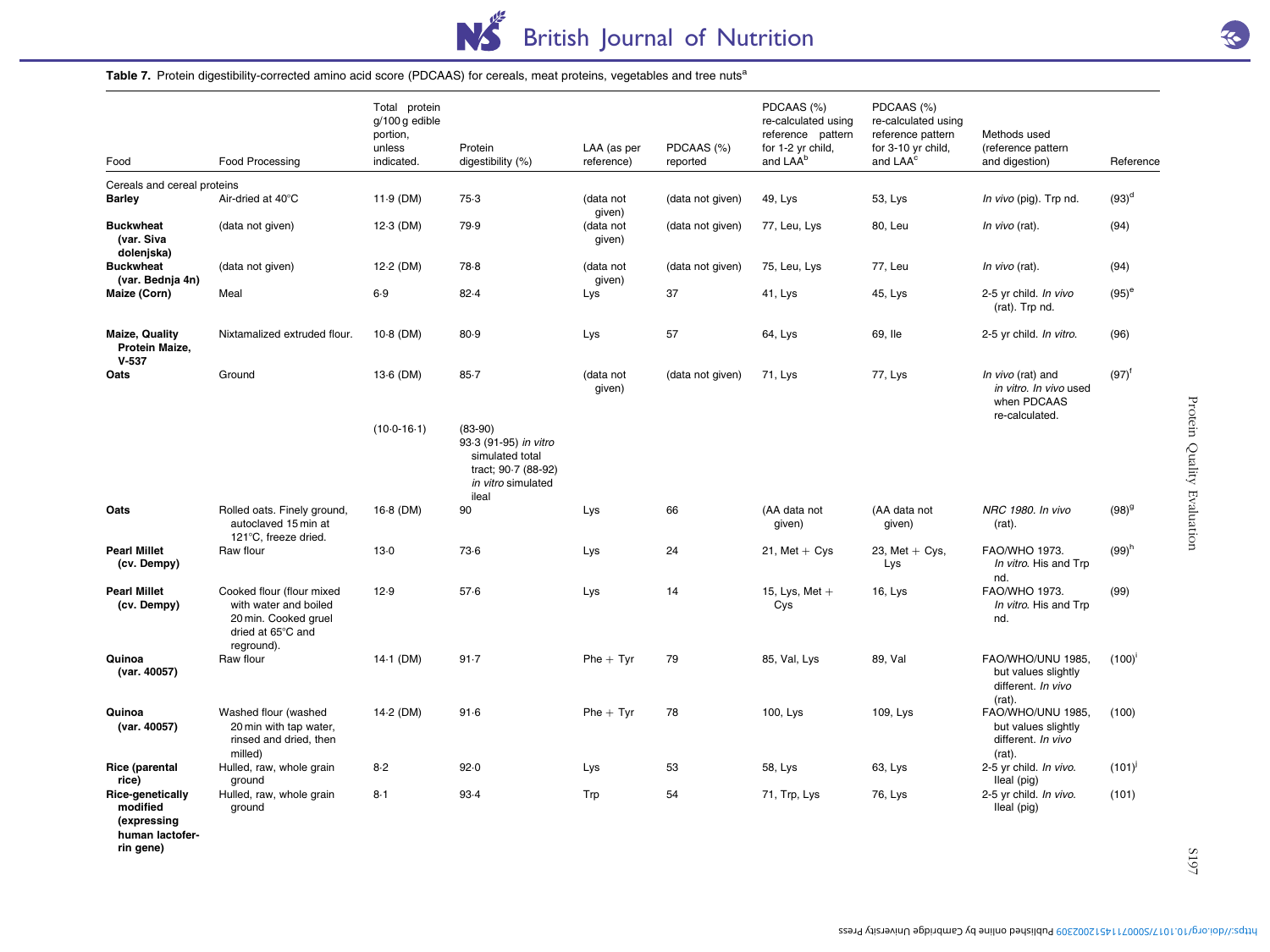

#### Table 7. Continued

| Food                                                       | Food Processing                                                                      | Total protein<br>g/100 g edible<br>portion,<br>unless<br>indicated. | Protein<br>digestibility (%) | LAA (as per<br>reference) | PDCAAS (%)<br>reported   | PDCAAS (%)<br>re-calculated using<br>reference pattern<br>for 1-2 yr child,<br>and LAA <sup>b</sup> | PDCAAS (%)<br>re-calculated using<br>reference pattern<br>for 3-10 yr child,<br>and LAA <sup>c</sup> | Methods used<br>(reference pattern<br>and digestion)                  | Reference   |
|------------------------------------------------------------|--------------------------------------------------------------------------------------|---------------------------------------------------------------------|------------------------------|---------------------------|--------------------------|-----------------------------------------------------------------------------------------------------|------------------------------------------------------------------------------------------------------|-----------------------------------------------------------------------|-------------|
| Sorghum, cv.<br>Orbit (non-<br>tannin), white              | Whole grain flour, raw                                                               | 7.6                                                                 | 80.6                         | Lys                       | 29                       | 29 (Lys)                                                                                            | 32 (Lys)                                                                                             | 1-2 yr child. In vitro.<br>Only Lys analyzed.                         | $(102)^k$   |
| Sorghum, cv.<br>Orbit (non-<br>tannin),                    | "Ugali" unfermented thick<br>porridge, made from<br>sorghum and water                | 2.2                                                                 | $64-6$                       | (assumed<br>Lys)          | 26                       | 26 (Lys)                                                                                            | 28 (Lys)                                                                                             | 1-2 yr child. In vitro.<br>Only Lys analyzed.                         | (102)       |
| Sorghum, cv. NS<br>5511, red                               | Whole grain flour, raw                                                               | 9.9                                                                 | 61.8                         | Lys                       | 19                       | 19 (Lys)                                                                                            | 21 (Lys)                                                                                             | 1-2 yr child. In vitro.<br>Only Lys analyzed.                         | (102)       |
| Sorghum, cv. NS<br>5511                                    | "Ugali" unfermented thick<br>porridge, made from<br>sorghum (cv. orbit) and<br>water | 2.8                                                                 | 32.6                         | (assumed<br>Lys)          | 10                       | 10 (Lys)                                                                                            | 11 (Lys)                                                                                             | 1-2 yr child. In vitro.<br>Only Lys analyzed.                         | (102)       |
| Wheat                                                      | Flour                                                                                | 11.6                                                                | 89.4                         | Lys                       | 40                       | 45, Lys                                                                                             | 48, Lys                                                                                              | 2-5 yr child. In vivo<br>(rat). Trp nd.                               | (95)        |
| Wheat                                                      | Bread, dried and ground                                                              | 12.8                                                                | 89.0 (86.1)                  | Lys                       | 37                       | 41, Lys                                                                                             | 45, Lys                                                                                              | 2-5 yr child. In vivo<br>and in vitro (brack-<br>ets). His not given. | $(103)^{1}$ |
| Wheat<br>(var. Cranich)                                    |                                                                                      | 12-3 (DM)                                                           | $96-0$                       |                           |                          | 42, Lys                                                                                             | 46, Lys                                                                                              | In vivo (rat).                                                        | (94)        |
| Zein (protein)                                             | Isolated protein from maize                                                          | 77.3                                                                | 63.0                         | Lys                       | $\overline{1}$           | 1, Lys                                                                                              | 2, Lys                                                                                               | 2-5 yr child. In vivo<br>$(rat)$ .                                    | $(8)^m$     |
| Milk and milk proteins<br>Milk, Full cream,<br>pasteurized | Pasteurized                                                                          | 3.03                                                                | 86.4                         | Trp                       | 76                       | 113 (using values<br>for Trp)                                                                       | 127 (using values<br>for Trp)                                                                        | 2-5 yr child. In vitro.                                               | $(27)^n$    |
| Milk, Full cream<br><b>UHT</b>                             | <b>UHT</b>                                                                           | $3-0$                                                               | 87.1                         | Trp                       | 82                       | 123 (using value<br>for Trp)                                                                        | 138 (using values<br>for Trp)                                                                        | 2-5 yr child. In vitro.                                               | (27)        |
| Milk, Full cream,<br>sterilized                            | Sterilized                                                                           | $3-2$                                                               | 87.1                         | $Met + Cys$               | 73                       | 70 (using value for<br>$Met + Cys)$                                                                 | 76 (using values<br>for Met $+$ Cys)                                                                 | 2-5 yr child. In vitro.                                               | (27)        |
| Milk, Semi-<br>skimmed<br>pasteurized                      | Pasteurized                                                                          | $3-1$                                                               | $86 - 5$                     | Trp                       | 76                       | 113 (using value<br>for Trp)                                                                        | 127 (using value<br>for Trp)                                                                         | 2-5 yr child. In vitro.                                               | (27)        |
| Milk, Semi-<br>skimmed UHT                                 | <b>UHT</b>                                                                           | $3-1$                                                               | 87.3                         | Trp                       | 91                       | 136 (using value<br>for Trp)                                                                        | 153 (using value<br>for Trp)                                                                         | 2-5 yr child. In vitro.                                               | (27)        |
| Milk, Semi-<br>skimmed steri-<br>lized                     | Sterilized                                                                           | $3-1$                                                               | $86 - 5$                     | $Met + Cys$               | 34                       | 33 (using value for<br>$Met + Cys)$                                                                 | 36 (using values<br>for Trp)                                                                         | 2-5 yr child. In vitro.                                               | (27)        |
| Milk, Skimmed<br><b>UHT</b>                                | <b>UHT</b>                                                                           | $3-2$                                                               | 88.2                         | Trp                       | 100                      | 148 (using value<br>for Trp)                                                                        | 166 (using value<br>for Trp)                                                                         | 2-5 yr child. In vitro.                                               | (27)        |
| Milk, Skim                                                 | Powder                                                                               | 29.5 (33.9)                                                         | 94.0                         | Trp                       | 100                      | 115, Met $+$ Cys                                                                                    | 124, Met $+$ Cys                                                                                     | 2-5 yr child. Faecal<br>$(rat)$ .                                     | (8)         |
| Milk, Skim heated                                          | Powder, autoclaved at<br>121 $\degree$ C for 1 h                                     | 29.9(33.8)                                                          | 77.0                         | Lys                       | 31                       | 34, Lys                                                                                             | 37, Lys                                                                                              | 2-5 yr child. In vivo<br>$(rat)$ .                                    | (8)         |
| Alpha-lactalbu-<br>min                                     |                                                                                      | 74-1 (85-2)                                                         | 99.0                         | Thr                       | 100 (166<br>untruncated) | Lys, 200                                                                                            | Lys, 217                                                                                             | 2-5 yr child. In vivo<br>$(rat)$ .                                    | (8)         |
| Casein                                                     |                                                                                      | $81 - 6$                                                            | 93.3                         | His                       | 93                       | 99, His                                                                                             | 111, His                                                                                             | 2-5 yr child. In vivo<br>(rat). Trp nd.                               | (96)        |
| Casein                                                     |                                                                                      | 80.2(89.9)                                                          | 99.0                         | Trp                       | 100 (120<br>untruncated) | 131, Met $+$ Cys                                                                                    | 142, Met $+$ Cys                                                                                     | 2-5 yr child. In vivo<br>$(rat)$ .                                    | (8)         |



86IS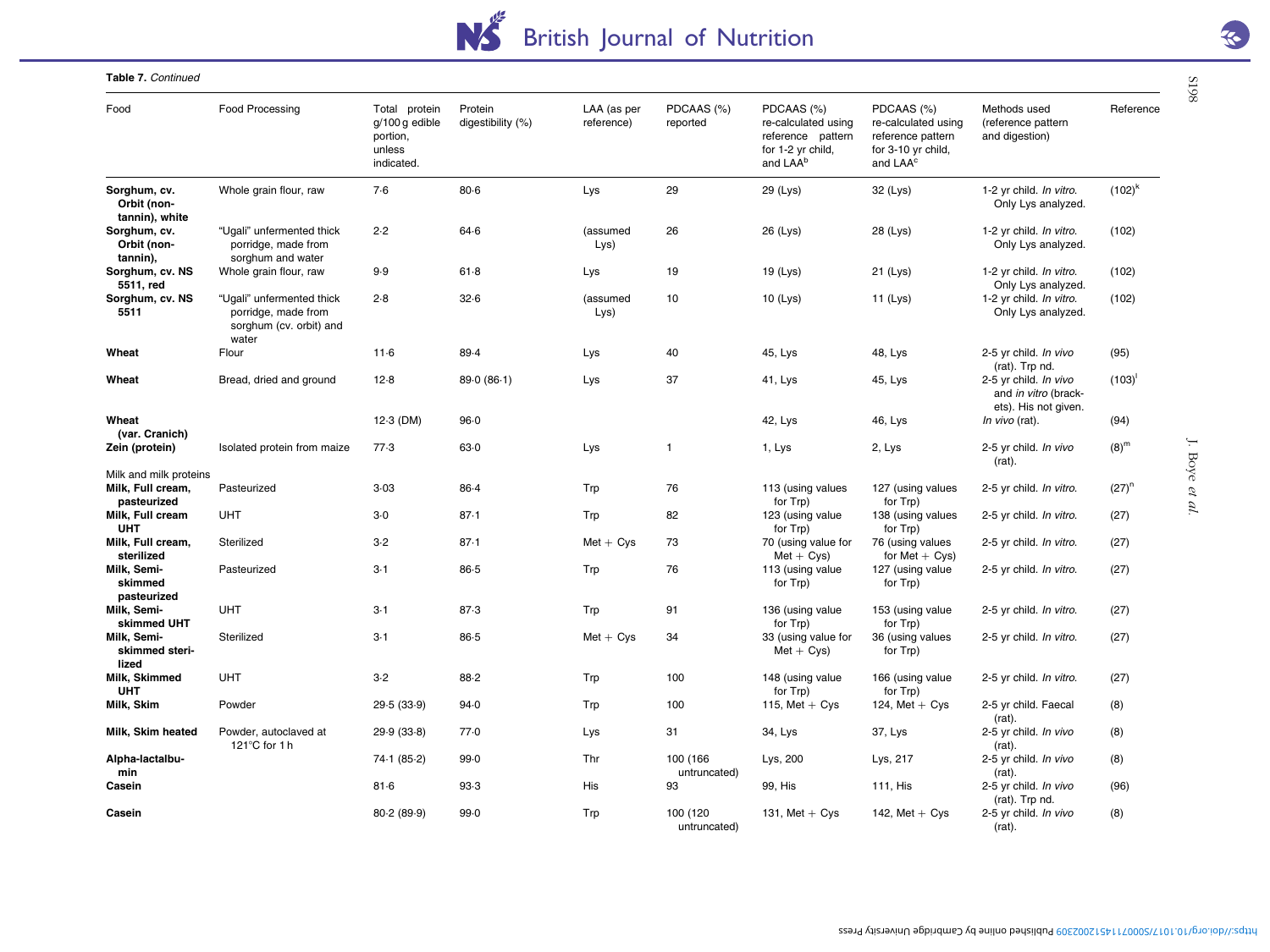

#### Table 7. Continued

| Food                                                                                                                                                                                                                                                                                           | Food Processing                                                                                                                                                                                                              | Total protein<br>g/100 g edible<br>portion,<br>unless<br>indicated.                                                                      | Protein<br>digestibility (%)                                                                                   | LAA (as per<br>reference)                                                                                                                         | PDCAAS (%)<br>reported                                                                    | PDCAAS (%)<br>re-calculated using<br>reference pattern<br>for 1-2 yr child,<br>and LAA <sup>b</sup>                                                                       | PDCAAS (%)<br>re-calculated using<br>reference pattern<br>for 3-10 yr child,<br>and LAA <sup>c</sup>                                                                 | Methods used<br>(reference pattern<br>and digestion)                                                                                                                                                                                                                                                                                                                                                       | Reference                                                                                                                              |
|------------------------------------------------------------------------------------------------------------------------------------------------------------------------------------------------------------------------------------------------------------------------------------------------|------------------------------------------------------------------------------------------------------------------------------------------------------------------------------------------------------------------------------|------------------------------------------------------------------------------------------------------------------------------------------|----------------------------------------------------------------------------------------------------------------|---------------------------------------------------------------------------------------------------------------------------------------------------|-------------------------------------------------------------------------------------------|---------------------------------------------------------------------------------------------------------------------------------------------------------------------------|----------------------------------------------------------------------------------------------------------------------------------------------------------------------|------------------------------------------------------------------------------------------------------------------------------------------------------------------------------------------------------------------------------------------------------------------------------------------------------------------------------------------------------------------------------------------------------------|----------------------------------------------------------------------------------------------------------------------------------------|
| Whey protein<br>concentrate                                                                                                                                                                                                                                                                    | Air-dried                                                                                                                                                                                                                    | 83-3                                                                                                                                     | 100.0 (97.0)                                                                                                   | (data not<br>given)                                                                                                                               | 100 (100)                                                                                 | (AA data not<br>given. Authors<br>have truncated                                                                                                                          |                                                                                                                                                                      | 2-5 yr child. In vivo<br>(rat)                                                                                                                                                                                                                                                                                                                                                                             | $(9)^{\circ}$                                                                                                                          |
| Whey protein<br>hydrosylate                                                                                                                                                                                                                                                                    | Air dried                                                                                                                                                                                                                    | 84.4                                                                                                                                     | 99.0 (98.0)                                                                                                    | (data not<br>given)                                                                                                                               | 100 (100)                                                                                 | PDCAAS)<br>(AA data not<br>given. Authors<br>have truncated<br>PDCAAS)                                                                                                    |                                                                                                                                                                      | 2-5 yr child. In vivo<br>(rat)                                                                                                                                                                                                                                                                                                                                                                             | (9)                                                                                                                                    |
| Egg                                                                                                                                                                                                                                                                                            | Lyophilized powder                                                                                                                                                                                                           | 48.6                                                                                                                                     | $90-1$                                                                                                         | (His)                                                                                                                                             | (104)                                                                                     | 101, Ile                                                                                                                                                                  | 101, Ile                                                                                                                                                             | 2-5 yr child. In vivo<br>$(rat)$ .                                                                                                                                                                                                                                                                                                                                                                         | (95)                                                                                                                                   |
| Meat and Poultry<br><b>Beef</b>                                                                                                                                                                                                                                                                | Dried beef, ground.                                                                                                                                                                                                          | 81.8                                                                                                                                     | 92.4                                                                                                           | (Val)                                                                                                                                             | (114)                                                                                     | 95, Val                                                                                                                                                                   | 99, Val                                                                                                                                                              | 2-5 yr child. In vivo<br>(rat). Trp nd.                                                                                                                                                                                                                                                                                                                                                                    | (95)                                                                                                                                   |
| Chicken                                                                                                                                                                                                                                                                                        | Flour prepared from fresh<br>chicken breast meat,<br>dried.                                                                                                                                                                  | 77.3                                                                                                                                     | 95.2                                                                                                           | (Val)                                                                                                                                             | (92)                                                                                      | 109 Val                                                                                                                                                                   | 115, Val                                                                                                                                                             | PDCAAS calculated<br>from reference pat-<br>tern given in paper.<br>In vivo (rat). Trp nd.                                                                                                                                                                                                                                                                                                                 | $(104)^p$                                                                                                                              |
| Fish and fish<br>products                                                                                                                                                                                                                                                                      |                                                                                                                                                                                                                              |                                                                                                                                          |                                                                                                                |                                                                                                                                                   |                                                                                           |                                                                                                                                                                           |                                                                                                                                                                      |                                                                                                                                                                                                                                                                                                                                                                                                            |                                                                                                                                        |
| <b>Herring</b><br><b>Herring fillets</b><br><b>Herring fillets</b><br><b>Herring</b><br><b>Mackerel</b><br><b>Mackerel</b><br><b>Mackerel</b><br><b>Sprats</b><br><b>Sprats</b><br><b>Sardine</b><br>Tuna<br>Vegetables<br>Kale<br>Potato (organic<br>cultivation,<br>2002)<br>Potato (conven- | Smoked<br>Salted<br>Marinated<br>Smoked<br>Smoked<br>Canned in oil<br>Fried, in vinegar<br>Canned in oil<br>Smoked<br>Canned in oil<br>Canned in oil<br>Cooked, freeze-dried<br>Cooked, freeze-dried<br>Cooked, freeze-dried | 19.5<br>12.8<br>$15-4$<br>19.5<br>19.7<br>13.7<br>$15-8$<br>$13-2$<br>22.0<br>$16-7$<br>$15-7$<br>17.9 (DM)<br>$10.7$ (DM)<br>$7.8$ (DM) | 98.1<br>97.9<br>97.8<br>98.1<br>98.5<br>93.5<br>97.0<br>93.0<br>97.7<br>95.0<br>93.7<br>77.3<br>102.0<br>101.8 | $Phe + Tyr$<br>Trp<br>Trp<br>$Phe + Tvr$<br>Trp<br>$Phe + Tvr$<br>Trp<br>$Met + Cys(?)$<br>Trp<br>$Phe + Tyr$<br>$Phe + Tyr$<br>Lys<br>Leu<br>Leu | 109<br>97<br>93<br>109<br>94<br>139<br>96<br>127(?)<br>76<br>124<br>124<br>81<br>67<br>81 | 118, Leu<br>121, Val<br>122, Val<br>118, Leu<br>100, Leu<br>148, Leu<br>123, Leu<br>122, Met $+ Cys$<br>105, Leu<br>131, Leu<br>135, Leu<br>90, Lys<br>70, Leu<br>85, Leu | 121, Leu<br>127, Leu<br>128, Leu<br>121, Leu<br>103, Leu<br>153, Leu<br>127, Leu<br>133, Met $+$ Cys<br>108, Leu<br>136, Leu<br>139, Leu<br>98, Lys<br>73, Leu<br>88 | 2-5 yr child. In vitro.<br>2-5 yr child. In vitro.<br>2-5 yr child. In vitro.<br>2-5 yr child. In vitro.<br>2-5 yr child. In vitro.<br>2-5 yr child. In vitro.<br>2-5 yr child. In vitro.<br>2-5 yr child. In vitro.<br>2-5 yr child. In vitro.<br>2-5 yr child. In vitro.<br>2-5 yr child. In vitro.<br>2-5 yr child. In vivo<br>$(rat)$ .<br>2-5 yr child. In vivo<br>$(rat)$ .<br>2-5 yr child. In vivo | $(105)^{q}$<br>(105)<br>(105)<br>(105)<br>(105)<br>(105)<br>(105)<br>(105)<br>(105)<br>(105)<br>(105)<br>$(106)^{r}$<br>(106)<br>(106) |
| tional cultiva-<br>tion, 2002)<br>Tree nuts                                                                                                                                                                                                                                                    |                                                                                                                                                                                                                              |                                                                                                                                          |                                                                                                                |                                                                                                                                                   |                                                                                           |                                                                                                                                                                           |                                                                                                                                                                      | $(rat)$ .                                                                                                                                                                                                                                                                                                                                                                                                  |                                                                                                                                        |
| <b>Almond (Prunus</b><br>dulcis L.), var.<br>Carmel                                                                                                                                                                                                                                            | Raw, whole almond flour.                                                                                                                                                                                                     | 20.6                                                                                                                                     | $88 - 6$                                                                                                       | $Met + Cys$                                                                                                                                       | 23                                                                                        | 22, Met $+$ Cys                                                                                                                                                           | 24, Met $+$ Cys                                                                                                                                                      | FAO/WHO 2-5 yr.<br>In vivo (rat)                                                                                                                                                                                                                                                                                                                                                                           | $(107)^{s}$                                                                                                                            |
| <b>Almond (Prunus</b><br>dulcis L.), var.<br><b>Mission</b>                                                                                                                                                                                                                                    | Raw, whole almond flour.                                                                                                                                                                                                     | 23.3                                                                                                                                     | 92.3                                                                                                           | $Met + Cys$                                                                                                                                       | 24                                                                                        | 23, Met $+$ Cys                                                                                                                                                           | 25, Met $+$ Cys                                                                                                                                                      | FAO/WHO 2-5 yr.<br>In vivo (rat)                                                                                                                                                                                                                                                                                                                                                                           | (107)                                                                                                                                  |
| Almond (Prunus<br>dulcis L.), var.<br>Nonpareil                                                                                                                                                                                                                                                | Raw, whole Almond flour.                                                                                                                                                                                                     | 21.0                                                                                                                                     | 82.6                                                                                                           | $Met + Cvs$                                                                                                                                       | 22                                                                                        | 21, Met $+$ Cys                                                                                                                                                           | 23, Met $+$ Cys                                                                                                                                                      | FAO/WHO 2-5 yr.<br>In vivo (rat)                                                                                                                                                                                                                                                                                                                                                                           | (107)                                                                                                                                  |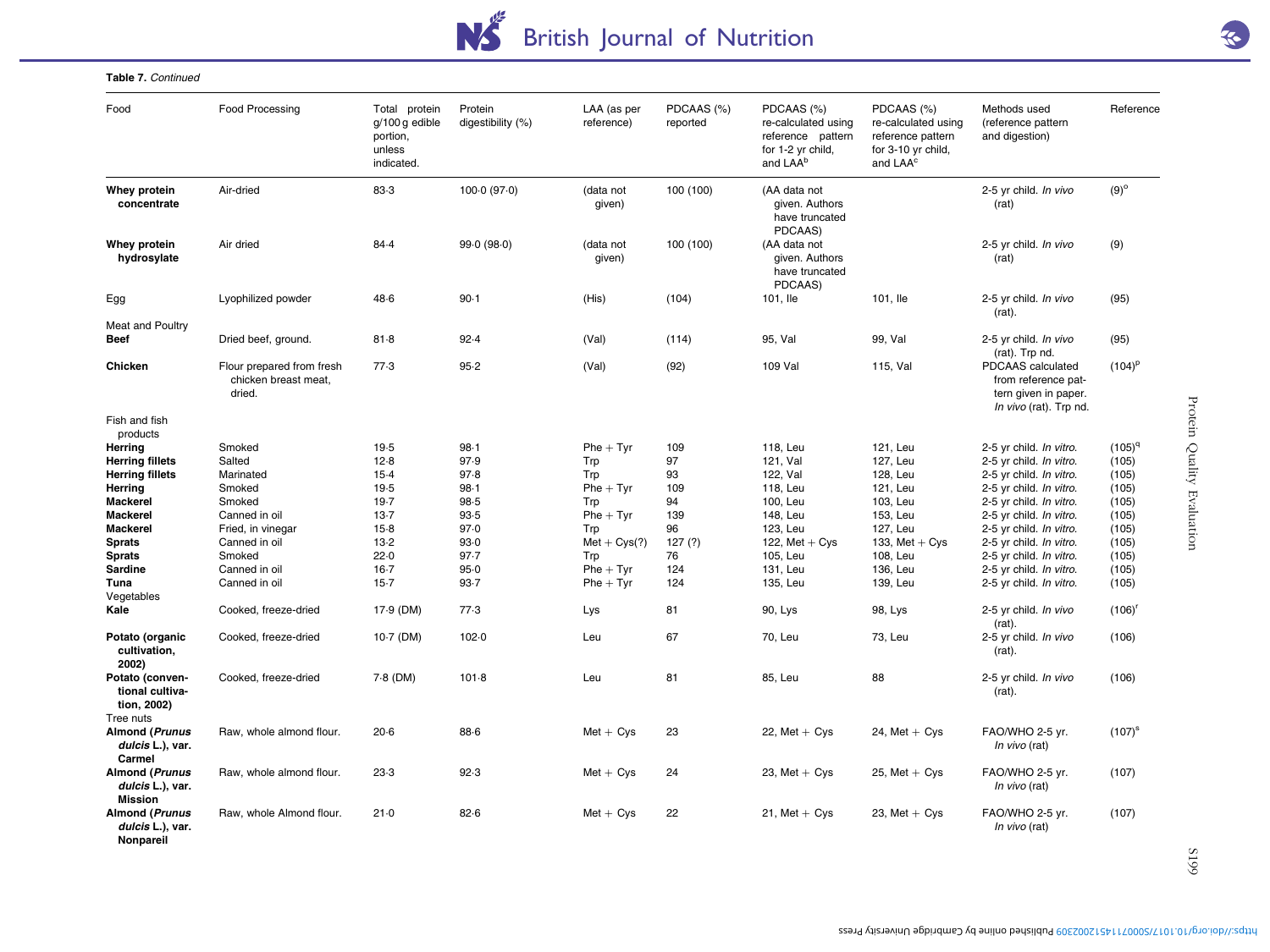## NS British Journal of Nutrition

#### Table 7. Continued

| Food                                              | <b>Food Processing</b>                                              | Total protein<br>g/100 g edible<br>portion,<br>unless<br>indicated. | Protein<br>digestibility (%) | LAA (as per<br>reference)     | PDCAAS (%)<br>reported                                                               | PDCAAS (%)<br>re-calculated using<br>reference pattern<br>for 1-2 yr child,<br>and LAA <sup>b</sup> | PDCAAS (%)<br>re-calculated using<br>reference pattern<br>for 3-10 yr child,<br>and LAA <sup>c</sup> | Methods used<br>(reference pattern<br>and digestion)     | Reference   |
|---------------------------------------------------|---------------------------------------------------------------------|---------------------------------------------------------------------|------------------------------|-------------------------------|--------------------------------------------------------------------------------------|-----------------------------------------------------------------------------------------------------|------------------------------------------------------------------------------------------------------|----------------------------------------------------------|-------------|
| <b>Baru almond</b><br>(Dipteryx alata<br>Vog.)    | Roasted in electric oven for<br>30 min at 140°C and then<br>ground. | 25.8                                                                | 79.4                         | $Met + Cvs:$<br>$Lvs(1$ tree) | 73 (66-82)                                                                           | 67 (61-75), Met $+$<br>Cys; Lys<br>$(1$ tree)                                                       | 73 (66-82), Met $+$<br>Cys: Lys<br>$(1$ tree)                                                        | WHO/FAO/UNU 2007<br>pattern, 4-18 yrs.<br>In vivo (rat). | $(108)^t$   |
| <b>Tropical almond</b><br>(Terminalia<br>catappa) | Defatted seed flour                                                 | $(23.8 - 28.1)$<br>55.9                                             | 92.0                         | Tyr                           | $(66-82)$<br>31 (AAS mis-<br>calculated.<br><b>PDCAAS</b><br>should have<br>been 76) | 60 Lys, Val                                                                                         | 63, Val                                                                                              | 2-5 yr child. in vivo<br>(rat)                           | $(109)^{u}$ |

a Where authors did not give PDCAAS, it was calculated using amino acid score (AAS) of limiting amino acid and digestibility values given. Abbreviations: cv. cultivar; DM: dry matter; LAA: Limiting amino acid; nd: not dete NRC: National research council. PDCAAS: Protein digestibility corrected amino acid score. Further details on the specific method used for the in vivo digestibility measurement (i.e., true vs apparent, faecal vs ileal) can in the references provided.

<sup>b</sup> PDCAAS re-calculated using LAA and reference pattern for 1-2vr child<sup>(6)</sup>. Neither the AAS nor PDCAAS were truncated. A few studies had digestibility values for individual amino acids as well as for protein. In such ca tein digestibility value was used. Trp and His were not determined (nd) in some studies. In all the in vivo digestibility studies with the exception of Ahrens et al. 2005 (where rats were fed raw whole almond flour), the d animals was not the individual food item but included corn starch, sucrose, oil, vitamins, minerals, cellulose etc.

 $c$ PDCAAS re-calculated using LAA and reference pattern for 1-2yr child<sup>(6)</sup> as per reference, pg 181; "Thus for children aged over 2 years and adolescents, given the minor contribution that growth makes to the requiremen these age groups, the scoring pattern differs from that of adults to only a minor extent. For this reason, when judging protein quality for schoolchildren and adolescents, it is probably more practical to use just one patt derived for the age group 3–10 years."

<sup>d</sup> Diets were fed as grain mono-diets with mineral, vitamin supplementation and some amino acids, to meet requirements.

e The authors include digestibility and PDCAAS data for unusual products such as frog meat. Trp has apparently not been determined in the AA analyses. Diets included soyabean oil, corn starch, dextrinised corn starch cellu sucrose, vitamins and minerals. The article is in Portuguese.

<sup>1</sup>Oat cultivars used were Adamo, Sang, Svea, Vital, Freja and Sanna. Diets contained the oat samples as the main ingredient and were kept constant in N-concentration by adjusting with the N-free mixture to obtain 1.5% N i g Reference pattern used to calculate PDCAAS was National Research Council (1980) Recommended Dietary Allowances. National Academy of Sciences, Washington, DC.

<sup>h</sup> The authors note the reduction in protein digestibility of pearl millet on wet cooking.

i Diets contained sucrose, maize starch, cellulose, maize oil, minerals and choline chloride.

<sup>j</sup> Amino acids not given per total protein, so calculated using other data in paper, from AAS and scoring pattern. Diet included soyabean oil, vitamins, minerals and dichromium trioxide.

<sup>k</sup>The tannin-free sorghum variety (both raw and cooked) had better digestibility and higher PDCAAS when compared with the tannin containing variety. For both sorghum cultivars the digestibility of the raw flour was higher that of the cooked products: the digestibility of sorghum proteins are reported to decrease on wet cooking due to exogenous factors (grain organisational structure, polyphenols, phytic acid, starch and non-starch polysacch and endogenous factors (disulphide and non-disulphide crosslinking, kafirin hydrophobicity and changes in protein secondary structure)<sup>(25,105)</sup>. Only Lys analyzed.

Diets included corn oil, starch, vitamins and minerals.

m Diets contained sucrose and corn starch. The protein content in all diets was adjusted to ~8g/100g. Total protein per item was calculated from diet data. As data (g/100g protein) were not given, values were calculated u data in Table 5 of reference, assuming reference pattern (WHO/FAO 1992) used was Lys 58, Met  $+$  Cys 25, Thr 34 and Trp 11 mg/g protein. Values for protein content in parenthesis were obtained from Gilani and Sepehr, 2003. Although zein has <sup>a</sup> digestibility of 63, the PDCAAS is just 1 because of its extremely low AAS (limiting AA Lys, AAS: 2).

n Skimmed UHT has highest PDCAAS. Sterilization leads to reduced protein quality, with sterilized semi-skimmed milk having a PDCAAS of 34 c.f. 76 for semi-skimmed pasteurized milk, due to significant reductions in Met (44 and Cys (49%). Lys also decreased by 18-23%. An increase in AA content and digestibility in skimmed milk c.f. full cream and semi-skimmed milk is reported, which the authors say may be due to more effective proteolytic action in the in vitro method (due to elimination of heterogeneity in the various (fat-water) states. As amino acid data were not given per total protein, AAS and scoring pattern for limiting AA were used in order to obtai

° Digestibility and PDCAAS for young 5-wk-old rats given with data for 20-mo-old rats in parenthesis. Authors have truncated PDCAAS. It was not possible to recalculate the PDCAAS as individual AA data were not given. Diets contained sucrose, corn starch, lard, soyabean oil, vitamins and minerals.

P Diets included sucrose, corn oil, cellulose, corn starch, minerals and vitamins. Trp not determined. Reference pattern given was cited to be WHO/FAO/UNU 1985, but values given are incorrect.

<sup>q</sup>PDCAAS for more fish items are available in reference, only a selection is shown in table above. AA data (g/100 g protein) not given for His.

<sup>r</sup>Data are for diets containing sucrose, maize starch, cellulose, soyabean oil, minerals and vitamins. The protein content in all diets was adjusted to 15g N per kilogram of dry matter. The potato diets also included 5.1% order to obtain the required N content and increase palatability<sup>(109)</sup>: vegetables and fruit grown and harvested in two different years, using 3 different cultivation methods. A clear significant effect of the cultivation generally seen (when both cultivation years were considered) with the exception of potato, where the conventional cultivation method gave a higher PDCAAS. Growing year influenced the protein quality more than the cultivati system.

 $^\circ$  Test diet was raw, whole almond flour. Tannins (expressed as catechin equivalents) were present at 0.12-0.18g/100g, while trypsin inhibitory activity and hemagglutinating activity was not detected. The AAS score was for all three varieties, leading to <sup>a</sup> PDCAAS of 22-24: although almond proteins are highly digestible, the protein is of poor quality due to low AAS.

<sup>t</sup>Diets included cellulose, vitamins and minerals, choline bitartrate, corn starch and, for peanut diet, soyabean oil. Nuts were from 6 different sub-populations of almond trees in the south-eastern region of Goias State Digestibility for individual samples is not given. Protein content varied by 6 o/100 g and PDCAAS varied from 66-82% for trees from different sub-populations in the same region. The AAS (%) varied from 83-103, with the lim AA being Met + Cys for five trees but Lys for the sixth tree. The PDCAAS for peanut and almond from this study are comparable, because the AAS of peanut was only 76% (c.f. average score of 92%) for Baru almond, even though the digestibility of peanut was much higher.

<sup>u</sup> Diet included corn starch, dextrinised corn starch, sucrose, soyabean oil, vitamins and minerals, L-Cys, choline bitartrate and butylated hydroxytoluene.

220C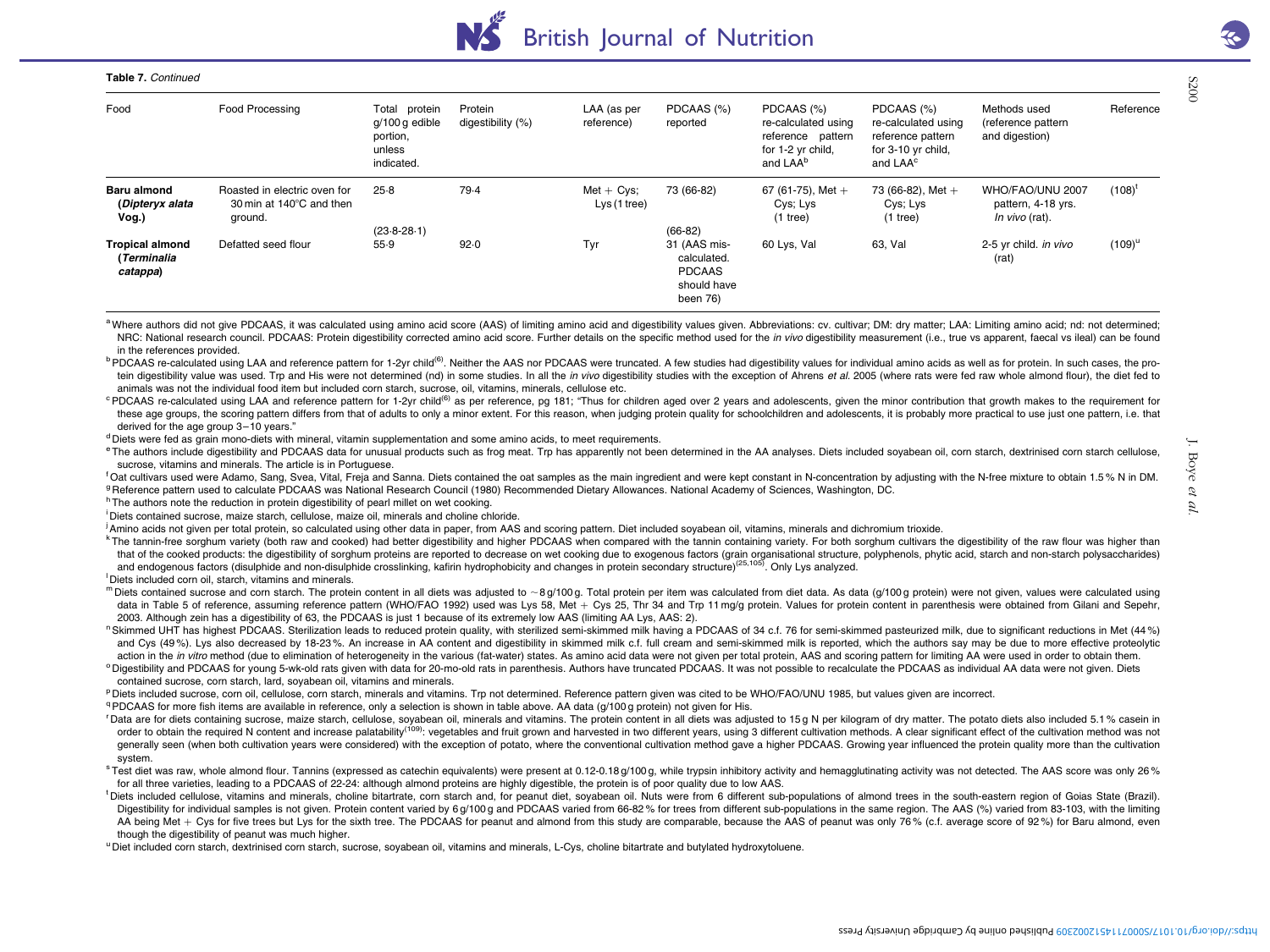

Table 8. Protein digestibility-corrected amino acid score (PDCAAS) for some legumes

| Food                                                    | Food Processing                                                                                                                                                                           | Total protein<br>g/100 g<br>edible por-<br>tion, unless<br>indicated. | Protein<br>digestibility<br>(%) | LAA (as per<br>reference) | <b>PDCAAS</b><br>(%) reported | PDCAAS (%) re-<br>calculated using<br>reference pattern<br>for 1-2 yr child,<br>and LAA <sup>w</sup> | PDCAAS (%) re-<br>calculated using<br>reference pattern<br>for 3-10 yr child,<br>and LAA <sup>x</sup> | Methods used<br>(reference<br>pattern and<br>digestion)       | Reference     |
|---------------------------------------------------------|-------------------------------------------------------------------------------------------------------------------------------------------------------------------------------------------|-----------------------------------------------------------------------|---------------------------------|---------------------------|-------------------------------|------------------------------------------------------------------------------------------------------|-------------------------------------------------------------------------------------------------------|---------------------------------------------------------------|---------------|
| Beans var. Pérola                                       | Flour of boiled, oven-dried,<br>milled beans.                                                                                                                                             | 20.3                                                                  | 78.7                            | $Met + Cys$               | 63                            | 60, Met $+$ Cys                                                                                      | 65, Met $+$ Cys                                                                                       | 2-5 yr child.<br>In vivo (rat).<br>Trp nd.                    | (95)          |
| <b>Black beans,</b><br>common, var.<br>Talamanca        | Soaked 12 h, then cooked in<br>water for 45 min, drained<br>and lyophilized.                                                                                                              | $28 - 1$                                                              | 80.9                            | $Met + Cys,$<br>Trp       | 38                            | 61, Met $+$ Cys                                                                                      | 67, Met $+$ Cys                                                                                       | FAO/WHO/UNU<br>1985. Infant<br>requirements.<br>In vivo (rat) | $(17, 110)^y$ |
| <b>Black beans,</b><br>common, var.<br>Talamanca        | Cooked fermented beans:<br>ground bean grits soaked<br>16 h, cooked 100°C, 22 min;<br>inoculated with Rhzopus<br>oligosporus and fermented<br>25 h, 37°C, homogenized<br>and lyophilized. | 28.7                                                                  | $80-3$                          | $Met + Cys,$<br>Trp       | 38                            | 61, Met $+$ Cys                                                                                      | 66, Met $+$ Cys                                                                                       | FAO/WHO/UNU<br>1985, Infant<br>requirements.<br>In vivo (rat) | (17, 110)     |
| <b>Black beans,</b><br>common, var.<br><b>Talamanca</b> | Cooked germinated beans:<br>germinated for 72h at 30°C<br>at 100% relative humidity.<br>Germinated bean paste<br>mixed with cooked beans<br>and water $(1:1:1.5)$ .<br>Lyophilized.       | 29.2                                                                  | $86 - 8$                        | $Met + Cys,$<br>Trp       | 39                            | 62, Met $+$ Cys                                                                                      | 68, Met $+$ Cys                                                                                       | FAO/WHO/UNU<br>1985, Infant<br>requirements.<br>In vivo (rat) | (17, 110)     |
| <b>Black beans</b>                                      | Raw, ground                                                                                                                                                                               | 18.9(21.5)                                                            | 71.0                            | $Met + Cys$               | 72                            | 69, Met $+$ Cys                                                                                      | 75, Met $+$ Cys                                                                                       | 2-5 yr child.<br>In vivo (rat).                               | (8)           |
| <b>Black beans</b>                                      | Soaked when raw, then auto-<br>claved, dried and ground.                                                                                                                                  | 19.6(22.7)                                                            | $83-0$                          | Trp                       | 84                            | 81, Met $+C$ ys                                                                                      | 88, Met $+$ Cys                                                                                       | 2-5 yr child.<br>In vivo (rat).                               | (8)           |
| Chickpea                                                | Extruded flour.                                                                                                                                                                           | (23, DM)                                                              | 82.6                            | $Met + Cys$               | 69                            | 66, Met $+$ Cys,<br>Val                                                                              | 72 (Met $+$ Cys)                                                                                      | 2-5 yr child.<br>In vitro.                                    | (97)          |
| Chickpea                                                | Defatted flour from seeds<br>soaked, decorticated, and<br>dried.                                                                                                                          | 25.0                                                                  | 78.4                            | Trp                       | 44                            | 59, Met $+$ Cys                                                                                      | 64, Met $+$ Cys                                                                                       | 2-5 yr child.<br>In vivo (rat).                               | $(14)^{z}$    |
| Cowpea, var.<br><b>Bechuana white</b>                   | Whole grain flour, raw                                                                                                                                                                    | 21.2                                                                  | 91.3                            |                           | 80 (not<br>given)             | 80 (not given)                                                                                       | 87 (Lys)                                                                                              | 1-2 yr child.<br>In vitro. Only<br>Lys analyzed.              | (102)         |
| Cowpea, Canadian                                        | Soaked, 22 h. Dried overnight<br>at 55°C and ground.                                                                                                                                      | 26.3                                                                  | 87.5                            | $Met + Cvs$               | 35                            | $46$ Met $+$ Cys                                                                                     | 50 Met $+$ Cys                                                                                        | FAO/WHO<br>1973. In vitro.                                    | (15)          |
| Cowpea, Canadian                                        | Microwaved 15 mins, with<br>water. Dried overnight at<br>55°C and ground.                                                                                                                 | 26.3                                                                  | 92.8                            | $Met + Cvs$               | 65                            | 87 Met $+$ Cys                                                                                       | 95 Met $+$ Cys                                                                                        | FAO/WHO<br>1973. In vitro.                                    | (15)          |
| Cowpea, Egyptian,<br>var. Asmerly                       | Roasted for 15 min at 180°C,<br>in sand bath. Dried overnight<br>at 55°C and ground.                                                                                                      | 26.3                                                                  | 76.6                            | $Met + Cys$               | 43                            | 58 Met $+$ Cys                                                                                       | 63 Met $+$ Cys                                                                                        | FAO/WHO<br>1973. In vitro.                                    | (15)          |
| Cowpea, Egyptian,<br>var. Asmerly                       | Autoclaved, with water. Dried<br>overnight at 55°C and<br>ground.                                                                                                                         | 26.3                                                                  | $89 - 7$                        | $Met + Cys$               | 72                            | 97 Met $+$ Cys                                                                                       | 105 Met $+$ Cys                                                                                       | FAO/WHO<br>1973. In vitro.                                    | (15)          |
| Fava bean                                               | Autoclaved                                                                                                                                                                                | 27.2                                                                  | 82.0(77.0)                      | (not given)               | 73 (69)                       | (AA data not<br>given.)                                                                              | (AA data not<br>given.)                                                                               | 2-5 yr child.<br>In vivo (5-wk-<br>old rats)                  | (9)           |

**S201**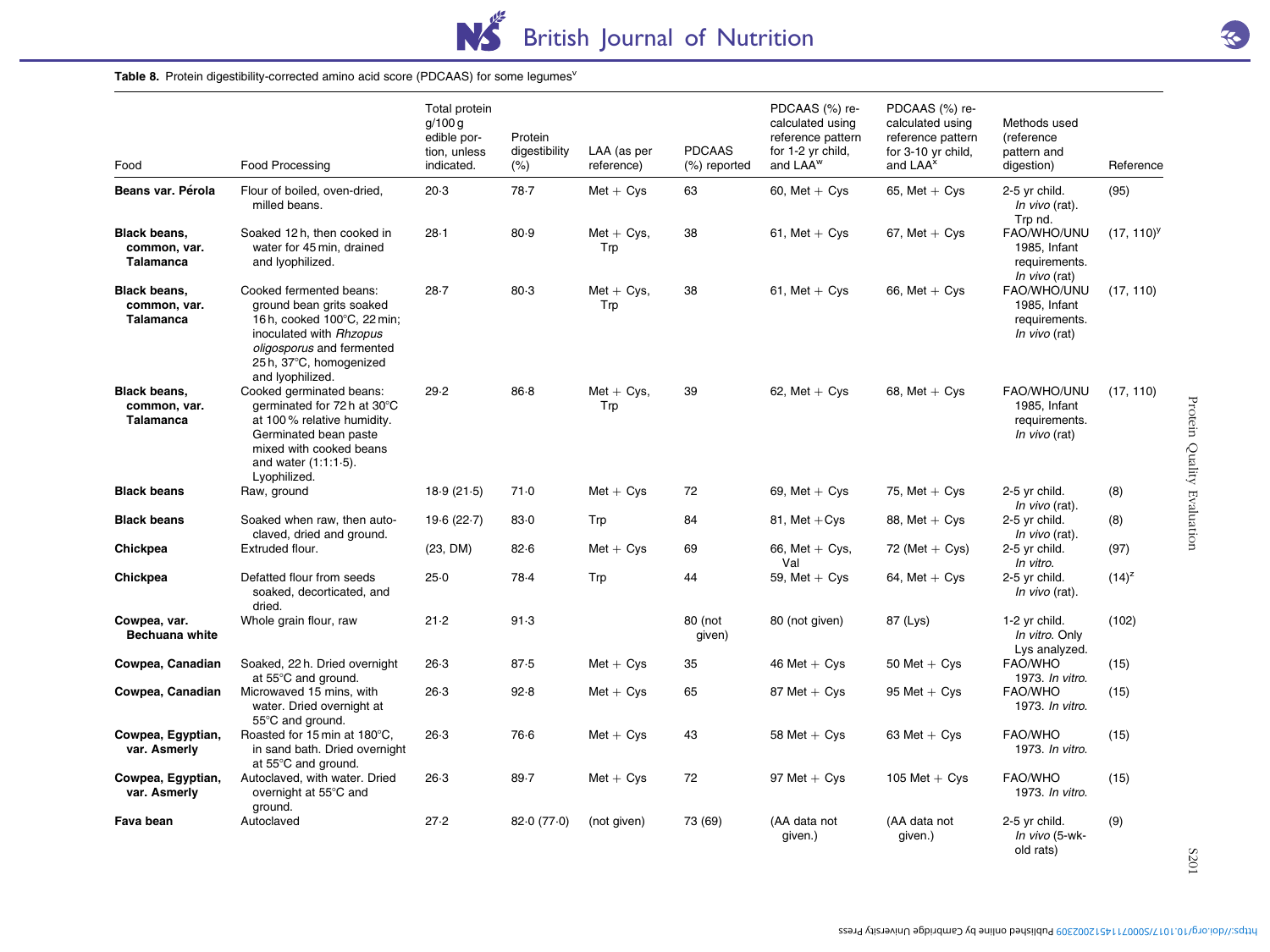

hypogaea L.) cv. Florunner

| Table 8. Continued                                  |                                                                                                                |                                                                      |                                  |                           |                               |                                                                                                      |                                                                                                       |                                                                           |              |
|-----------------------------------------------------|----------------------------------------------------------------------------------------------------------------|----------------------------------------------------------------------|----------------------------------|---------------------------|-------------------------------|------------------------------------------------------------------------------------------------------|-------------------------------------------------------------------------------------------------------|---------------------------------------------------------------------------|--------------|
| Food                                                | <b>Food Processing</b>                                                                                         | Total protein<br>q/100q<br>edible por-<br>tion, unless<br>indicated. | Protein<br>digestibility<br>(% ) | LAA (as per<br>reference) | <b>PDCAAS</b><br>(%) reported | PDCAAS (%) re-<br>calculated using<br>reference pattern<br>for 1-2 yr child,<br>and LAA <sup>w</sup> | PDCAAS (%) re-<br>calculated using<br>reference pattern<br>for 3-10 yr child,<br>and LAA <sup>x</sup> | Methods used<br>(reference<br>pattern and<br>digestion)                   | Reference    |
| Fava bean (cv.<br>Diana)                            | Soaked 18 h; drained; auto-<br>claved 10 min at $121^{\circ}$ C;<br>cooled and freeze dried.<br>Finely ground. | 31.5 ("moist-<br>ure free"<br>basis)                                 | 86.0                             | Trp                       | 55                            | (AA data not<br>given)                                                                               | (AA data not<br>given)                                                                                | NRC 1980.<br>In vivo (rat).                                               | $(98)^{aa}$  |
| Kidnev bean, red,<br>Canadian                       | Raw                                                                                                            | 24.9                                                                 | $70-5$                           | $Met + Cvs$               | 28                            | $37$ Met $+$ Cvs                                                                                     | 40 Met $+$ Cys                                                                                        | <b>FAO/WHO</b><br>1973. In vitro.                                         | (15)         |
| Kidney bean, red,<br>Canadian                       | Cooked in microwave oven for<br>15 min, with water.                                                            | 24.9                                                                 | 81.7                             | $Met + Cys$               | 55                            | 74 Met $+$ Cys                                                                                       | 81 Met $+$ Cys                                                                                        | <b>FAO/WHO</b><br>1973. In vitro.                                         | (15)         |
| Kidney bean,<br>white, var. Giza<br>3 (Egyptian)    | Roasted for 20 min at 180°C,<br>in sand bath. Dried overnight<br>at 55°C and ground.                           | $28-1$                                                               | 73.0                             | $Met + Cys$               | 32                            | $47$ Met $+$ Cys                                                                                     | 51 Met $+$ Cys                                                                                        | <b>FAO/WHO</b><br>1973. In vitro.                                         | (15)         |
| Kidney bean,<br>white, var. Giza<br>3 (Egyptian)    | Fermented for 24 h with dry<br>active yeast. Dried overnight<br>at 55°C and ground.                            | $28 - 1$                                                             | 80.9                             | $Met + Cys$               | 60                            | 81 Met $+$ Cys                                                                                       | 88 Met $+$ Cys                                                                                        | <b>FAO/WHO</b><br>1973. In vitro.                                         | (15)         |
| Lentil (Lens culi-<br>naris, cv. Medik)             | Soaked 18 h; drained; auto-<br>claved 10 min at $121^{\circ}$ C:<br>cooled and freeze dried.<br>Finely ground. | 24.8 ("moist-<br>ure free"<br>basis)                                 | $85 - 0$                         | Trp                       | 52                            | (AA data not<br>given)                                                                               |                                                                                                       | NRC 1980.<br><i>In vivo</i> (rat).                                        | (98)         |
| Pea (Organic culti-<br>vation, 2002)                | Cooked (and freeze-dried)                                                                                      | 25.9 (DM)                                                            | 90.3                             | Trp                       | 75                            | 82 Met $+$ Cys                                                                                       |                                                                                                       | 2-5 yr child.<br>in vivo (rat).                                           | (106)        |
| Pea, Canadian                                       | Soaked 18h. Dried overnight<br>at 55°C and ground.                                                             | $21-6$                                                               | $83 - 7$                         | $Met + Cys$               | 33                            | 44 Met $+$ Cys                                                                                       | 48 Met $+$ Cys                                                                                        | FAO/WHO<br>1973. In vitro.                                                | (15)         |
| Pea, Canadian                                       | Cooked in microwave oven for<br>15 min, with water. Dried<br>overnight at 55°C and<br>ground.                  | 21.6                                                                 | $89 - 1$                         | $Met + Cys$               | 62                            | 84 Met $+$ Cys                                                                                       | 91 Met $+$ Cys                                                                                        | <b>FAO/WHO</b><br>1973. <i>In vitro</i> .                                 | (15)         |
| Pea, var.<br>Nebraska,<br>(Egyptian)                | Roasted at 15 min at 180°C, in<br>sand bath.                                                                   | $23-1$                                                               | 75.0                             | $Met + Cys$               | 33                            | 44 Met $+$ Cys                                                                                       | 48 Met $+$ Cys                                                                                        | FAO/WHO<br>1973. In vitro.                                                | (15)         |
| Pea, var.<br>Nebraska,<br>(Egyptian)                | Cooked in microwave oven for<br>15 min, with water. Dried<br>overnight at 55°C and<br>ground.                  | $23-1$                                                               | 90.9                             | $Met + Cys$               | 72                            | 92 lle                                                                                               | 92 lle                                                                                                | <b>FAO/WHO</b><br>1973. In vitro.                                         | (15)         |
| Peanut                                              | Roasted in electric oven for<br>30 min at 140°C and then<br>ground.                                            | 32.6                                                                 | 91.8                             | Lys                       | 70                            | 65, Lys                                                                                              | 70, Lys                                                                                               | <b>WHO/FAO/UNU</b><br>2007 pattern,<br>4-18 yrs.<br><i>In vivo</i> (rat). | (108)        |
| Peanut (Arachis<br>hypogaea L.) cv.<br>Ranferi Diaz | Defatted flour                                                                                                 | $26-6$                                                               | 87.1                             | Thr                       | 30                            | 41, Thr                                                                                              | 45, Thr                                                                                               | 2-5 yr child.<br>In vitro.                                                | $(111)^{bb}$ |
| Peanut (Arachis<br>hypogaea L.) cv.<br>$VA-81-B$    | Defatted flour                                                                                                 | 24.8                                                                 | 84.0                             | Thr                       | 50                            | 66, Thr                                                                                              | 71, Thr                                                                                               | 2-5 yr child.<br>In vitro.                                                | (111)        |
| Peanut (Arachis                                     | Defatted flour                                                                                                 | 24.9                                                                 | 87.2                             | Thr                       | 30                            | 32. Thr                                                                                              | 34. Thr                                                                                               | 2-5 yr child.                                                             | (111)        |

Published online by Capabria by Capabria by Cambridge University Press

In vitro.

 $\overline{\textbf{c}}$ 

S202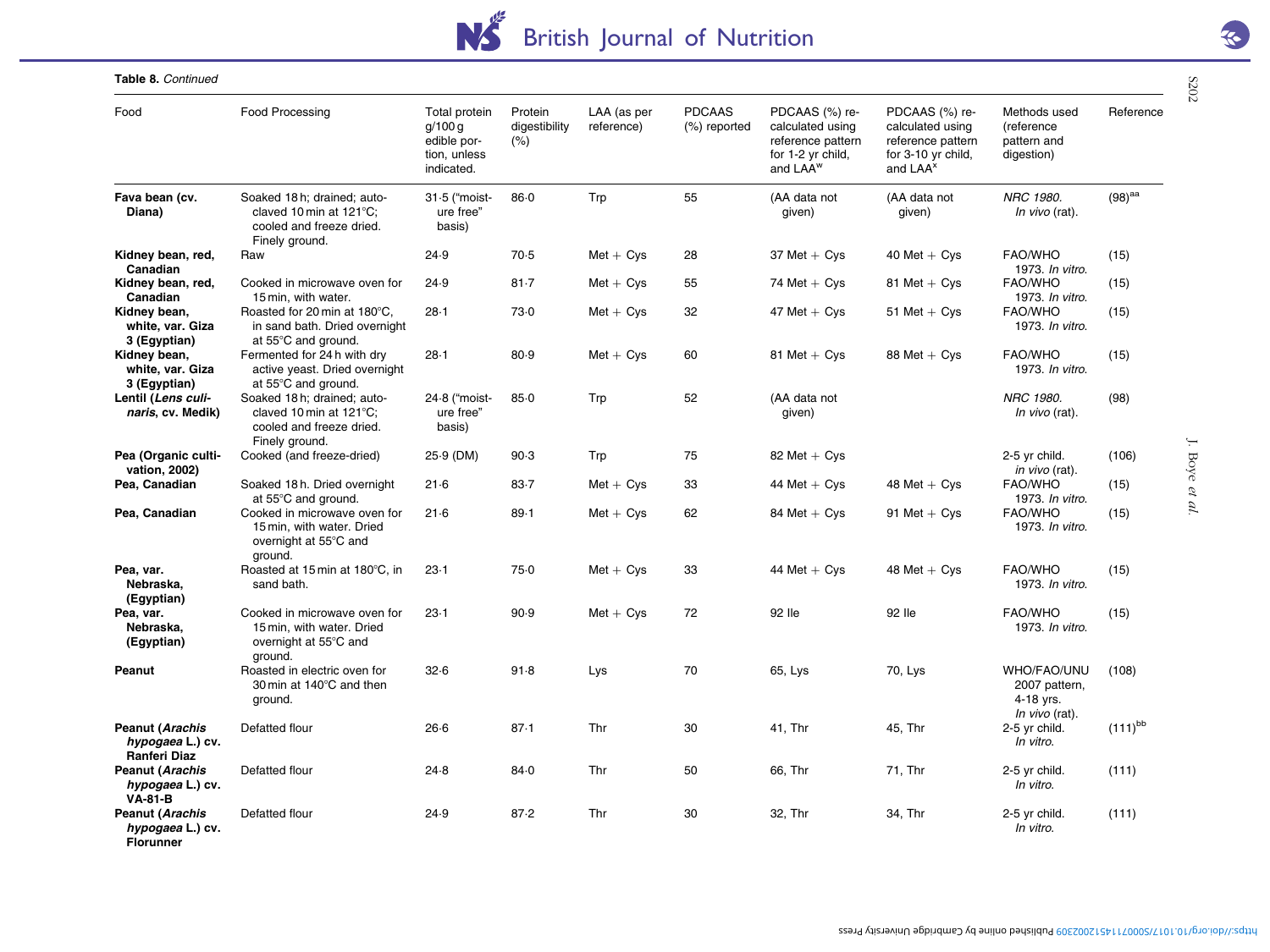

#### Table 8. Continued

| Food                                                                 | Food Processing                                      | Total protein<br>g/100 g<br>edible por-<br>tion, unless<br>indicated. | Protein<br>digestibility<br>(% ) | LAA (as per<br>reference) | <b>PDCAAS</b><br>$(\%)$ reported | PDCAAS (%) re-<br>calculated using<br>reference pattern<br>for 1-2 yr child,<br>and LAA <sup>w</sup> | PDCAAS (%) re-<br>calculated using<br>reference pattern<br>for 3-10 yr child,<br>and LAA <sup>x</sup> | Methods used<br>(reference<br>pattern and<br>digestion) | Reference |
|----------------------------------------------------------------------|------------------------------------------------------|-----------------------------------------------------------------------|----------------------------------|---------------------------|----------------------------------|------------------------------------------------------------------------------------------------------|-------------------------------------------------------------------------------------------------------|---------------------------------------------------------|-----------|
| Soyabean<br>(conventional)                                           | Dry heat 89°C, 5 min. Beans<br>processed to flour.   | 41.9                                                                  | 71.8                             | $Met + Cvs$               | 54                               | 52, Met $+$ Cys                                                                                      | 56, Met $+$ Cys                                                                                       | 2-5 yr child.<br>In vivo (rat).<br>Trp nd.              | (95)      |
| Soyabean (kunitz<br>trypsin inhibitor<br>and lipoxygen-<br>ase free) | Dry heat 89°C, 5 min. Beans<br>processed to flour.   | $40-0$                                                                | 74.3                             | $Met + Cvs$               | 64                               | 61, Met $+$ Cvs                                                                                      | 66, Met $+$ Cys                                                                                       | 2-5 yr child.<br><i>In vivo</i> (rat).<br>Trp nd.       | (95)      |
| Soyabean                                                             | Meal, raw                                            | 36.8(41.9)                                                            | $80 - 0$                         | Trp                       | 80                               | 88, Met $+$ Cys                                                                                      | 96, Met $+$ Cvs                                                                                       | 2-5 yr child.<br>In vivo (rat).                         | (8)       |
| Soyabean                                                             | Meal, autoclaved                                     | 37.5(41.9)                                                            | 83.0                             | Lys                       | 83                               | 89, Met $+$ Cys                                                                                      | 97, Met $+$ Cys                                                                                       | 2-5 yr child.<br><i>In vivo</i> (rat).                  | (8)       |
| Soyabean                                                             | Protein isolate                                      | 75.6 (81.9)                                                           | 96.0                             | Lys, Met $+$<br>Cys       | 100 (101<br>untrunca-<br>ted)    | 97, Met $+$ Cys                                                                                      | 105, Met $+$ Cys                                                                                      | 2-5 yr child.<br>In vivo (rat).                         | (8)       |
| Soyabean                                                             | Textured soyabean protein.<br>Ground to obtain meal. | 53.3                                                                  | 86.4                             | $Met + Cvs$               | 65                               | 62, Met $+$ Cys                                                                                      | 67, Met $+$ Cys                                                                                       | 2-5 yr child.<br><i>In vivo</i> (rat).<br>Trp nd.       | (95)      |

V Where authors did not give PDCAAS, it was calculated using AAS of limiting amino acid and digestibility values given. Abbreviations: cv. cultivar; DM: dry matter; LAA: Limiting amino acid; nd: not determined; NRC: Nation research council. PDCAAS: Protein digestibility corrected amino acid score. Further details on the specific method used for the in vivo digestibility measurement (i.e., true vs apparent, faecal vs ileal) can be found in th references provided.

w PDCAAS re-calculated using LAA and reference pattern for 1-2yr child. Neither the AAS nor PDCAAS were truncated. A few studies had digestibility values for individual amino acids as well as for protein. In such cases, the protein digestibility value was used. Trp and His were not determined in some studies. In all the in vivo digestibility studies with the exception of Ahrens et al.<sup>(110)</sup> (where rats were fed raw, whole, almond flour), the animals were not the individual food item but included corn starch, sucrose, oil, vitamins, minerals, cellulose etc.

 $x$  PDCAAS re-calculated using LAA and reference pattern for 1-2yr child<sup>(6)</sup>.

<sup>y</sup> Diets included cellulose, corn oil, corn starch, choline bitartrate, vitamins and minerals.

<sup>z</sup> Diets included sucrose, fat, vitamins and minerals, fibre, choline bitartrate and corn starch.

aa Diets contained corn starch, corn oil, cellulose, minerals and vitamins.

bb Data available for six peanut cultivars. The AAS varied from 30-60% among the cultivars, digestibility 84-87%, leading to large variations in PDCAAS, 30-50. Only data for Lys and Thr were given. Therefore, in recalculat PDCAAS, it was not possible to check if the limiting AA (and PDCAAS) had changed.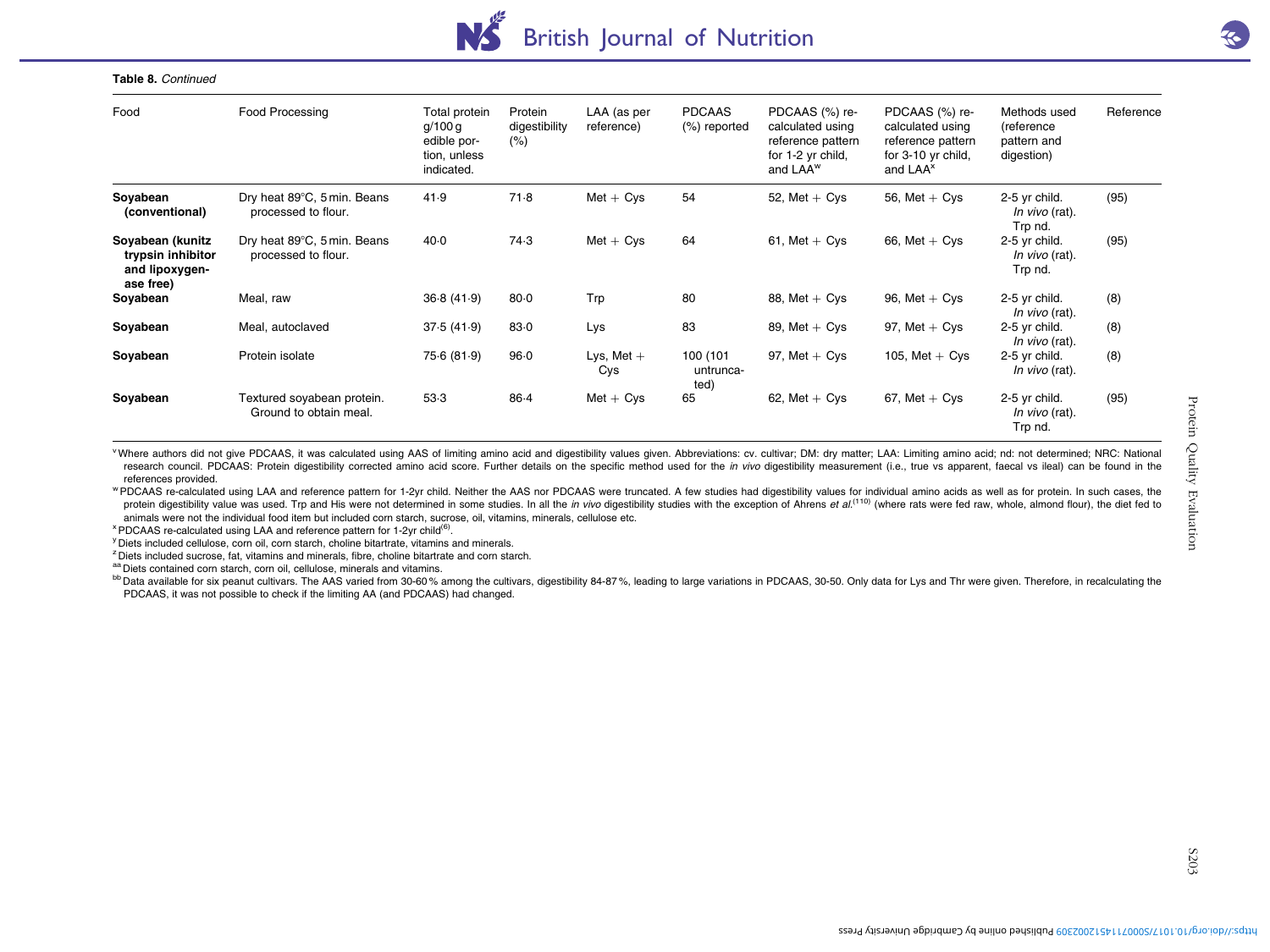# **NS** British Journal of Nutrition

#### <span id="page-21-0"></span>Table 9. Protein digestibility-corrected amino acid score (PDCAAS) of some composite products<sup>a</sup>

| Food                                                                                                                                      | Food Processing                                                                                          | Total<br>protein<br>g/100 g<br>edible<br>portion,<br>unless<br>indicated. | Protein<br>digestibility<br>(% ) | LAA (as per<br>reference) | <b>PDCAAS</b><br>(% )<br>reported <sup>b</sup> | <b>PDCAAS</b><br>(%)<br>re-calculated<br>using reference<br>pattern for 1-2<br>yr child, and<br>LAA <sup>c</sup> | <b>PDCAAS</b><br>(% )<br>re-calculated<br>using reference<br>pattern for 3-10<br>yr child, and<br>LAA <sup>d</sup> | Methods used<br>(reference pattern<br>and digestion)                      | Reference |
|-------------------------------------------------------------------------------------------------------------------------------------------|----------------------------------------------------------------------------------------------------------|---------------------------------------------------------------------------|----------------------------------|---------------------------|------------------------------------------------|------------------------------------------------------------------------------------------------------------------|--------------------------------------------------------------------------------------------------------------------|---------------------------------------------------------------------------|-----------|
| Herring in tomato sauce                                                                                                                   | canned                                                                                                   | 12.0                                                                      | $90-6$                           | $Phe + Tvr$               | 105                                            | 110, Leu                                                                                                         | 114, Leu                                                                                                           | 2-5 yr child. In vitro.<br>His AA data not<br>given per 100 g<br>protein. | (105)     |
| Mackerel in tomato sauce                                                                                                                  | canned                                                                                                   | 12.7                                                                      | 92.2                             | $Phe + Tyr$               | 95                                             | 100, Leu                                                                                                         | 103, Leu                                                                                                           | 2-5 yr child. In vitro.<br>His AA data not<br>given per 100 g<br>protein. | (105)     |
| Sprats in tomato sauce                                                                                                                    | canned                                                                                                   | 11.5                                                                      | 91.2                             | $Met + Cys$               | 97                                             | 94, Met $+$ Cys                                                                                                  | 101, Met $+$<br>Cys                                                                                                | 2-5 yr child. In vitro.<br>His AA data not<br>given per 100 g<br>protein. | (105)     |
| Sorghum (cv. orbit) +<br>cowpea (70:30 w/w), raw                                                                                          | Flour, raw                                                                                               | 11.9(13.2)<br>DM)                                                         | $85 - 8$                         | (assumed<br>Lys)          | 57                                             | 57                                                                                                               | 62 (Lys)                                                                                                           | 1-2 yr child. In vitro.<br>Only Lys ana-<br>lyzed.                        | $(102)^e$ |
| Sorghum (cv. $NS 5511$ ) +<br>cowpea (70:30 w/w), raw                                                                                     | Flour, raw                                                                                               | 13-4 (14-9<br>DM)                                                         | 76.0                             | (assumed<br>Lys)          | 50                                             | 50                                                                                                               | 54 (Lys)                                                                                                           | 1-2 yr child. In vitro.<br>Only Lys ana-<br>lyzed.                        | (102)     |
| "Ugali" unfermented thick<br>porridge (African), made<br>from sorghum (cv. orbit)<br>+ chickpea flour and<br>water                        | cooked                                                                                                   | 3.3(13.2)<br>DM)                                                          | 72.2                             | (data not<br>given)       | 48                                             | 48                                                                                                               | 52 (Lys)                                                                                                           | 1-2 yr child. In vitro.<br>Only Lys ana-<br>lyzed.                        | (102)     |
| "Ugali" unfermented thick<br>porridge (African), made<br>from sorghum (cv. NS<br>5511) + chickpea flour<br>and water                      | cooked                                                                                                   | 3.7(14.8)<br>DM)                                                          | $56 - 7$                         | (data not<br>given)       | 37                                             | 37                                                                                                               | 40 (Lys)                                                                                                           | 1-2 yr child. In vitro.<br>Only Lys ana-<br>lyzed.                        | (102)     |
| "Uji" fermented thin por-<br>ridge (African), made from<br>sorghum (cv. orbit) $+$<br>chickpea flour and water                            | Cooked                                                                                                   | 1.6(13.3)<br>DM)                                                          | 77.0                             | (data not<br>given)       | 44                                             | 44                                                                                                               | 48 (Lys)                                                                                                           | 1-2 yr child. In vitro.<br>Only Lys ana-<br>lyzed.                        | (102)     |
| "Uji" fermented thin por-<br>ridge (African), made from<br>sorghum (cv. NS $5511$ ) +<br>chickpea flour and water                         | Cooked                                                                                                   | 1.8(15.1)<br>DM)                                                          | 61.0                             | (Assumed<br>Lys)          | 35                                             | 35                                                                                                               | 38 (Lys)                                                                                                           | 1-2 yr child. In vitro.<br>Only Lys ana-<br>lyzed.                        | (102)     |
| "Injera" fermented flat bread<br>(African), made from sor-<br>ghum (cv. orbit) $+$ chick-<br>pea flour, dried baker's<br>yeast and sugar. | Cooked, then freeze dried.<br>Protein content in yeast<br>was $38 g/100 g$ and Lys<br>8 g/100 g protein. | 5.8(14.2)<br>DM)                                                          | 79.8                             | (Assumed<br>Lys           | 60                                             | 60. assumed<br>Lys                                                                                               | 65 (Lys)                                                                                                           | 1-2 yr child. In vitro.<br>Only Lys ana-<br>lyzed.                        | (102)     |
| "Injera" fermented flat bread<br>(African), made from sor-<br>ghum (cv. NS 5511) +<br>chickpea flour, dried<br>baker's yeast and sugar.   | Cooked, then freeze dried.<br>Protein content in yeast<br>was 38 g/100 g and Lys<br>8 g/100 g protein.   | 6.4(15.6)<br>DM)                                                          | 62.5                             | (Assumed<br>Lys           | 41                                             | 41, assumed<br>Lys                                                                                               | 44 (Lys)                                                                                                           | 1-2 yr child. In vitro.<br>Only Lys ana-<br>lyzed.                        | (102)     |

 $5204$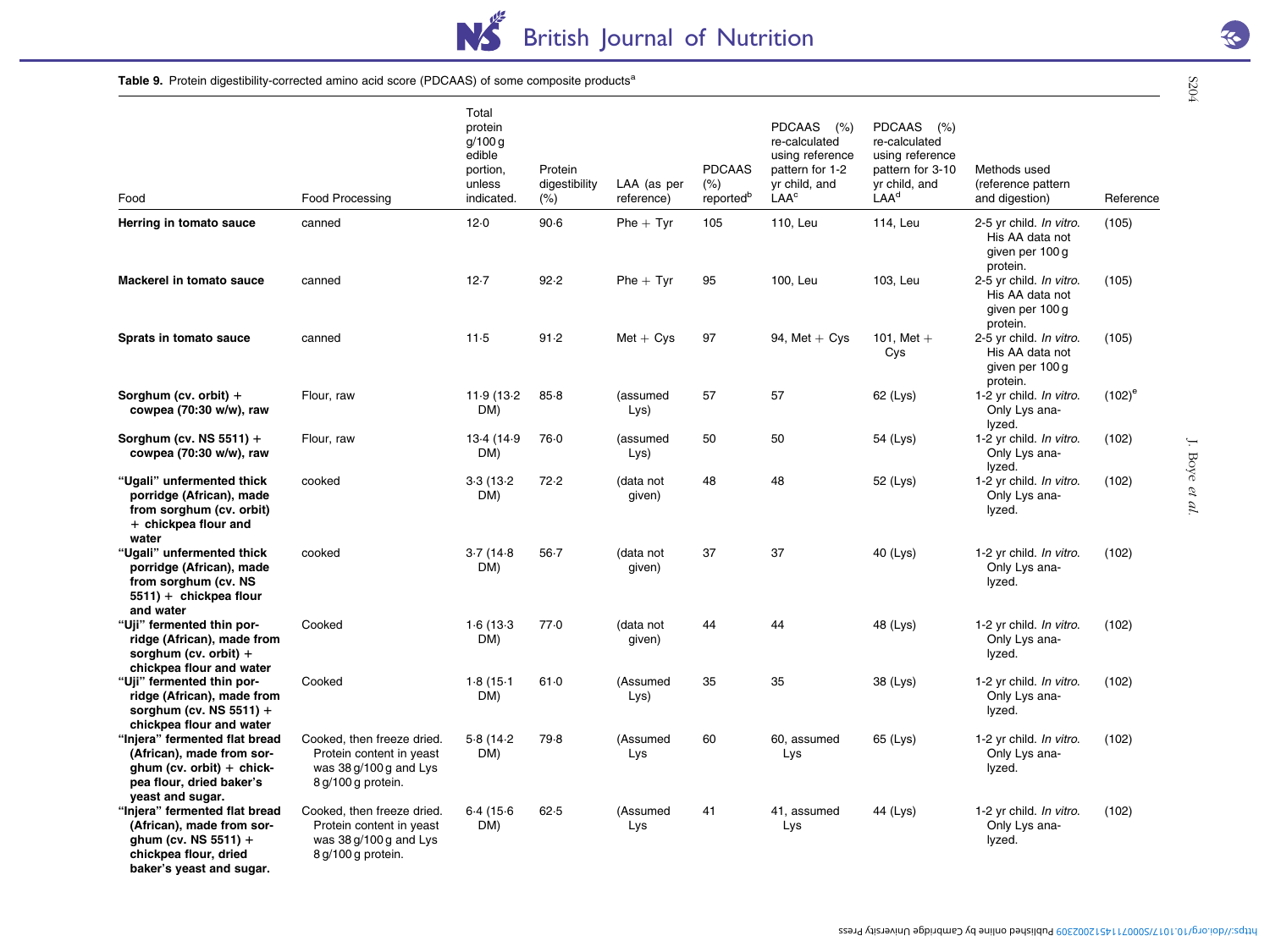

| I<br>i |
|--------|

#### Table 9. ContinuedFood **Food Processing** Total protein g/100 g edibleportion, unlessindicated. Proteindigestibility  $(%)$ LAA (as per reference) PDCAAS $(%)$ reported<sup>b</sup> PDCAAS (%) re-calculatedusing reference pattern for 1-2 yr child, and LAA<sup>c</sup> PDCAAS (%) re-calculatedusing reference pattern for 3-10 yr child, and LAA<sup>d</sup> Methods used(reference pattern and digestion) ReferenceMixed diet of pea (43 %), potato (30 %), rapeseed oil (13 %), carrot (5 %) apple (1 %), kale (1 %) and DL-Met, vitamins and minerals.Potatoes, peas and kale cooked.16·1 (DM) 73·0 Trp (lowest PDCAAS) 64 (Amino acid composition of mixturenot given) 2-5 yr child. In vivo (rat).  $(106)^f$ (72-74) (63-64) Chickpea (79 %) and maize  $(21 %)$ Extruded chickpea flour, var. Blanco Sinaloa 92; nixtamlized extrudedmaize flour, quality protein maize V-537. Mixture containing sucrose and water was heated $90^{\circ}$ C for 8 min. 20·1 (DM) 84·5 Trp (lowest PDCAAS) 78 76, Val 80, Val 2-5 yr child. In vitro. (96) Cooking banana fruit and bambara (groundnut) seeds (70:30) Banana, oven dried (60°C, 24 h) flour. Groundnut seeds roasted in hotsand at 180°C, flour. (not given) 45·0 (Val) (9·3) 9, Val 10, Val PDCAAS calculated using 1-2 yr pattern and AA data given by authors. *In vivo* (rat). Trp nd.(112) Cooking banana fruit and bambara (groundnut) seeds (60:40) Banana, oven dried (60°C, 24 h) flour. Groundnut seeds roasted in hotsand at 180°C, flour. (not given) 58.1 (Val) (16) 16, Val 17, Val In vivo (rat). Trp nd. PDCAAS calculated by using AA data given by authors and 1-2 yr pattern. (112) Table bread fortified with8 % defatted soyabean mealBread dried at 50°C for 24 h, then ground 15·8 87·4 (84·9) Lys 47 53, Lys 57, Lys 2-5 yr child. In vivo and *in vitro* (brackets). His not given.  $(103)^{9}$ Table bread fortified with12 % defatted soyabean mealBread dried at 50°C for 24 h, then ground 17·3 86·4 (84·5) Lys 53 59, Lys 64, Lys 2-5 yr child. In vivo and *in vitro* (brackets). His not given. (103) Table bread fortified with8 % defatted soyabean meal and 4 % defattedsesame mealBread dried at 50°C for 24 h, then ground 17·6 85·8 (83·2) Lys 46 51, Lys 56, Lys 2-5 yr child. In vivo and *in vitro* (brackets). His not given. (103) Bean and rice, 53 % bean protein, 47 % rice protein Cooked bean and cookedrice. Lyophilized. 20·8 84·3 Ile and Trp 47 73, Ile 73, Ile FAO/WHO/UNU 1985, Infant requirements. *In vivo* (rat).  $(17, 110)^h$

S<sub>05</sub>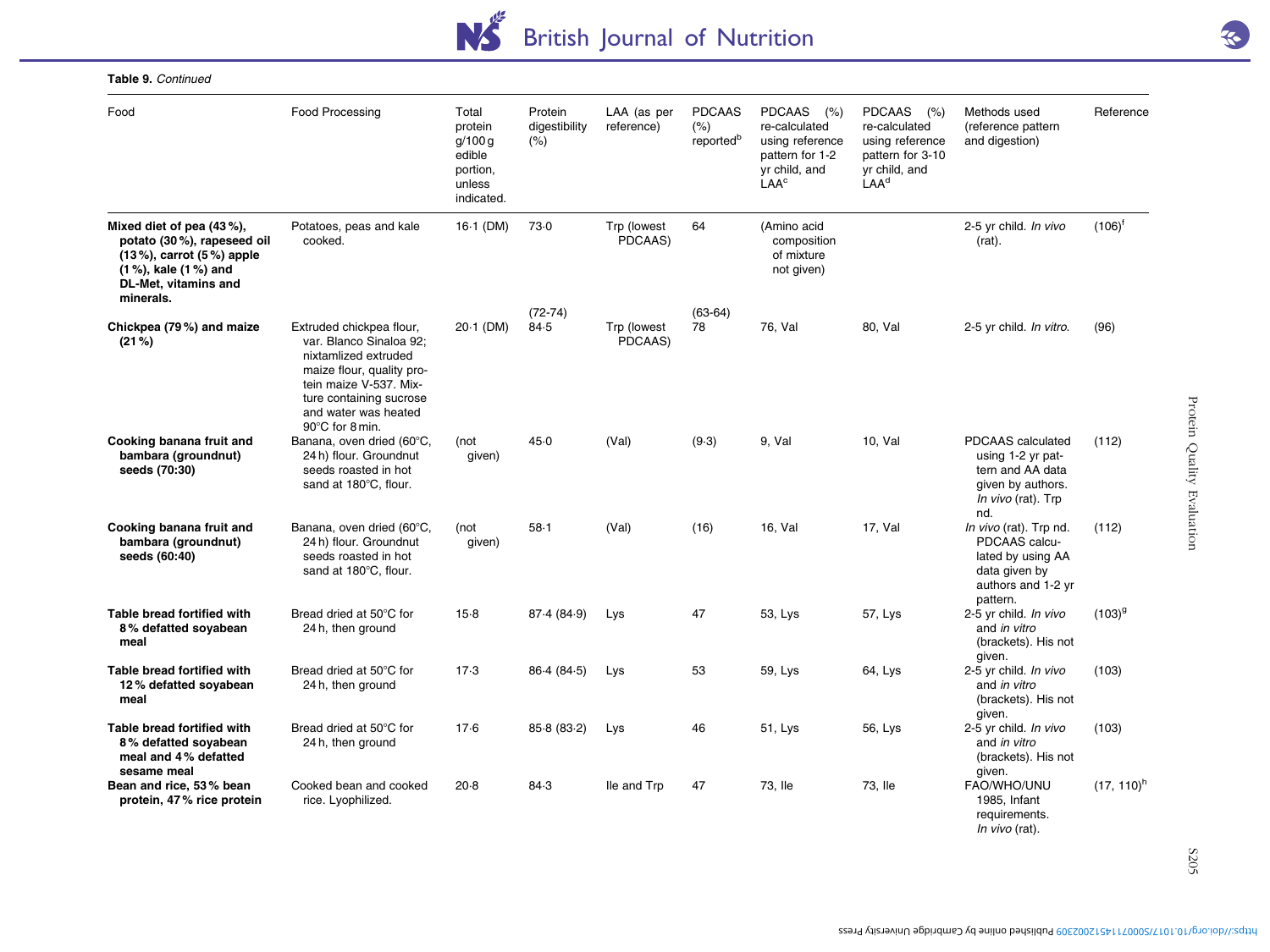

## Table 9. Continued

| Food                                                                                                                  | Food Processing                                                                                                            | Total<br>protein<br>g/100 g<br>edible<br>portion,<br>unless<br>indicated. | Protein<br>digestibility<br>(% ) | LAA (as per<br>reference) | <b>PDCAAS</b><br>(%)<br>reported <sup>b</sup> | <b>PDCAAS</b><br>(%)<br>re-calculated<br>using reference<br>pattern for 1-2<br>yr child, and<br>LAA <sup>c</sup> | <b>PDCAAS</b><br>(% )<br>re-calculated<br>using reference<br>pattern for 3-10<br>yr child, and<br>LAA <sup>d</sup> | Methods used<br>(reference pattern<br>and digestion)                                                                               | Reference |
|-----------------------------------------------------------------------------------------------------------------------|----------------------------------------------------------------------------------------------------------------------------|---------------------------------------------------------------------------|----------------------------------|---------------------------|-----------------------------------------------|------------------------------------------------------------------------------------------------------------------|--------------------------------------------------------------------------------------------------------------------|------------------------------------------------------------------------------------------------------------------------------------|-----------|
| Bean and rice, 53% bean<br>protein, 47% rice protein                                                                  | Cooked, fermented bean<br>and cooked rice.<br>Lyophilized.                                                                 | 19.8                                                                      | $84 - 6$                         | Ile and Trp               | 47                                            | 73, Ile                                                                                                          | 73, Ile                                                                                                            | FAO/WHO/UNU<br>1985, Infant<br>requirements.<br>In vivo (rat)                                                                      | (17, 110) |
| Bean and rice, 53% bean<br>protein, 47% rice protein                                                                  | Cooked, germinated bean<br>and cooked rice. Lyophi-<br>lized.                                                              | 19.6                                                                      | 91.0                             | Ile and Trp               | 51                                            | 81, Ile                                                                                                          | 81, Ile                                                                                                            | FAO/WHO/UNU<br>1985, Infant<br>requirements.<br>In vivo (rat)                                                                      | (17, 110) |
| Pearl millet (NW 305, blue<br>seeds), mung bean (Vigna<br>radiata L.) and nonfat dry<br>milk (60:30:10)               | Flour of decorticated mung<br>bean splits toasted at<br>90°C, 1 h. Mung bean<br>flour, milled millet and<br>milk extruded. | 19.0                                                                      | 82.8(85.6)                       | Lys                       | 68                                            | 74, Lys                                                                                                          | 80, Lys                                                                                                            | 2-5 yr child. In vivo<br>and in vitro<br>(brackets).<br>PDCAAS recalcu-<br>lated using in vivo<br>digestibility. Trp<br>not given. | (113)     |
| Finger millet (Indaf, brick<br>red seeds), mung bean<br>(Vigna radiata L.) flour<br>and nonfat dry milk<br>(60:30:10) | Flour of decorticated mung<br>bean splits toasted at<br>90°C, 1 h. Mung bean<br>flour, milled millet and<br>milk extruded  | $13-1$                                                                    | 79.6 (72.1)                      | Lys                       | 69                                            | 69, Met $+$ Cys                                                                                                  | 75, Met $+$ Cys                                                                                                    | 2-5 yr child. In vivo<br>and in vitro<br>(brackets).<br>PDCAAS recalcu-<br>lated using in vivo<br>digestibility. Trp<br>not given. | (113)     |
| Sorghum (SPV 475, white<br>seeds), mung bean (Vigna<br>radiata L.) flour and nonfat<br>dry milk (60:30:10)            | Flour of decorticated mung<br>bean splits toasted at<br>90°C, 1 h. Mung bean<br>flour, milled millet and<br>milk extruded  | 17.0                                                                      | 72.9                             | Lys                       | 57                                            | 61, Met $+$ Cys                                                                                                  | 66, Met $+$ Cys                                                                                                    | 2-5 yr child. In vitro.<br>Trp not given.                                                                                          | (113)     |

a In all reports, digestibility studies were carried out on actual mixture. With the possible exception of Jorgensen et al. 2008, all studies obtained the AAS from amino acid analysis done on actual mixture rather than cal mixture ratio of individual ingredients. Abbreviations: cv. cultivar; DM: dry matter; LAA: Limiting amino acid; nd: not determined; NRC: National research council. PDCAAS: Protein digestibility corrected amino acid score. details on the specific method used for the *in vivo* digestibility measurement (i.e., true vs apparent, faecal vs ileal) can be found in the references provided.

b Where authors did not give PDCAAS, it was calculated using AAS of limiting amino acid and digestibility values given.

 $\degree$ PDCAAS re-calculated using LAA and reference pattern for 1-2yr child $\degree$ . Neither the AAS nor PDCAAS were truncated. A few studies had digestibility values for individual amino acids as well as for protein. In such ca protein digestibility value was used. Trp and His were not determined in some studies. In all the in vivo digestibility studies the diet fed to animals were not the individual food item but included corn starch, sucrose, o minerals, cellulose etc.

 $d$  PDCAAS re-calculated using LAA and reference pattern for 1-2yr child<sup>6</sup>.

e Values for total protein content were provided by authors, personal communication. Addition of protein-rich cowpea was shown to improve both the digestibility and the PDCAAS of sorghum foods (between 2- and 3-fold higher ascribed to the increase in Lys content and improved protein digestibility.

<sup>f</sup> The authors measured the digestibility in adult rats of a mixed diet and compared the PDCAAS thus obtained with the predicted PDCAAS from the parameters determined using young rats on single ingredients, according to F WHO/UNU 1992. It is not stated if the amino acid analysis was carried out again for the mixture (mixed diet), or was calculated from the composition previously experimentally determined for the individual ingredients, as p FAO/WHO/UNU 1992. The predicted digestibility of the mixed diets was at least 5% higher than the determined digestibility. The authors concluded that the use of young rats may result in an overestimation of the protein dig ibility and quality for adult animals.

<sup>g</sup> Breads also contained corn oil, starch, vitamins and minerals. Unlike the PDCAAS values shown above, authors found that weight gain, in vivo PER and in vitro PER in "table bread fortified with 8% defatted soyabean meal 4 % defatted sesame meal" were only slightly lower than in "table bread fortified with 12 % defatted soyabean meal", which showed the highest values for all these factors.

 $h$  Diets included cellulose, corn oil, corn starch, vitamins, minerals and choline bitartrate<sup>(110)</sup>.

**S206**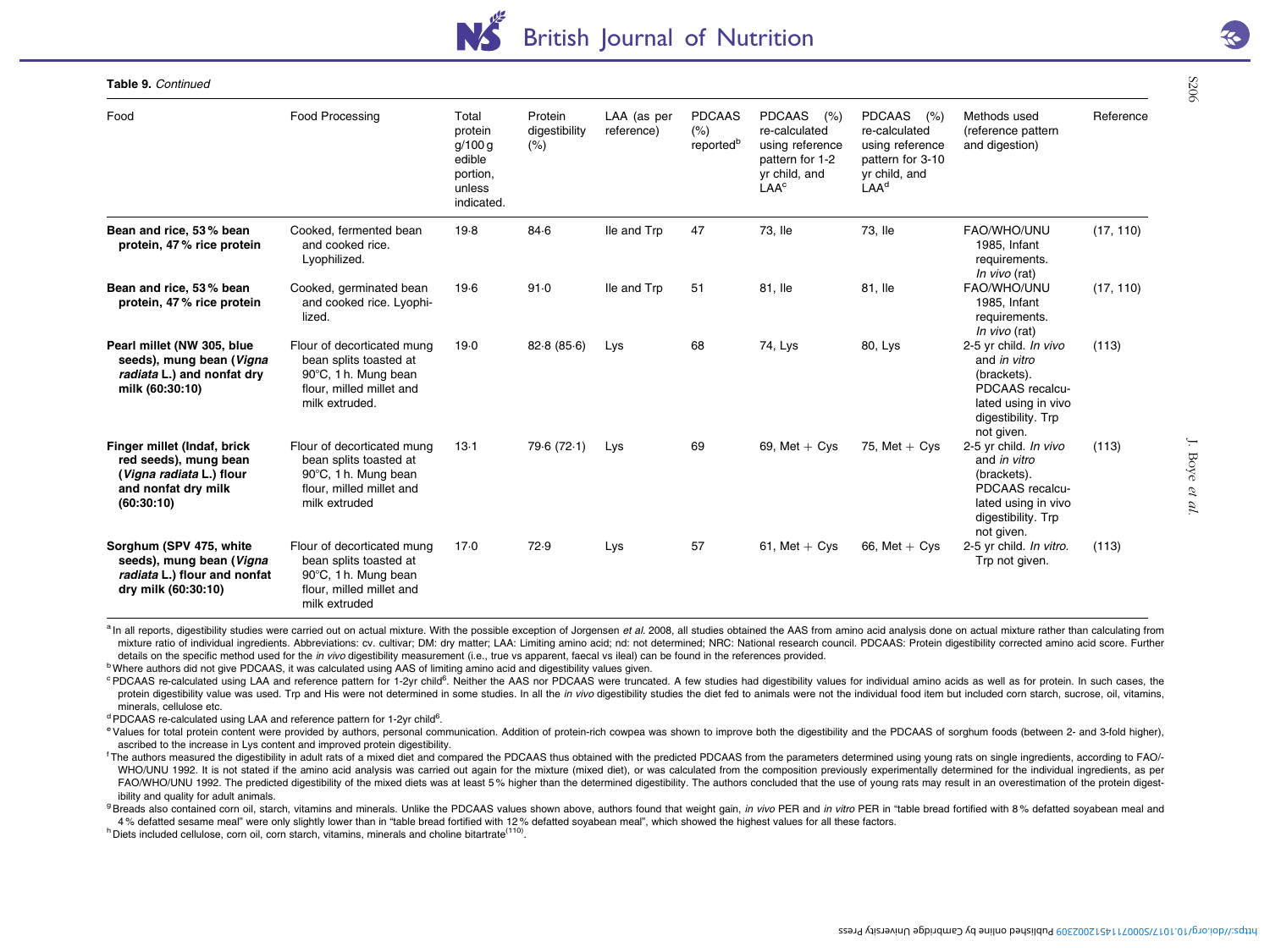used three *in vitro* methods (pH drop, pH stat and pepsin digestibility) and two *in vivo* methods (true and apparent faecal digestibility in rats) to compare the protein digestibility of casein, soya protein isolate, fish meal, black beans, corn meal and wheat flour. All methods were in agreement for highly digestible proteins but less so for proteins with digestibilities below 85 %. They recommended that for non-conventional proteins or for known proteins subjected to processing, protein digestibility should be measured in vivo. Further studies are needed to ascertain the conditions under which in vitro digestibility methods can estimate apparent and/or true protein digestibility. Furthermore, the FAO/WHO 1981 recommended that amino acid scores be adjusted for "true" protein digestibility, thus the relevance of using "apparent" protein digestibility (or equivalents) should be considered. Similarly, as some studies have shown that apparent digestibility varies with the level of protein intake, some consideration should be given as to how *in vitro* digestibility methods estimating apparent digestibility are affected by protein concentration. In addition, some emerging research suggests that the rate of protein digestion may also be of importance in protein quality<sup>(7)</sup>.

#### Protein vs. amino acid digestibility

Digestibility and bioavailability of AA influence protein quality. There are concerns that protein digestibility measurements may not provide accurate estimation of the digestibility of specific IAA. Thus, research is needed to determine to what extent protein digestibility as a whole (in vivo or in vitro) reflects the digestibility of specific IAA and how this may be affected by processing, matrix effects and other biotic and abiotic factors. Further research is also needed on the impact of processing on the bioavailability of specific essential AA.

## Impact of processing and anti-nutritional components on protein quality

Several workers have reported that the presence of antinutritional components in some protein sources can influence their digestibility. Gilani and Sepehr<sup>(9)</sup> concluded from protein digestibility studies using young and old rats that the use of young rats may overestimate protein quality for the elderly for proteins containing antinutritional factors. The magnitude of the effect varied by protein type as well by processing treatment when the same protein source was subjected to different treatments, which suggests both protein and processing effects. Interestingly, research is also emerging on potential health benefits of some of these "bioactive" compounds which raises questions about whether their consumption to some extent may be beneficial.

Formation of tannin-protein complexes, as an example, have shown antioxidant properties acting as potent radical cation scavengers which could make them radical sinks in the gastrointestinal tract<sup> $(64)$ </sup>. Tannins also have antimicrobial properties. Various mechanisms for the tannin antimicrobial activity have been suggested, including inhibition of extracellular microbial enzymes, deprivation of substrates required

for microbial growth, or direct action on microbial metabolism through the inhibition of oxidative phosphorylation<sup>(26)</sup>.

In vivo and in vitro experiments have demonstrated marked anticancer (preventive as well as therapeutic) effects of inositol hexaphosphate (IP<sub>6</sub>, phytic acid)<sup>(65)</sup>. IP<sub>6</sub> reduced cell proliferation and increased differentiation of malignant cells resulting sometimes in reversion to the normal phenotype. Phytic acid may also be beneficial by reducing the bioavailability of toxic heavy metals such as cadmium and lead, and reducing excessive oxidation activity of iron and copper through chelation(66). Kunitz trypsin inhibitors and Bowman-Birk inhibitors isolated from legumes have been shown to function as therapeutic agents against digestive system cancer and in ulceratitis prevention, and may contain antiinflammatory activity and anti-viral activity $(67)$ .

As it is still unknown at what concentrations these intakes may be beneficial and the specific mechanisms at play, further research specifically regarding how the presence of these socalled antinutritional compounds are affected by processing and the impact of both factors on protein quality will be useful.

#### Conclusion

Significant progress has been made in the last half century in defining protein quality and establishing appropriate levels of intake to support growth and maintain health. As results from new research emerge, recommendations may need to be updated or revised to maintain relevance. Changes in lifestyle, energy expenditure and new challenges in populations with high disease burdens require constant surveillance. To keep guidelines and legislations relevant, new scientific data will be required to support policy and inform expert recommendations at the global level. Some studies, for example, suggest that calorie intake and frequency of protein consumption influences nitrogen retention and should be considered in protein quality evaluation. Several studies have also shown that over and above that of basic nutrition, additional health benefits may be provided by specific amino acids and bioactive peptides<sup> $(7,68-81)$ </sup>. On the other hand, disease risks associated with over consumption of protein and potential differences in effects of different proteins in stimulating disease is poorly understood and requires further research<sup>(82)</sup>. Additionally, an important issue that will require consideration is whether the recommended protein intakes for public health purposes are based on assumptions of a particular protein quality of the diet. This is of interest as dietary protein quality can vary depending on social, economic and other geographic factors. Further discussions are also needed on the practical interpretation and use of the term 'safe' or 'upper level' to describe recommended protein intakes. For example, the  $2007$  WHO/FAO/UNU Report $^{(6)}$  notes that "the term 'safe intake' also includes the concept that there is no risk to individuals from excess protein intakes up to levels considerably above the safe intake". As we move towards the year 2050 and beyond, particular challenges around the paradox of under-nutrition/malnutrition and over-nutrition, especially as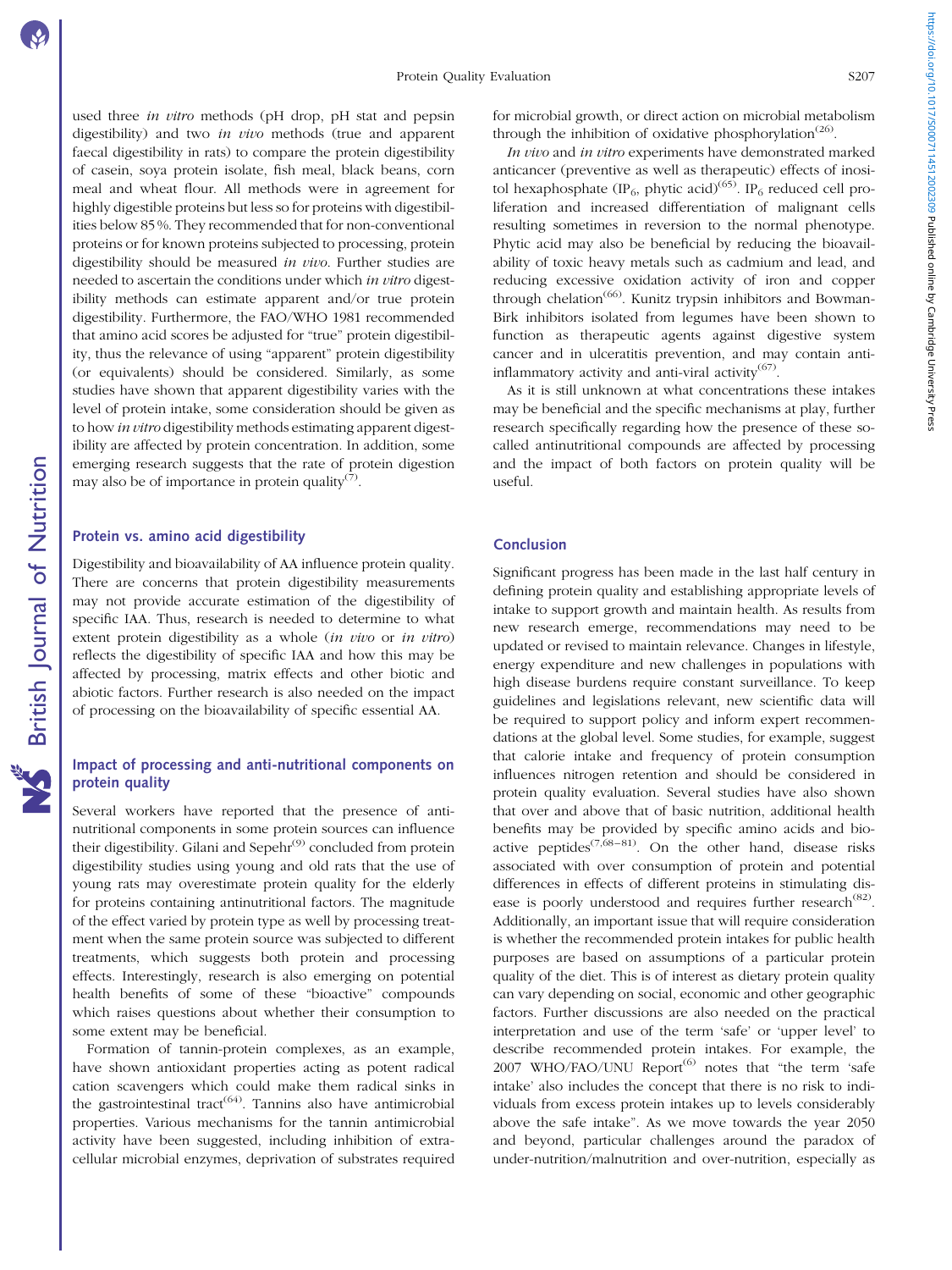related to protein intake and consequent disease burdens, will also need to be given greater attention.

## Acknowledgements

a) Contributions made by each author to the manuscript: BB, JIB – Conceived and designed outline of manuscript. RW, JIB– Wrote the manuscript. BB, RW, JIB – Revised manuscript.

b) Conflict of interest: The authors state that there are no conflicts of interest.

c) Funding: This work received no specific grant from any funding agency in the public, commercial or not-for-profit sectors.

#### References

- 1. FAO (1957) Protein requirements. Report of the FAO Committee. FAO Nutritional Studies, No. 16, Rome.
- 2. FAO (1965) Protein requirements. Report of a Joint FAO/ WHO Expert Group, Geneva, World Health Organization, WHO Technical Report Series, No. 301, Geneva.
- 3. FAO/WHO (1973) Energy and protein requirements. Report of a Joint FAO/WHO ad hoc Expert Committee. WHO Technical Report Series, No. 522, Geneva.
- 4. FAO/WHO/UNU Expert Consultation (1985) Energy and Protein Requirements. WHO Technical Report Series 724, Geneva.
- 5. FAO/WHO Expert Consultation (1991) Protein Quality Evaluation Report of the Joint FAO/WHO Expert Consultation held in Bethseda, Md., USA, in 1989. FAO Food and Nutrition Paper 51, Rome.
- 6. WHO/FAO/UNU (2007) Protein and amino acid requirements in human nutrition: report of a joint WHO/FAO/ UNU expert consultation. WHO Technical Report Series 935. Geneva. FAO/WHO/UNU, 276.
- 7. Millward DJ, Layman DK, Tomé D, et al. (2008) Protein quality assessment: Impact of expanding understanding of protein and amino acid needs for optimal health. Am J Clin Nutr 87, 1576S–1581S.
- 8. Sarwar G (1997) The protein digestibility-corrected amino acid score method overestimates quality of proteins containing antinutritional factors and of poorly digestible proteins supplemented with limiting amino acids in rats. J Nutr 127, 758–764.
- 9. Gilani GS & Sepehr E (2003) Protein digestibility and quality in products containing antinutritional factors are adversely affected by old age in rats.  $J$  Nutr  $133$ ,  $220-225$ .
- 10. Stein HH, Sève B, Fuller MF, et al. (2007) Invited review: Amino acid bioavailability and digestibility in pig feed ingredients: Terminology and application. *J Anim Sci* 85, 172–180.
- 11. Levesque CL, Moehn S, Pencharz PB, et al. (2010) Review of advances in metabolic bioavailability of amino acids. Livestock Sci 133, 4–9.
- 12. Uppal V & Bains K (2012) Effect of germination periods and hydrothermal treatments on in vitro protein and starch digestibility of germinated legumes. *J Food Sci Technol* 49, 184–191.
- 13. Nalle CL, Ravindran G & Ravindran V (2010) Influence of dehulling on the apparent metabolisable energy and ileal amino acid digestibility of grain legumes for broilers. J Sci Food Agric 90, 1227–1231.
- 14. Tavano OL, Da Silva Jr SI, Démonte A, et al. (2008) Nutritional responses of rats to diets based on chickpea

(Cicer arietinum L.) seed meal or its protein fractions. J Agric Food Chem 56, 11006–11010.

- 15. Khattab RY, Arntfield SD & Nyachoti CM (2009) Nutritional quality of legume seeds as affected by some physical treatments. Part 1: Protein quality evaluation. LWT – Food Science Technol 42, 1107–1112.
- 16. Abu EG, Ahmed Y & Abdalla Abdelsamad A (2007) Effect of domestic processing methods on chemical composition, in vitro digestibility of protein and starch and functional properties of Bambara groundnut (Voandzeia subterranea). Seed Res J Agric Biol Sci 3, 1, 24–34.
- 17. Kannan S, Nielsen SS & Mason AC (2001a) Protein Digestibility-Corrected Amino Acid Scores for bean and bean – rice infant weaning food products. J Agric Food Chem 49, 5070–5074.
- 18. Jirapa P, Normah H, Zamaliah MM, et al. (2001) Nutritional quality of germinated cowpea flour (Vigna unguiculata) and its application in home prepared powdered weaning foods. Plant Foods Human Nutr 56, 203–216.
- 19. Correia I, Nunes A, Barros AS, et al. (2010) Comparison of the effects induced by different processing methods on sorghum proteins. J Cereal Sci 51, 146–151.
- 20. Ramakrishna V, Jhansi Rani P & Ramakrishna Rao P (2008) Nutritional quality of storage proteins during germination of indian bean (Dolichos lablab. var. lignosus) seeds. Int J Food Sci Technol 43, 944–949.
- 21. Ghavidel RA & Prakash J (2007) The impact of germination and dehulling on nutrients, antinutrients, in vitro iron and calcium bioavailability and in vitro starch and protein digestibility of some legume seeds. LWT – Food Sci Technol 40, 1292–1299.
- 22. Osman MA (2007) Effect of different processing methods, on nutrient composition, antinutrional factors, and in vitro protein digestibility of dolichos lablab bean [Lablab purpuresus (L) sweet]. Pakistan J Nutr  $6$ , 299–303.
- 23. Shimelis EA & Rakshit SK (2007) Effect of processing on antinutrients and in vitro protein digestibility of kidney bean (Phaseolus vulgaris L.) varieties grown in East Africa. Food Chem 103, 161–172.
- 24. Saleh AA & El-Adawy TA (2006) Nutritional composition of chickpea (Cicer arietinum L.) as affected by microwave cooking and other traditional cooking methods. J Food Comp Anal 19, 806-812.
- 25. Duodu KG, Taylor JRN, Belton PS, et al. (2003) Factors affecting sorghum protein digestibility. *J Cereal Sci* 38, 117–131.
- 26. Scalbert A (1991) Antimicrobial properties of tannins.  $Phy$ tochem 30, 3875–3883.
- 27. Boschi V, Traisci MV, Siervo M, et al. (2002) Protein quality assessment in milk after technological treatment. Progress Nutr 4, 3, 221–225.
- 28. Andersson I & Öste R (1994) Nutritional quality of pasteurized milk. Vitamin B12, folate and ascorbic acid content during storage. *Int Dairy*  $\overline{14}$ , 161–172.
- 29. Yeung CY, Lee HC, Lin SP, et al. (2006) Negative effect of heat sterilization on the free amino acid concentrations in infant formula. Euro J Clin Nutr 60, 136-141.
- 30. El SN & Kavas A (1996) Determination of protein quality of rainbow trout (Salmo irideus) by in vitro protein digestibility corrected amino acid score (PDCAAS). Food Chem 55, 221–223.
- 31. Bender A (1992) Meat and meat products in human nutrition in developing countries. FAO Food and Nutrition Paper 53.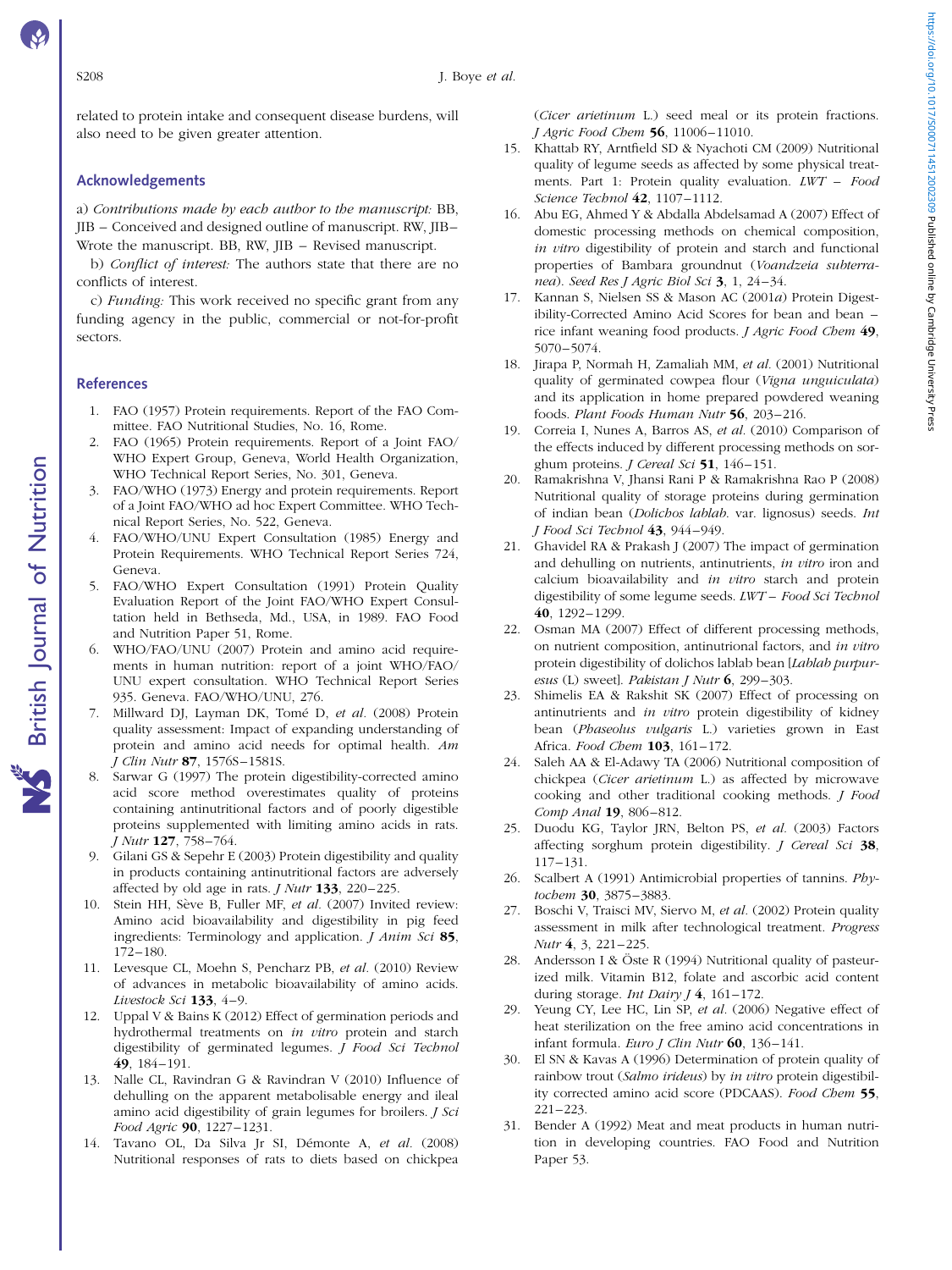- 32. Okonkwo TM, Obanu ZA & Ledward DA (1992) Characteristics of some intermediate moisture smoked meats. Meat Sci 31, 135–145.
- 33. Evans E, Carruthers SC & Witty R (1979) Effects of cooking methods on the protein quality of meats as determined using a Tetrahymena pyriformis W GRoWTlj ASSAY. J Food Sci 44, 1678.
- 34. Burvall A, Asp N-G, Dahlqvist A, et al. (1977) Nutritional value of lactose-hydrolysed milk: protein quality after some industrial processes. *J Dairy Res* 44, 549–553.
- 35. Abdul-Hamid A, Bakar J & Bee GH (2002) Nutritional quality of spray dried protein hydrolysate from Black Tilapia (Oreochromis mossambicus). Food Chem 78, 69–74.
- 36. Frias J, Giacomino S, Peñas E, et al. (2011) Assessment of the nutritional quality of raw and extruded pisum sativum L. var. laguna seeds.  $LWT - Food Sci Technology 44$ , 1303–1308.
- 37. Batista KA, Prudêncio SH & Fernandes KF (2010a) Changes in the biochemical and functional properties of the extruded hard-to-cook cowpea (Vigna unguiculata L. walp). Int J Food Sci Technol 45, 794–799.
- 38. Batista KA, Prudêncio SH & Fernandes KF (2010b) Changes in the functional properties and antinutritional factors of extruded hard-to-cook common beans ( Phaseolus vulgaris L.). J Food Sci 75, C286–C290.
- 39. Bertipaglia LMA, DeMelo GMP, Sugohara A, et al. (2008) Chemical changes in soyabean and corn processed by extrusion. Revista Brasileira de Zootecnia 37, 11, 2003–2010.
- 40. Pérez-Navarrete C, Betancur-Ancona D, Casotto M, et al. (2007) Effect of extrusion on protein and starch bioavailability in corn and lima bean flour blends. [Efecto de la extrusión sobre la biodisponibilidad de proteína y almidón en mezclas de harinas de maíz y frijol lima]. Archivos Latinoamericanos De Nutricion 57, 278–286.
- 41. Silva ACCE, Cruz RJD & Arêas JAG (2010) Influence of thermoplastic extrusion on the nutritive value of bovine rumen protein. Meat Sci 84, 409-412.
- 42. Bhat R & Sridhar KR (2008) Nutritional quality evaluation of electron beam-irradiated lotus (Nelumbo nucifera) seeds. Food Chem 107, 174–184.
- 43. Cuevas-Rodríguez EO, Verdugo-Montoya NM, Angulo-Bejarano PI, et al. (2006) Nutritional properties of tempeh flour from quality protein maize (Zea mays L.). LWT – Food Sci Technol 39, 1072–1079.
- 44. Angulo-Bejarano PI, Verdugo-Montoya NM, Cuevas-Rodríguez EO, et al. (2008) Tempeh flour from chickpea (Cicer arietinum L.) nutritional and physicochemical properties. Food Chem 106, 106-112.
- 45. Nicolau AL, Georgescu LA, Segal R (2009) The impact of bioprocessing on rice nutritional quality. Paper presented at the 5th International Technical Symposium on Food Processing, Monitoring Technology in Bioprocesses and Food Quality Management 236–243.
- 46. Paredes-López O & Harry GI (1989) Changes in Selected Chemical and Antinutritional Components during Tempeh Preparation Using Fresh and Hardened Common Beans. J Food Sci 54, 968–970.
- 47. Fagbemi TN, Oshodi AA & Ipinmoroti KO (2005) Processing effects on some antinutritional factors and in vitro multienzyme protein digestibility (IVPD) of three tropical seeds: breadnut (Artocarpus altilis), cashewnut (Anacardium occidentale) and fluted pumpkin (Telfairia occidentalis). Pakistan I Nutr  $4, 4, 250-256$ .
- 48. Lee H, Friend BA & Shahani KM (1988) Factors affecting the protein quality of yogurt and acidophilus milk. J Dairy Sci 71, 3203–3213.
- 49. Adolfsson O, Meydani SN & Russell RM (2004) Yogurt and gut function.  $Am J$  Clin Nutr 80, 245-256.
- 50. National Health and Medical Research Council (NHMRC) (1991) Recommended Dietary Intakes for use in Australia. Canberra.
- 51. Nutrient reference values for Australia and New Zealand Including Recommended Dietary Intakes (2006) Australian Government, Ministry of Health, Department of Health and Ageing, National Health and Medical Research Council, Australia; available at www.nhmrc.gov.au/\_files\_nhmrc/ file/publications/synopses/n35.pdf (accessed April 2011).
- 52. Electronic Code of Federal Regulations (2011) Title 21 Food and Drugs (FDA, 21 CFR 101·9(c)(7)(iii)); available at http://ecfr.gpoaccess.gov/cgi/t/text/text-idx?sid=fa782cad56 43525c2be020a4d560c005&c=ecfr&tpl=/ecfrbrowse/Title21/ 21tab\_02.tpl (accessed April 2011).
- 53. Codex Alimentarius (1985) Guidelines on Nutrition labelling CAC/GL 2-1985 Adopted 1985. Revision 1993. Amendment 2003, 2006, 2009, 2010.
- 54. American Dietetic Association (ADA) (2003) Position of the American Dietetic Association and Dietitians of Canada: Vegetarian diets. J Amer Diet Assoc 103, 748-765.
- 55. Hsu HW, Vavak DL, Satterlee LD, et al. (1977) A multienzyme technique for estimating protein digestibility. J Food Sci 42, 1269-1273.
- 56. Satterlee DL, Marshall HF & Tennyson JM (1979) Measuring protein quality. *I Am Oil Chem Soc* 56, 103-109.
- 57. Pedersen B & Eggum BO (1983) Prediction of protein digestibility by an in vitro enzymatic pH-stat procedure. Zt Tierphysiol Tierernahr Furtermitt 4, 265–277.
- 58. McDonough FE, Sarwar G, Steinke FH, et al. (1990) In vitro assay for protein digestibility: interlaboratory study. *J Ass* Analyt Chem 13, 622-625.
- 59. Bodwell EC, Satterlee DL & Hackler RL (1980) Protein digestibility of the same protein preparations by human and rat assays and by in vitro enzymic digestion methods. Am J Clin Nutr 33, 677–686.
- 60. Rich N, Satterlee DL & Smith LJ (1980) A comparison of in vivo apparent protein digestibility in man and rat to in vitro protein digestibility as determined using human and rat pancreatins and commercially available proteases. Nutr Rep Int 21, 285–300.
- 61. Eggum BO, Kreft I & Javornik B (1980) Chemical composition and protein quality of buckwheat (Fagopyrum esculentum Moench). Qualitas Plantarum Plant Foods Human Nutr 30, 3–4, 175–179.
- 62. Marletta L, Carbonara M & Carnovale E (1992) In vitro protein and sulphur amino acid availability as a measure of bean protein quality. *J Sci Food Agric* 59, 497-504.
- 63. Carias D, Cioccia AM & Hevia P (1995) Agreement between animal and vegetable protein digestibility measured in vivo and in vitro and its effect on the chemical score. Arch Latinoam Nutr 45, 111–116.
- 64. Riedl KM & Hagerman AE (2001) Tannin-protein complex as radical scavengers and radical sinks. J Agric Food Chem 49, 4917-4923.
- 65. Shamsuddin AM (2002) Anti-cancer function of phytic acid. Int J Food Sci Technol 37, 769-782.
- 66. Campos-Vega R, Loarca-Pina G & Oomah BD (2010) Minor components of pulses and their potential impact on human health. *Food Res Int* 43, 461-482.
- 67. Ribeiro JKC, Cunha DDS, Fook JMSLL, et al. (2010) New properties of the soybean trypsin inhibitor: Inhibition of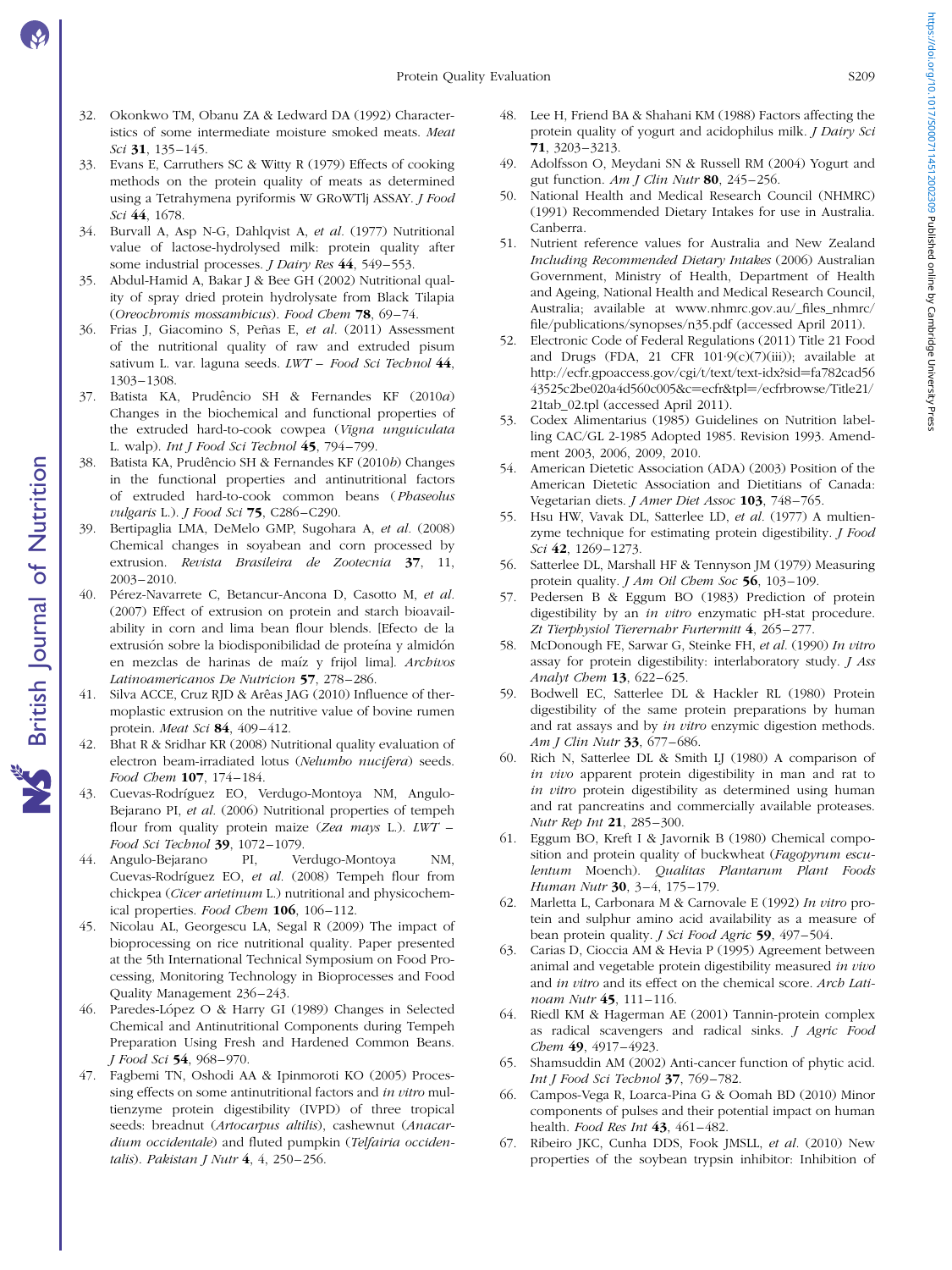British Journal of Nutrition

**NS** British Journal of Nutrition

human neutrophil elastase and its effect on acute pulmonary injury. European J Pharmacol 644, 238–244.

- Kong B & Xiong YL (2006) Antioxidant activity of zein hydrolysates in a liposome system and the possible mode of action. J Agric Food Chem 54, 6059–6068.
- 69. Li HM, Ping G, Xin H, et al. (2007) Preparation of corn (Zea mays) peptides and their protective effect against alcohol-induced acute hepatic injury in NH mice. Biotechnol Appl Biochem 47, 169–174.
- 70. Guo H, Sun J, He H, et al. (2009) Antihepatotoxic effect of corn peptides against Bacillus Calmette-Guerin/lipopolysaccharide-induced liver injury in mice. Food Chem Toxicol 47, 2431–2435.
- 71. De Leo F, Panarese S, Gallerani R, et al. (2009) Angiotensin converting enzyme (ACE) inhibitory peptides: Production and implementation of functional food. Curr Pharm Des 15, 31, 3622–3643.
- 72. Regazzo D, Da Dalt L, Lombardi A, et al. (2010) Fermented milks from enterococcus faecalis TH563 and lactobacillus delbrueckii subsp. bulgaricus LA2 manifest different degrees of ACE-inhibitory and immunomodulatory activities. Dairy Sci Technol 90, 469-476.
- 73. Atanasova J & Ivanova I (2010) Antibacterial peptides from goat and sheep milk proteins. Biotechnol Biotechnolog Equip 24, 1799–1803.
- 74. Boye JI, Roufik S, Pesta N, et al. (2010a) Angiotensin I-converting enzyme inhibitory properties and SDS-PAGE of red lentil protein hydrolysates. LWT-Food Sci Technol 43, 987–991.
- 75. Barbana C & Boye JI (2010) Angiotensin I-converting enzyme inhibitory activity of enzymatic chickpea and pea protein hydrolysates. Food Res Int 43, 1642–1649.
- 76. Barbana C & Boye JI (2011) Angiotensin I-converting enzyme inhibitory properties of enzymatic lentil protein hydrolysates. Food Chem 127, 94–101.
- 77. Barbana C, Boucher AC & Boye JI (2011) In vitro binding of bile salts by lentil flours, lentil protein concentrates and lentil protein hydrolysates. Food Res Int 44, 1, 174–180.
- 78. Pupovac J & Anderson GH (2002) Dietary peptides induce satiety via cholecystokinin-A and peripheral opioid receptors in rats. *J Nutr* **132**, 2775-2780.
- Erdmann K, Cheung BWY & Schröder H (2008) The possible roles of food-derived bioactive peptides in reducing the risk of cardiovascular disease. J Nutr Biochem 19, 643–654.
- 80. Hochstenbach-Waelen A, Nieuwenhuizen A & Westerterp-Plantenga M (2008) Effects of alpha-lactalbumin, gelatin with or without added tryptophan-protein breakfasts on hunger, 'satiety' hormones, and protein kinetics. Appetite 51, 373.
- 81. Katsanos CS, Kobayashi H, Sheffield-Moore M, et al. (2006) A high proportion of leucine is required for optimal stimulation of the rate of muscle protein synthesis by essential amino acids in the elderly. Am J Physiol Endocrinol Metab 291, E381–E386.
- 82. Millward DJ (2004) Protein and amino acid requirements of athletes. J Sports Sci 22, 143–145.
- 83. Alsmeyer RH, Cunningham AE & Happich ML (1974) Equations predict PER from amino acid analysis. Food Technol 28, 34–40.
- 84. Buamah TF & Singsen EP (1975) Studies on the protein efficiency ratio method for the evaluation of poultry feed supplements. Modifications associated with choice of dietary protein level for assay. *J Nutr* **105**, 688-700.
- 85. Addo K, Lykins S & Cotton C (1996) Indigenous fermentation and soy fortification: effects on protein quality and

carbohydrate digestibility of a traditional Ghanaian corn meal. Food Chem **51**, 377-380.

- 86. Schaafsma G (2000) The Protein Digestibility–Corrected Amino Acid Score. J Nutr 130, 1865S–1867S.
- 87. Srikantia SG (1981) The use of biological value of a protein in evaluating its quality for human requirements; available at www.fao.org/docrep/meeting/004/m2835e/m2835e00. HTM (accessed April 2011).
- 88. FDA (1993) Food labeling: Reference Daily Intakes and Daily Reference Values. Part IV, final rule. Fed Regist 58, 2206–2228.
- 89. IOM (2003) Dietary Reference Intakes: Guiding principles for nutrition labeling and fortification. Committee on Use of Dietary Reference Intakes in Nutrition Labeling. Washington, USA: Institute of Medicine of the National Academies, The National Academic Press.
- 90. Health Canada (2011) Dietary Reference Intakes; available at www.hc-sc.gc.ca/fn-an/nutrition/reference/table/ref\_ macronutr\_tbl-eng.php
- 91. USDA Dietary Guidelines Advisory Committee (DGAC) (2010) Report of the Dietary Guidelines Advisory Committee on the Dietary Guidelines for Americans, 2010, to the Secretary of Agriculture and the Secretary of Health and Human Services U.S. Department of Agriculture, Agricultural Research Service, Washington, DC. May 2010. http:// www.cnpp.usda.gov/Publications/DietaryGuidelines/2010/ DGAC/Report/2010DGACReport-camera-ready-Jan11-11.pdf (accessed April 2011).
- 92. Report on Health and Social Subjects 41 (1991) Dietary Reference Values (DRVs) for Food Energy and Nutrients for the UK Report of the Panel on DRVs of the Committee on Medical Aspects of Food Policy (COMA) The Stationary Office. London. www.food.gov.uk/multimedia/pdfs/nutguideuk.pdf and cited reference (accessed April 2011).
- 93. Hackl W, Pieper B, Pieper R, et al. (2010) Effects of ensiling cereal grains (barley, wheat, triticale and rye) on total and pre-caecal digestibility of proximate nutrients and amino acids in pigs. J Anim Phys Anim Nutr 94, 729–735.
- 94. Eggum BO, Hansen I & Larsen T (1989) Protein quality and digestibility energy of selected foods determined in balance trials with rats. Plant Foods Human Nutr 39, 13–21.
- 95. Pires CV, Almeida Oliveira MGD, Cesar Rosa J, et al. (2006) Nutritional quality and chemical score of amino acids from different protein sources. Ciencia e Tecnologia de Alimentos 26, 179–187.
- 96. Milán-Carrillo J, Valdéz-Alarcón C, Gutiérrez-Dorado R, et al. (2007) Nutritional properties of quality protein maize and chickpea extruded based weaning food. Plant Foods Human Nutr 62, 31–37.
- 97. Pettersson Å, Lindberg JE, Thomke S, et al. (1996) Nutrient digestibility and protein quality of oats differing in chemical composition evaluated in rats and by an in vitro technique. Animal Feed Sci Technol 62, 203-213.
- 98. Sarwar G & Peace RW (1986) Comparisons between true digestibility of total nitrogen and limiting amino acids in vegetable proteins fed to rats. J Nutr 116, 1172–1184.
- 99. Ali MAM, El Tinay AH, Mallasy LO, et al. (2010) Supplementation of pearl millet flour with soybean protein: Effect of cooking on in vitro protein digestibility and essential Amino Acids composition. *Int J Food Sci Technol* 45, 740–744.
- 100. Ruales J & Nair BM (1992) Nutritional quality of the protein in quinoa (Chenopodium quinoa, Willd) seeds. Plant Foods Human Nutr 42, 1–11.